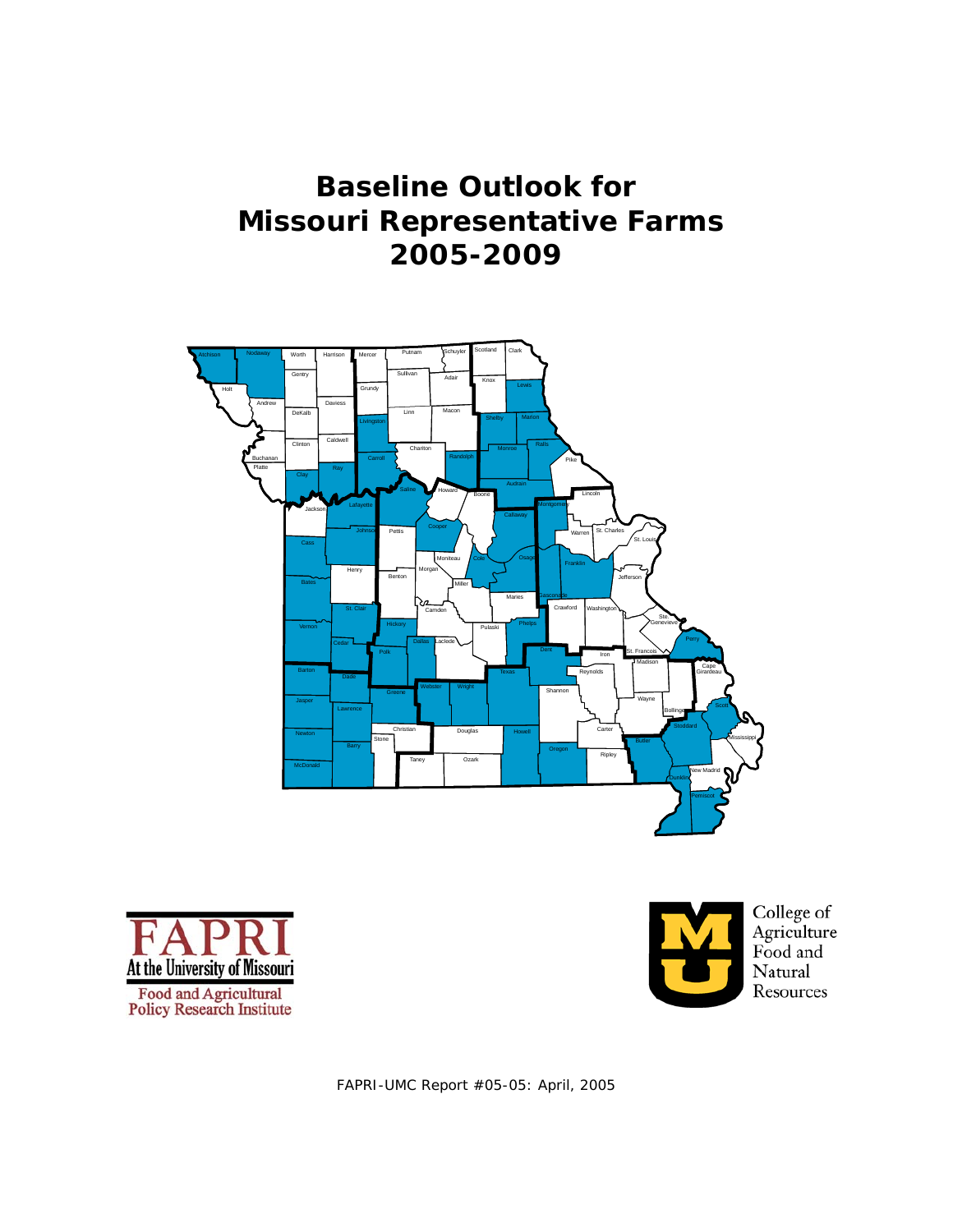Shaded areas of the cover page map are the home counties of representative farm panel members. Bolded lines on the map are boundaries for USDA-Missouri Ag Statistics Service crop reporting districts which correspond with rep farm regions in this report.

Authors: Brent Carpenter and Peter Zimmel

Published by the Food and Agricultural Policy Research Institute (FAPRI), University of Missouri-Columbia, April, 2005.

FAPRI 101 Park DeVille Drive, Suite E Columbia, MO 65203 573-882-3576 http://www.fapri.missouri.edu

This material is based on work supported by the Cooperative State Research Education and Extension Service, U.S. Department of Agriculture, under agreement no. 2004-34228-14502.

Any opinions, findings, conclusions, or recommendations expressed in this publication are those of the authors and do not necessarily reflect the view of USDA.

The University of Missouri System is an Equal Opportunity/Affirmative Action institution and is nondiscriminatory relative to race, religion, color, national origin, sex, sexual orientation, age, disability or status as a Vietnam-era veteran. Any person having inquiries concerning the University of Missouri-Columbia's compliance with implementing Title VI of the Civil Rights Act of 1964, Title IX of the Education Amendments of 1972, Section 504 of the Rehabilitation Act of 1973, the Americans With Disabilities Act of 1990, or other civil rights laws should contact the Assistant Vice Chancellor, Human Resource Services, University of Missouri-Columbia, 130 Heinkel Building, Columbia, Mo. 65211, (573) 882-4256, or the Assistant Secretary for Civil Rights, U.S. Department of Education.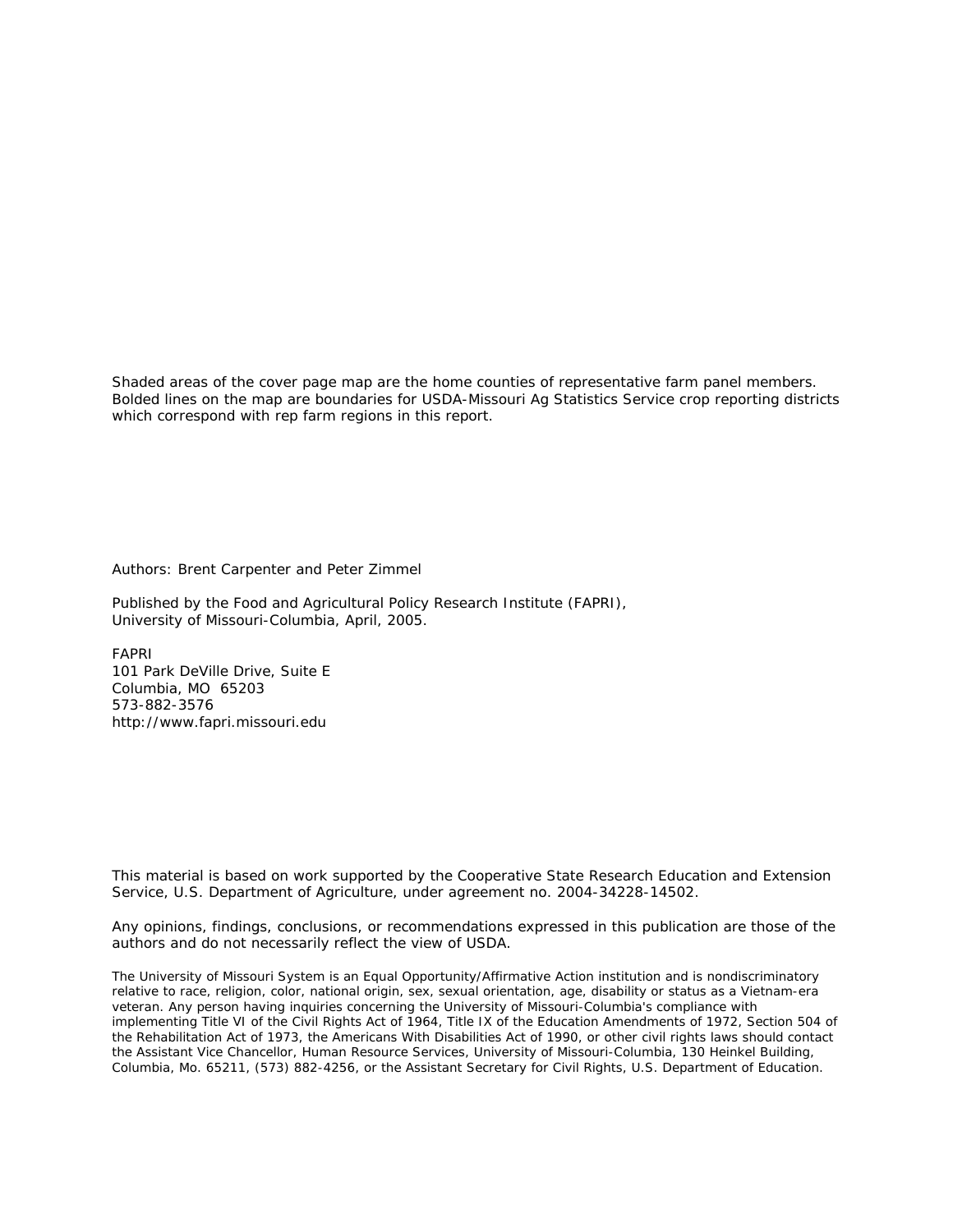### **Executive Summary**

What a difference a year makes! It's old news that 2004 was a phenomenal year virtually across the board for Missouri farms. The economic impacts of strong yields and production, and supportive government provisions are apparent in this report. A year ago, nearly one quarter of the rep farms had a negative cash balance—that is, they had extended short term credit due to prior year cash deficits. Drought was the major factor for this development. These farms needed a good year and they got it. In this baseline, all but one of the farms enters the projection period with a positive beginning cash balance built over the previous three years.

Also evident in this report is the cyclical nature of agriculture. Our estimates of future prices, based on economic fundamentals, reflect the build up of commodity stocks, particularly for soybeans. The gist of the baseline is that Missouri farms are going to be carrying cash into what looks to be some leaner years.

Input costs have climbed substantially in the last year or so, particularly for the cropping operations that depend heavily on commercial fertilizers. Our estimates hold fertilizer and fuel costs at a relatively high level through the outlook period.

The beef price cycle also has a strong influence on the rep farms since 16 farms have a beef enterprise of some sort. After some very good price years, our projections indicate that over the next five years beef price will decline and therefore risk increases for these farms.

One method of summarizing the outlook is with risk scores based on the probability of cash flow deficit, as shown in Figure 1 on the following page. We don't pretend to be able to predict the future, but the analysis does quantify the likelihood of certain futures unfolding based on what was known in early 2005. The primary concern in this outlook is cash flow, not equity, as land values are predicted to continue climbing, but at a slower rate.

We estimate that over the next two years, fourteen (35 percent) of the rep farms are projected to meet cash needs and build wealth measured in cash. These farms are classified as low risk and colored green in the charts. Farms in this risk group tend to be some of the larger rep farms. Some have contracts to share price risk.

Near term, the hog and dairy farms have the least cash deficit risk overall, but all rep farm types have one or several farms in the low risk category with the exception of the broiler farms still carrying debt against houses.

On the other end of the risk spectrum are farms with high or severe cash deficit risk, colored orange and red. Twelve, or 30 percent of the rep farms fit into these categories, meaning they are more likely to have a year of cash shortage than a cash surplus. Reasons for this are varied, but a major factor is the size of the farms relative to the financial needs of a household.

For the fourteen farms facing moderate levels of cash risk, colored yellow, solvency is not an issue, but some operational changes may be indicated to reduce cash flow pressure to a more manageable level. This applies to more than a third of the total rep farms.

For the intermediate term, 2007 through 2009, risk generally climbs for the set of 40 farms (Figure 2), indicating that some farms in a strong cash position now will soon be facing increased risk. Across the two time periods, 16 farms shift into a higher risk category and nine farms shift into a lower risk category.

Readers should be careful to observe the assumptions that underlie the financial estimates. A major one is that farm policy provisions and funding carry forward as set in the farm bill of 2002. We know that the farm bill is set to expire before the end of the projection period and that budget cuts in some form or another are likely. These risk factors are not built into the baseline, but will be analyzed by FAPRI using the foundation presented herein.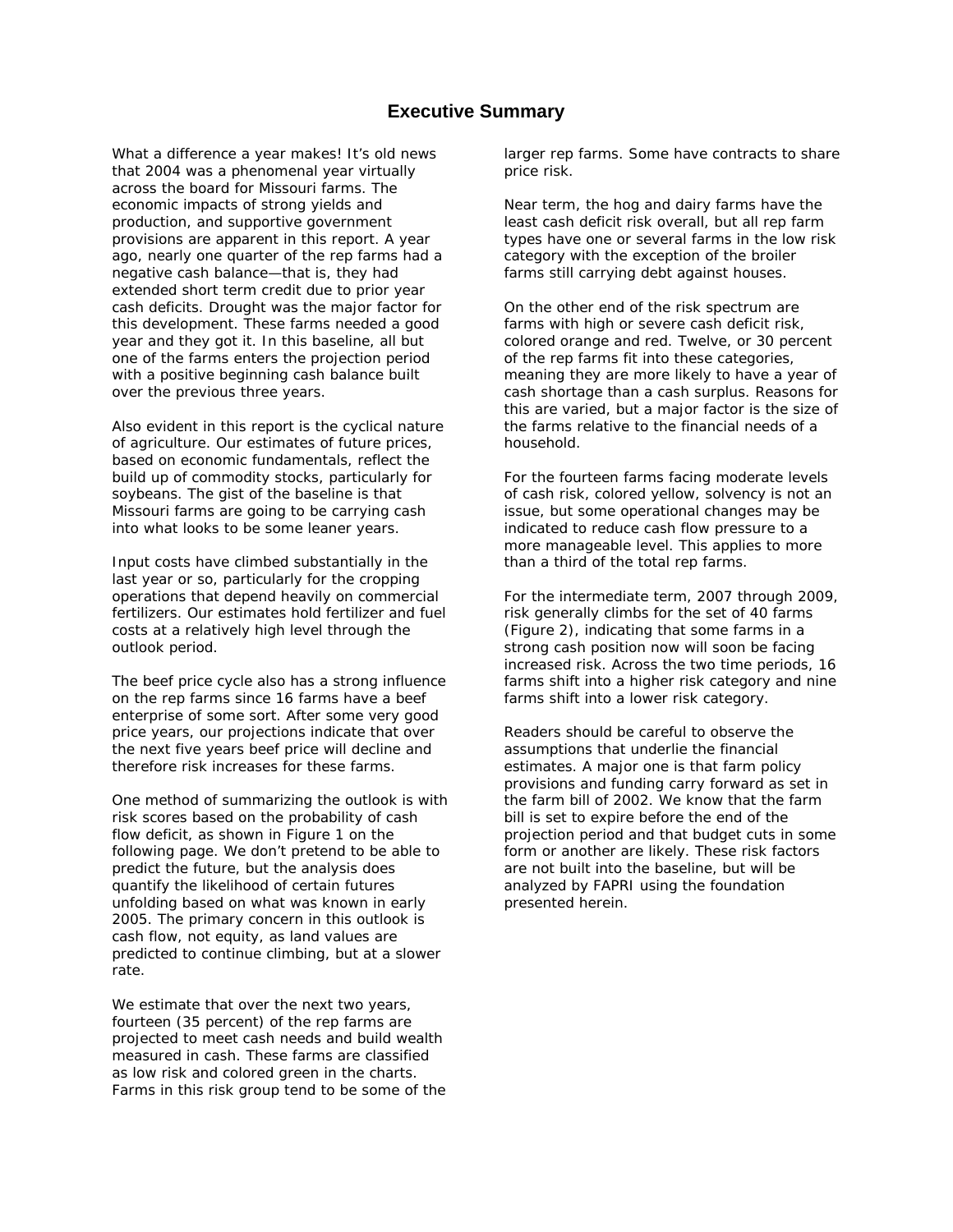

Figure 1. Near term risk scores for the 40 representative farms



Figure 2. Intermediate term risk scores for the 40 representative farms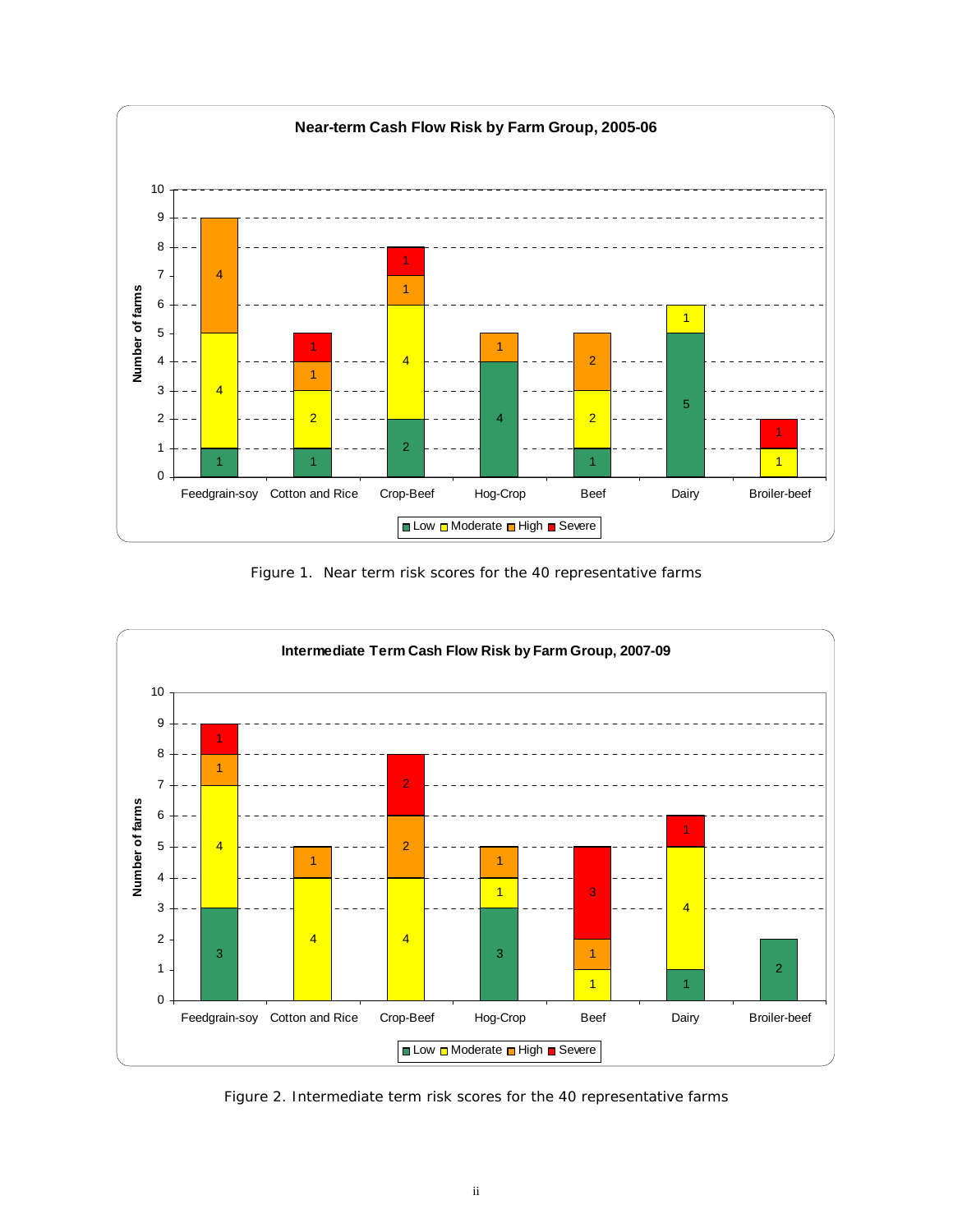## **Table of Contents**

# **Appendices**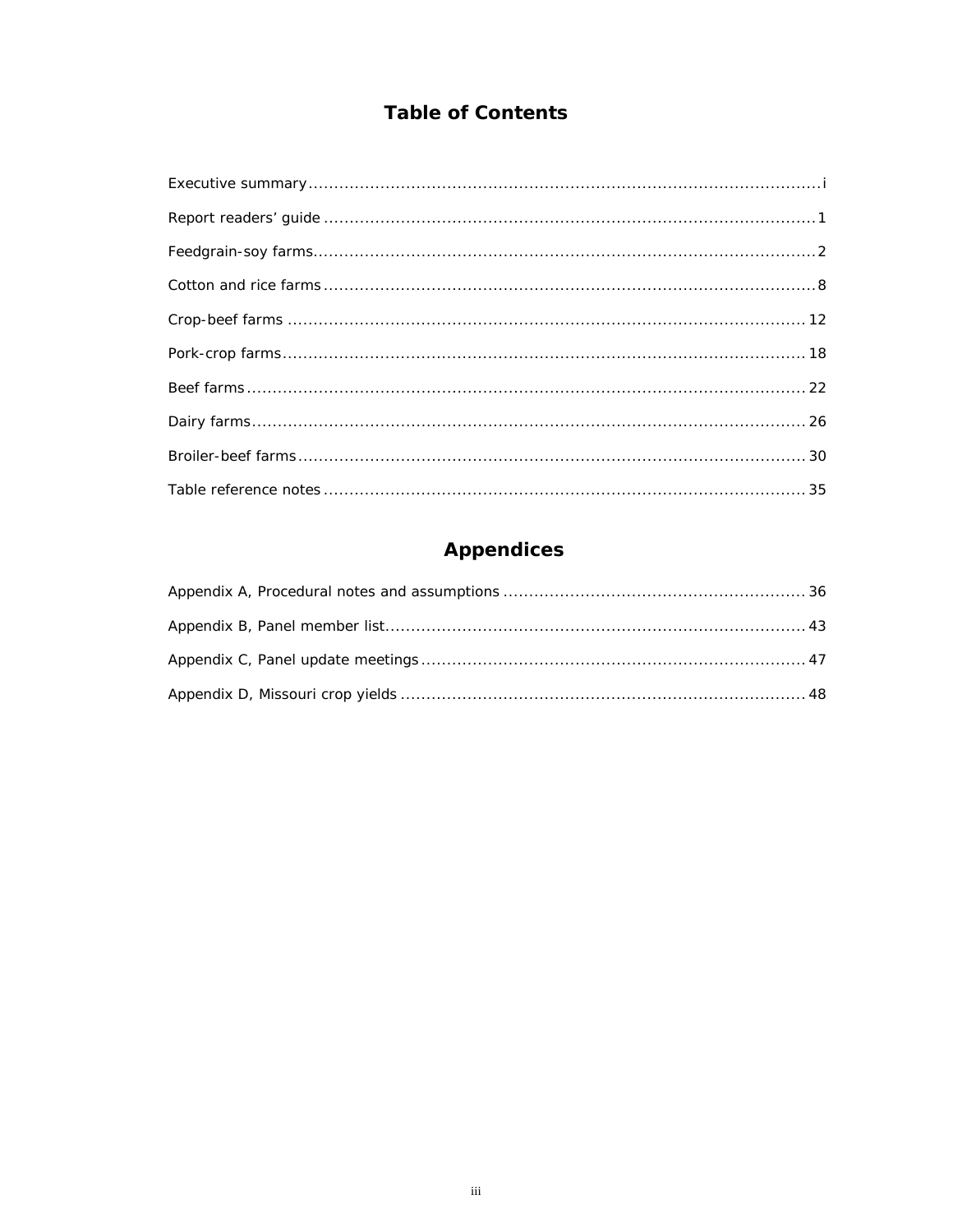## **Acknowledgement**

This work would not be possible without the cooperation of the 200 plus producers and facilitators who voluntarily participate. We are grateful for their willingness to collectively share with us how Missouri farm businesses are really operated.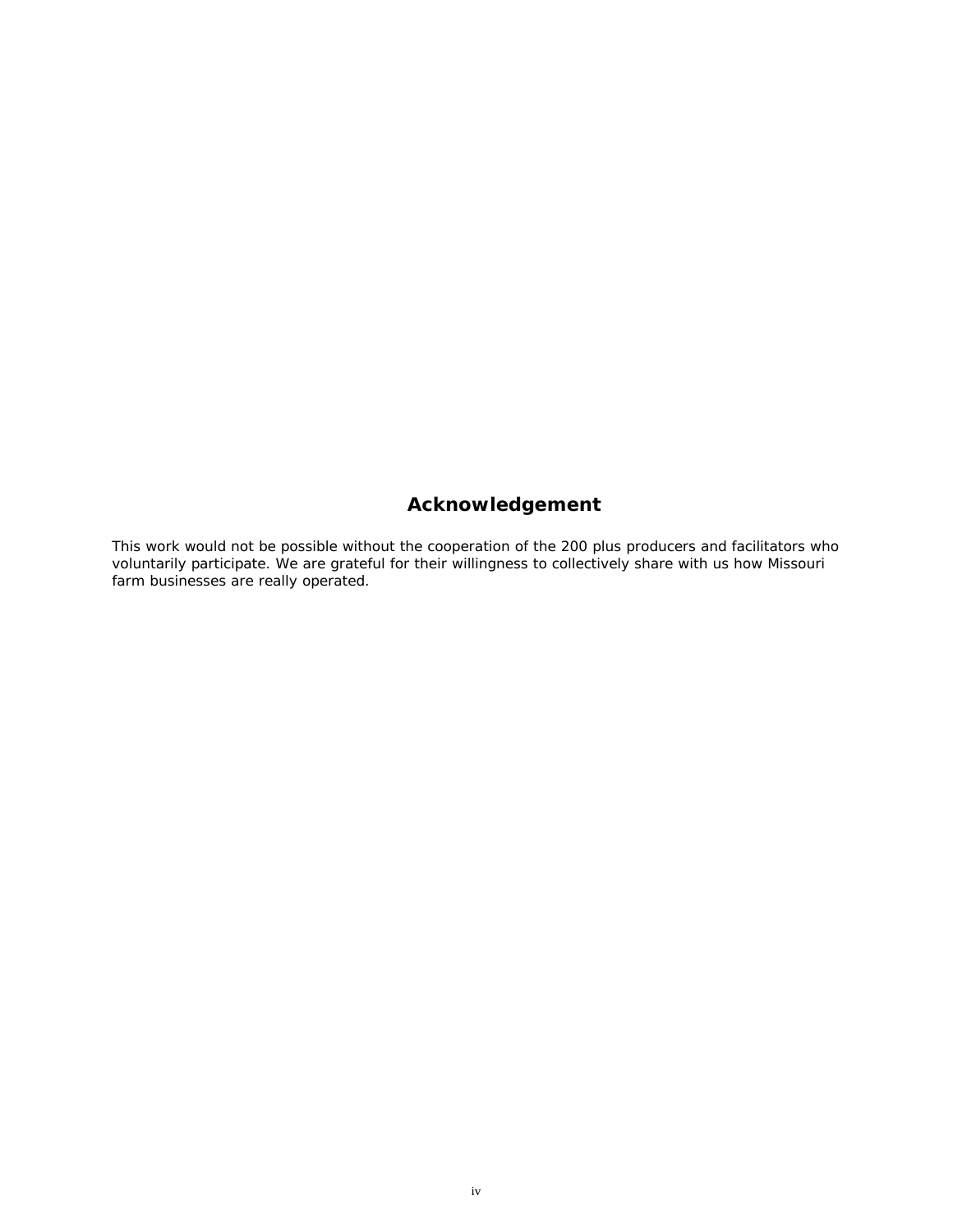## **Report Readers' Guide**

This report presents a five-year outlook for the representative farms under provisions of the Food Security and Rural Investment Act of 2002. Throughout this report, farms are identified by number and grouped by primary sources of income. Table 1 summarizes receipts and operator assets for the rep farms, by type of production.

characteristics are shown on the left page and financial statistics (historical and projected) are listed on the right page. Farms are numbered sequentially at the top of the page. Several items are footnoted and explained in the table reference notes on page 35. The tables for each farm type group are preceded by a synopsis with specific points highlighted for all of the farms.

There are 40 farms i n the database, spanning a wide range of sizes. Projected annual receipts range from \$106,000 to \$4,314,000. Ten of the rep farms (25 percent) fit the definition of a small farm suggested by USDA with less than

Table 1. Summary of Missouri rep farms database

| Farm                   | Number of |      | Total Receipts (\$1000) |      | <b>Operator Assets (\$1000)</b> |
|------------------------|-----------|------|-------------------------|------|---------------------------------|
| Type                   | Farms     | Min. | Max.                    | Min. | Max.                            |
| Feedgrain-soy          | 9         | 283  | 993                     | 910  | 6038                            |
| <b>Cotton and rice</b> | 5         | 568  | 1732                    | 1009 | 8826                            |
| <b>Crop-beef</b>       | 8         | 151  | 667                     | 687  | 4157                            |
| Pork-crop              | 5         | 306  | 4314                    | 1424 | 6571                            |
| <b>Beef</b>            | 5         | 106  | 243                     | 1138 | 2924                            |
| Dairy                  | 6         | 258  | 1255                    | 975  | 3190                            |
| <b>Broiler-beef</b>    | 2         | 142  | 204                     | 961  | 1002                            |
|                        |           |      |                         |      |                                 |
| All farms              | 40        | 106  | 4314                    | 687  | 8826                            |
|                        |           |      |                         |      |                                 |

\$250,000 in agricultural product sales. All of the "small" rep farms have beef cattle.

The baseline simulates financial performance over eight calendar years beginning in 2002. The historical period includes 2002-04. Financial projections are for the years 2005- 2009.

Individual farms are described in the tables that begin on page 4. Production and size

To find results by region rather than farm type, refer to Table 2 for a geographical sort. Regions correspond to Missouri Ag Statistics Service cropping districts as shown on the cover map.

 It is important to recognize that each farm is a unique entity. Exercise caution when comparing across farms.

#### Table 2. Representative farm identification numbers, by region

| Farm                   | <b>North</b>   | <b>North</b>   | <b>North</b> | <b>West</b>    |                | <b>East</b>    | <b>South</b> | <b>South</b>   | <b>South</b> |
|------------------------|----------------|----------------|--------------|----------------|----------------|----------------|--------------|----------------|--------------|
| <b>Type</b>            | <b>West</b>    | <b>Central</b> | <b>East</b>  | <b>Central</b> | <b>Central</b> | <b>Central</b> | <b>West</b>  | <b>Central</b> | East         |
| Feedgrain-soy          | 1              | 3              | 5            | 8              |                |                | 9            |                |              |
|                        | $\overline{2}$ | 4              | 6            |                |                |                |              |                |              |
|                        |                |                | 7            |                |                |                |              |                |              |
| <b>Cotton and rice</b> |                |                |              |                |                |                |              |                | 10           |
|                        |                |                |              |                |                |                |              |                | 11           |
|                        |                |                |              |                |                |                |              |                | 12           |
|                        |                |                |              |                |                |                |              |                | 13           |
|                        |                |                |              |                |                |                |              |                | 14           |
| Crop-beef              | 15             | 16             | 17           | 19             |                | 20             | 21           |                |              |
|                        |                |                | 18           |                |                |                | 22           |                |              |
| Pork-crop              |                |                | 23           | 24             | 25             | 27             |              |                |              |
|                        |                |                |              |                | 26             |                |              |                |              |
| <b>Beef</b>            |                |                |              |                | 30             |                | 31           | 33             |              |
|                        |                |                |              |                |                |                | 32           | 34             |              |
| <b>Dairy</b>           |                |                |              |                |                | 33             | 34           | 38             |              |
|                        |                |                |              |                |                |                | 35           |                |              |
|                        |                |                |              |                |                |                | 36           |                |              |
|                        |                |                |              |                |                |                | 37           |                |              |
| <b>Broiler-beef</b>    |                |                |              |                |                |                | 39           |                |              |
|                        |                |                |              |                |                |                | 40           |                |              |
| <b>Regional Count</b>  | 3              | 3              | 6            | 3              | 3              | 3              | 11           | 3              | 5            |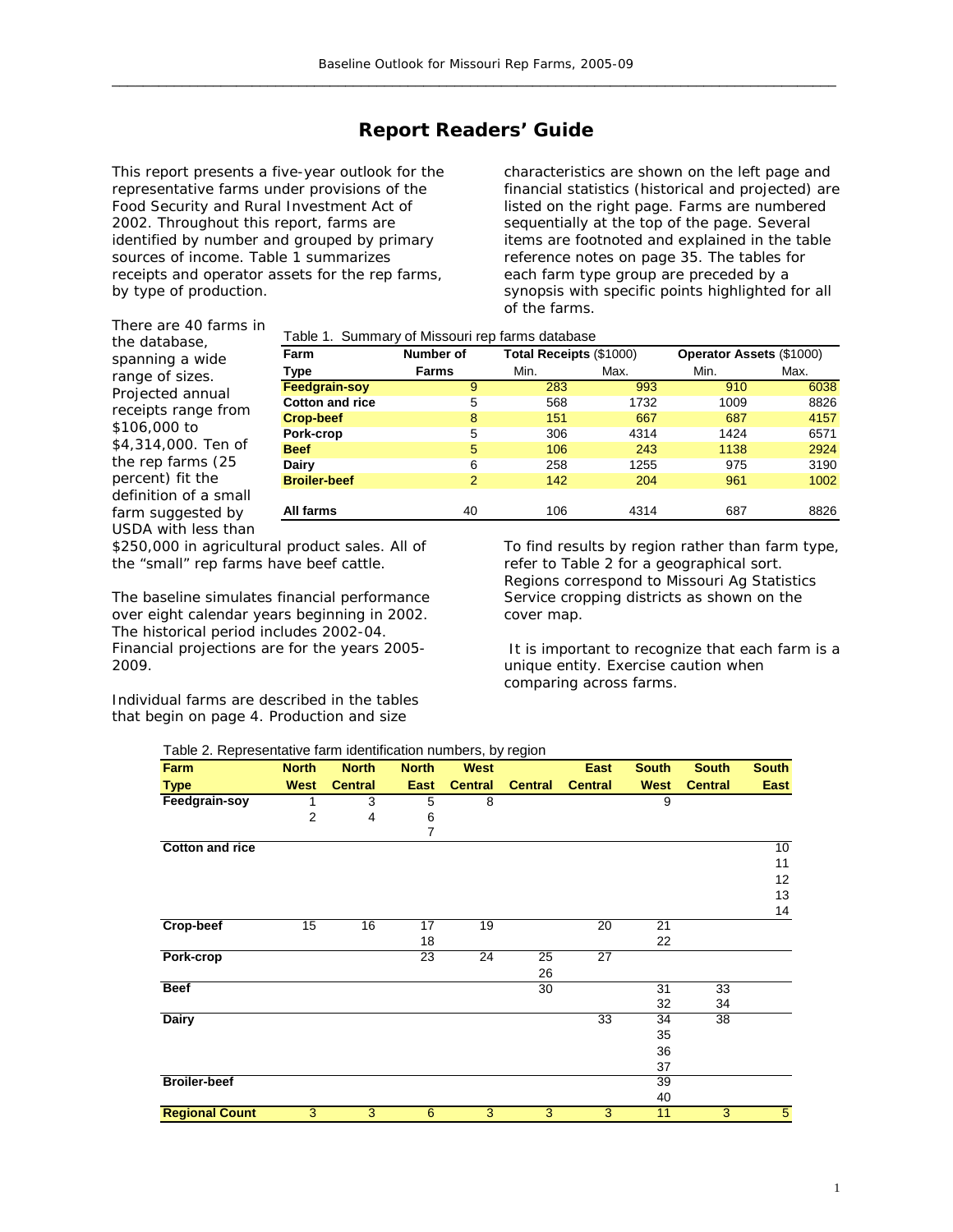### **Feedgrain-soy Farms**

This group of nine farms ranges in size from 1100 to 3630 cropable acres. The share of planted acres is led by soybeans (54 percent), then corn (38 percent), wheat (5 percent), and grain sorghum (3 percent). Operator land tenure ranges from 23 to 62 percent. Share lease arrangements exist for all of these farms and most also have cash lease agreements. There has been a tendency for leased acres to shift from share to cash arrangements.

To generalize costs and returns per acre for this set of farms in the 2002-04 period: Total receipts, including government payments averaged \$276. Average operating costs per acre was \$167. The average cash costs of income taxes, machinery replacement, and debt reduction for the same period was \$78

per acre. Thus, on a per acre basis across the nine farms, net return available for owner withdrawal was approximately \$31 per acre of cropland.

For the five year projection period, receipts per acre are expected to average about \$281. Operating costs are \$170 and cash expenses for income taxes, machinery replacement and debt reduction are \$76 per acre. Thus, on a per acre basis across the nine farms, net return available for owner withdrawal is expected to be about \$35 per acre of cropland.

The outlook shows considerable cash flow pressure for a majority of the farms. Compared to year ago projections cash risk has increased and term debt capacity has declined.

| Farm num | Region    | Crop acres | 2005-06 | 2007-09 |
|----------|-----------|------------|---------|---------|
|          | <b>NW</b> | 2350       |         |         |
| 2        | <b>NW</b> | 2300       |         |         |
| 3        | NC        | 1700       |         |         |
| 4        | <b>NC</b> | 3630       |         |         |
| 5        | <b>NE</b> | 2240       |         |         |
| 6        | <b>NE</b> | 1300       |         |         |
|          | <b>NE</b> | 1165       |         |         |
| 8        | <b>WC</b> | 1800       |         |         |
| 9        | <b>SW</b> | 1100       |         |         |

Table 3. Cash flow risk score, feedgrain-soy rep farms



Figure 3. Estimated term debt capacity for feedgrain-soy farms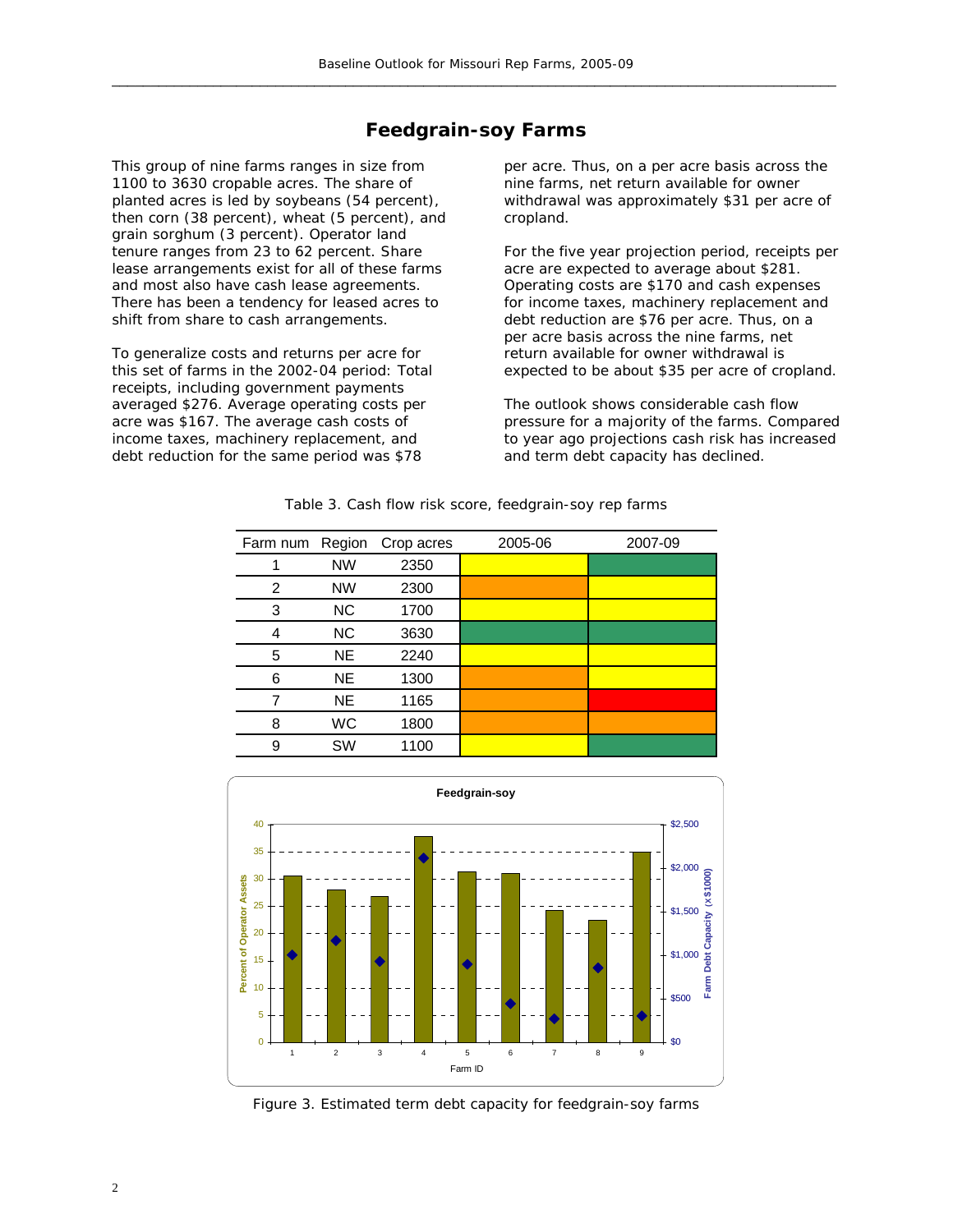## **Spotlights**

#### Farm 1

This northwest farm plants 2350 acres of corn and soybeans in a 50-50 rotation. Returns to family living were negative in 2002 and 2003 due to drought conditions. However, above average production in 2004 result in a positive cash position entering 2005. Entering 2005, the farm has cash reserves equivalent to 21 percent of operating expenses. At trend yields and projected prices throughout the forecast period (2005-2009), the farm faces less cash flow pressure then in previous years.

#### Farm 2

This Missouri River bottom farm plants 2300 acres, one-quarter corn and three quarters soybeans. Like farm 1, above average production in 2004 allows the farm to retire short term debt and build a modest cash reserve (23.1 percent of operating expenses). Returns to family living exceed minimum levels of owner withdrawal in the last three years of the projection period (2005-2009). Cash flow risk pressure improves from high to moderate.

#### Farms 3 and 4

These two Carroll County farms are similar in most respects except for the number of acres farmed – 1700 and 3630 acres. The smaller farm does have slightly higher expenses per acre. Yields have remained strong helping these farms to build some cash reserve entering 2005. The 1700 acre farm has 38 percent of operating expenses on hand entering 2005 while the 3630 acre farm has almost 81 percent. The 1700 acre farm has a higher (moderate) risk rating than the large farm (low).

#### Farm 5

This northeast farm with 2240 acres of cropland experienced low corn yields in 2001 - 2003. Higher yields for corn and soybeans in 2004 allow the farm to retire short term debt and build a modest cash reserve of about 30 percent of 2005 operating expenses. The farm is expected to cover minimum family living throughout the projection period (2005-2009).

#### Farm 6

This northeast farm with 1300 crop acres raises corn, sorghum, and beans. The farm had some lean years in 2002 and 2003, but it too follows the trend of the majority of farms in this category that had much higher yields in 2004. The farm averages \$35,300 per year return to family living throughout the projection period. This is almost twice as high as 2002 and 2003. The risk rating improves from the near term to intermediate term.

#### Farm 7

This farm raises crops on 1165 acres in the northeast region—most of it under share-lease agreements. The operation also owns two shares in a successful ethanol processing plant. This farm continues to face high to severe cash risk pressure. It has the highest cost to receipts ratio of this group at 77 percent. This farm is unable to keep up with rising costs.

#### Farm 8

This Lafayette County farm crops corn and soybeans on 1800 acres and owns specialized equipment for custom spraying. The farm faces some significant cost to replace equipment during the projection period (2005-2009). Higher principle and interest costs in 2006- 2009 cause the farm to receive a high risk rating score. This also results in an average return to family living of \$21,300.

#### Farm 9

This 1100 acre farm in Barton County is the smallest farm in the feedgrain-soy group. The farm is in a grain deficit area and receives a premium price for corn. The trend in the area has been to plant less sorghum and more corn to meet the demands of the poultry industry in southwest Missouri. This farm had some low yields in 2003 but is able to retire short term debt in 2004 with higher yields. The farms' risk rating improves from moderate to low.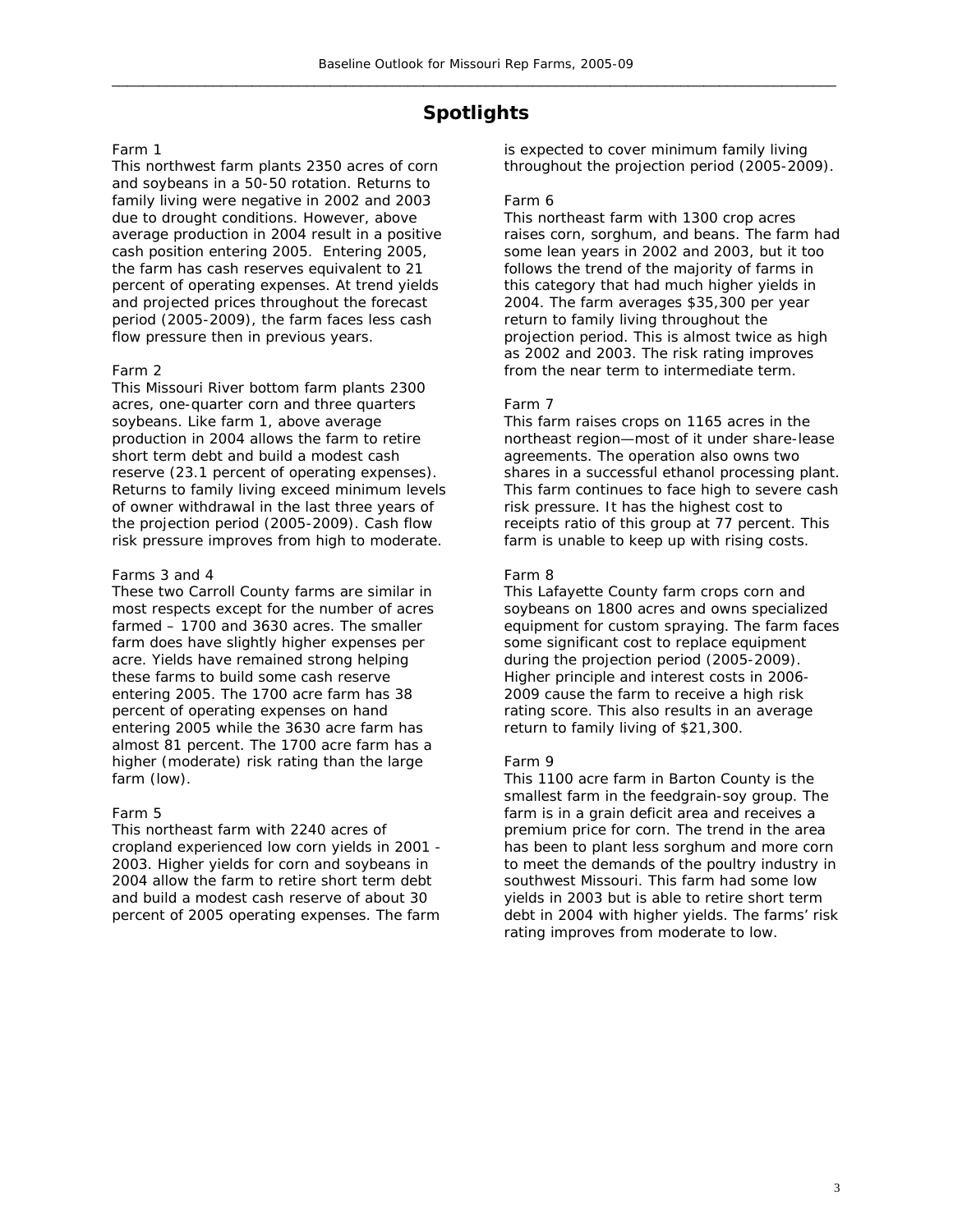## Table 4. **Feedgrain-soy** farms, characteristics and financial outlook

| Code                      | <b>NWFG2350</b>       | <b>NWFG2300</b>                   | <b>NCFG1700</b>          | <b>NCFG3630</b>          | <b>NEFG2240</b>     |
|---------------------------|-----------------------|-----------------------------------|--------------------------|--------------------------|---------------------|
| Farm number               | 1                     | $\overline{2}$                    | 3                        | 4                        | 5                   |
|                           |                       |                                   |                          |                          |                     |
| Region<br>County          | Northwest<br>Atchison | Northwest<br>Ray                  | North Central<br>Carroll | North Central<br>Carroll | Northeast<br>Marion |
|                           |                       |                                   |                          |                          |                     |
| Cropland                  | 2350                  | 2300                              | 1700                     | 3630                     | 2240                |
| Acres owned               | 1050                  | 1230                              | 1020                     | 1600                     | 810                 |
| Acres leased              | 1300                  | 1070                              | 680                      | 2030                     | 1430                |
| Nonproductive acres owned | 150                   | 68                                | 80                       | 160                      | 70                  |
| Total acres operated      | 2500                  | 2368                              | 1780                     | 3790                     | 2310                |
| Operator owned (%)        | 48                    | 55                                | 62                       | 46                       | 38                  |
| Cash leased (%)           | 21                    |                                   | 7                        |                          | 41                  |
| Share leased (%)          | 31                    | 45                                | 31                       | 54                       | 21                  |
|                           |                       | Cash receipt sources <sup>a</sup> |                          |                          |                     |
| Share of total            |                       |                                   |                          |                          |                     |
| All crops (%)             | 100                   | 100                               | 100                      | 100                      | 100                 |
| Custom work (%)           |                       |                                   |                          |                          |                     |
|                           |                       |                                   |                          |                          |                     |
|                           |                       | Planted acres <sup>b</sup>        |                          |                          |                     |
| <b>Total acres</b>        | 2350                  | 2300                              | 1700                     | 3630                     | 2240                |
| Double crop acres         |                       |                                   |                          |                          |                     |
| Share of total            |                       |                                   |                          |                          |                     |
| Corn (%)                  | 50                    | 24                                | 49                       | 45                       | 49                  |
|                           |                       |                                   |                          |                          |                     |
| Sorghum (%)               |                       |                                   |                          |                          |                     |
|                           |                       |                                   | $\overline{c}$           | 3                        | 2                   |
| Wheat (%)                 |                       |                                   |                          |                          |                     |
| Soybeans (%)              | 50                    | 76                                | 49                       | 52                       | 49                  |
|                           |                       |                                   |                          |                          |                     |
|                           |                       | Crop yields <sup>c</sup>          |                          |                          |                     |
| Corn, bu<br>2000          | 125                   | 155                               | 158                      | 178                      | 155                 |
| 2001                      | 132                   | 171                               | 160                      | 155                      | 117                 |
| 2002                      | 73                    | 124                               | 147                      | 170                      | 95                  |
| 2003                      | 112                   | 136                               | 137                      | 172                      | 115                 |
| 2004                      | 186                   | 205                               | 200                      | 205                      | 175                 |
| Sorghum, bu               |                       |                                   |                          |                          |                     |
| 2000                      |                       |                                   |                          |                          |                     |
| 2001                      |                       |                                   |                          |                          |                     |
| 2002                      |                       |                                   |                          |                          |                     |
| 2003                      |                       |                                   |                          |                          |                     |
| 2004                      |                       |                                   |                          |                          |                     |
| Wheat, bu                 |                       |                                   |                          |                          |                     |
| 2000                      |                       |                                   | 48                       | 58                       | 58                  |
| 2001                      |                       |                                   | 60                       | 64                       | 56                  |
| 2002                      |                       |                                   | 55                       | 54                       | 63                  |
| 2003                      |                       |                                   | 70                       | 70                       | 66                  |
| 2004                      |                       |                                   | 40                       | 60                       | 55                  |
| Soybeans, bu              |                       |                                   |                          |                          |                     |
| 2000                      | 42                    | 48                                | 41                       | 39                       | 40                  |
| 2001                      | 43                    | 47                                | 48                       | 47                       | 38                  |
| 2002                      | 36                    | 39                                | 49                       | 53                       | 41                  |
| 2003                      | 28                    | 34                                | 33                       | 39                       | 43                  |
| 2004                      | 62                    | 62                                | 55                       | 60                       | 55                  |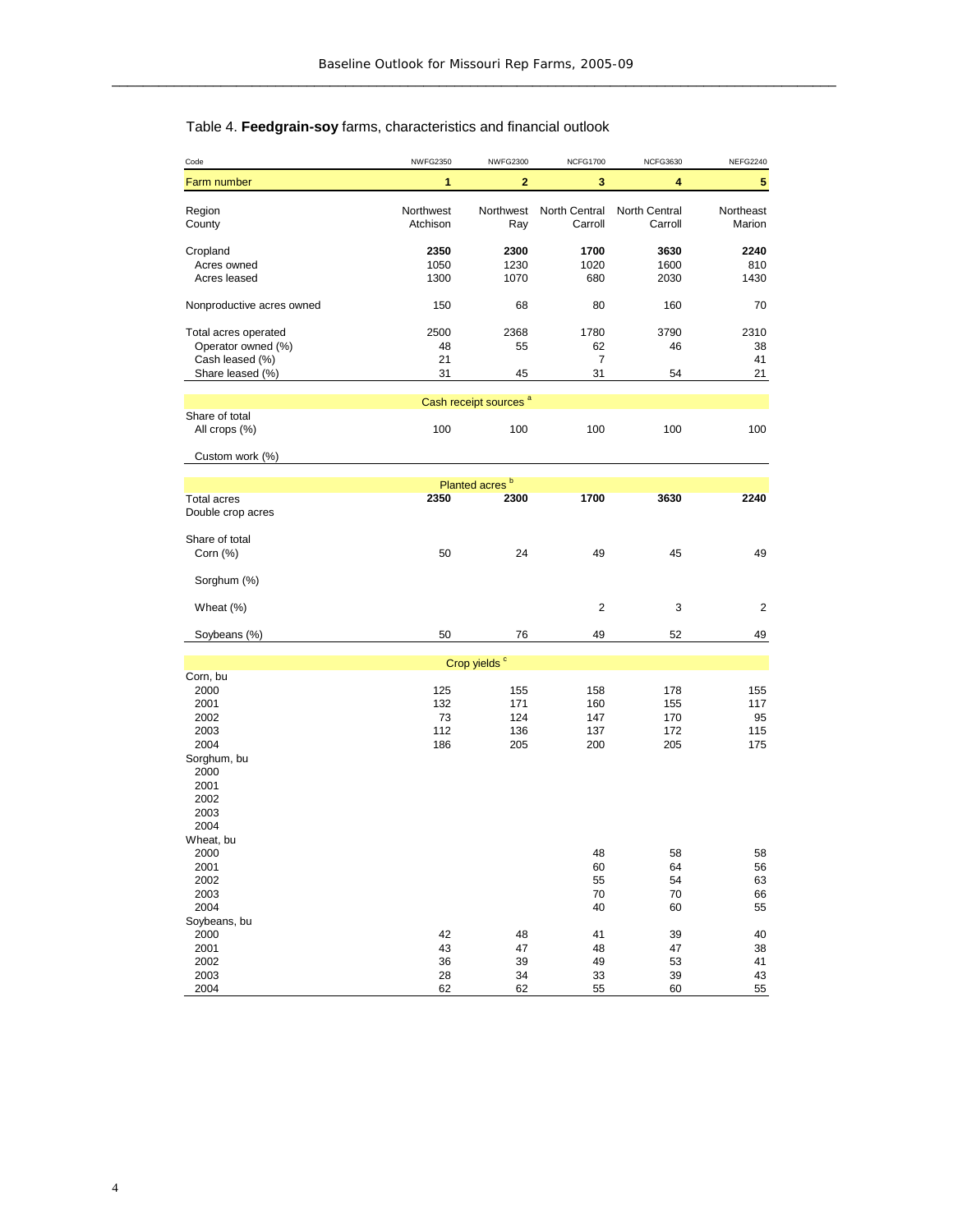#### Code NWFG2350 NWFG2300 NCFG1700 NCFG3630 NEFG2240 Farm number **1234 1234 1234 1234 1234 1234** Near term cash risk outlook<sup>d</sup> **Moderate** High Moderate Low Moderate<br>Intermediate term cash risk outlook **Moderate** Low Moderate Moderate Low Moderate Intermediate term cash risk outlook Low Moderate Moderate Low Moderate Average operator assets (\$1000) 3535 4366 3627 6038 3036 Average return to operator assets (%)  $8.3$  6.7 6.7 9.2 6.9 Assumed operator debt, Jan 1, 2002 (%) <sup>e</sup> 20 20 20 20 20 20 20 Term debt capacity, Jan 1, 2005  $\binom{96}{1}^t$  31 28 27 38 31 Cropland value in 2002 (\$ per acre) 1879 2080 2042 1905 1922 Average operating expense/receipts (%)  $62.8$   $54.3$   $55.1$   $48.1$   $67.8$ Average government payments/receipts (%)  $14.5$  13.3 14.4 13.9 14.9 Government payments (\$1000)<sup>g</sup> 2002 34.1 25.1 27.1 49.1 36.4 2003 83.2 25.1 27.5 50.0 37.0 2004 132.2 82.5 102.4 184.1 133.1 2005 105.5 89.1 82.2 154.5 108.4 2006 95.4 78.4 74.9 140.2 98.2 2007 88.8 69.4 69.7 129.7 92.1 2008 85.7 66.0 67.2 124.7 88.9 2009 80.4 60.5 63.5 117.4 83.5 Average 2011 22.7 71.5 133.3 94.2 Total cash receipts (\$1000)<sup>a</sup> 2002 416.1 446.6 432.9 876.4 497.1 2003 543.6 467.7 396.1 940.7 577.2 2004 936.6 779.0 658.2 1,244.0 851.5 2005 629.9 548.5 492.0 953.9 630.8 2006 643.1 561.5 502.0 973.9 645.1 2007 653.6 572.7 517.6 1,004.7 653.9 2008 664.7 583.4 518.5 1,006.9 666.5 2009 671.8 587.9 529.1 1,027.7 672.4 Average 652.6 570.8 511.8 993.4 653.7 Net cash farm income (\$1000)<sup>h</sup> 2002 36.7 164.3 164.3 393.2 97.6 2003 155.4 178.7 130.7 470.9 167.9 2004 523.6 480.9 376.6 763.3 427.1 2005 234.2 252.2 213.7 482.8 205.5 2006 251.5 265.6 225.8 504.9 222.4 2007 265.7 278.8 245.3 542.3 234.5 2008 272.0 288.6 246.8 549.7 248.8 2009 277.4 287.6 258.6 570.1 253.4 Average 260.2 274.6 238.0 530.0 232.9 Return to family living (\$1000) <sup>i</sup> 2002 -50.0 15.4 59.4 114.5 25.3 2003 -66.9 -21.9 30.1 145.4 29.3 2004 121.3 107.8 153.3 307.1 176.3 2005 81.5 33.3 78.4 171.1 78.5 2006 87.0 36.1 73.4 152.2 77.8 2007 122.2 65.8 78.6 214.1 87.6 2008 103.8 72.9 72.4 228.6 92.3 2009 101.7 56.6 74.4 230.6 79.7 Average 2008 39.2 52.9 75.5 199.3 83.2 Average owner withdrawal assumed (\$1000)<sup>j</sup> **5** <sup>j</sup> 38.5 41.8 50.8 67.8 49.6 Beginning cash, 2005 (\$1000)<sup>\*</sup> 85.09 68.51 105.63 379.77 129.77 Beginning cash/operating expenses  $(\%)^k$  21.5 23.1 38.0 80.6 30.5 Probability of a cash flow deficit  $(\%)^{\dagger}$ <br>2005 2005 26.8 54.4 25.2 13.2 38.8 2006 27.0 52.2 29.6 19.0 39.6 2007 19.4 23.6 32.2 4.8 36.8 2008 24.8 20.6 37.0 3.8 36.4 2009 24.8 30.6 37.4 5.8 37.2

#### Table 4. **Feedgrain-soy** farms, characteristics and financial outlook (continued)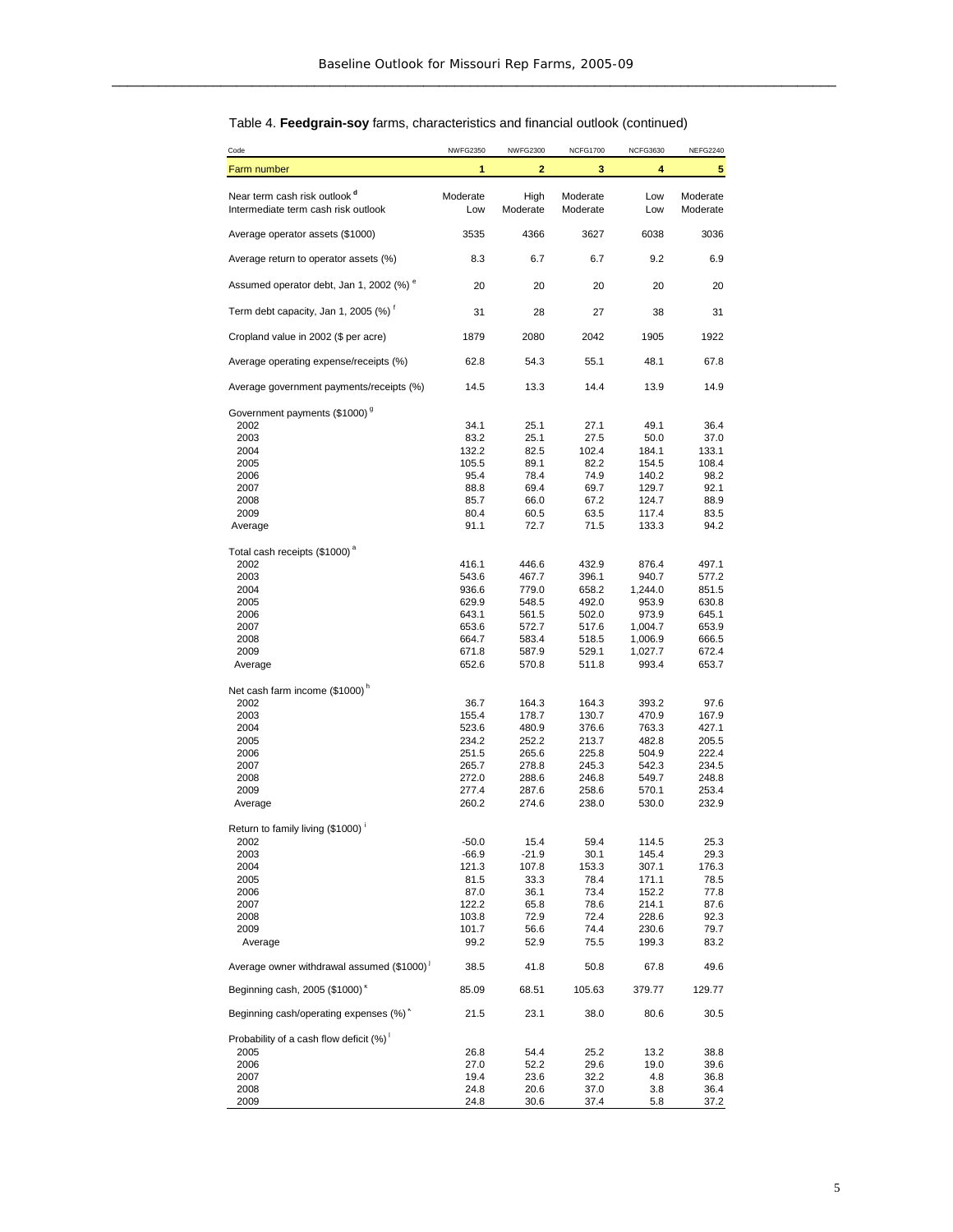#### Code NEFG1300 NEFG1165 WCFG1800 SWFG1100 Farm number **678 7 8** Region **Northeast** Northeast West Central Southwest<br>County **COUNTEN COUNTENT COUNTER COUNTER COUNTER COUNTER COUNTER ACTES AND ACTED ATTACK COUNTER COUNTER COUNTER** Audrain Shelby Lafayette Barton Cropland **1300 1165 1800 1100** Acres owned 390 235 875 360 Acres leased Nonproductive acres owned 40 47 197 41 Total acres operated 1340 1212 1997 1141 Operator owned (%) 32 33 54 36<br>
Cash leased (%) 34 34 36 32 Cash leased (%) 34 26 36 32<br>
Share leased (%) 34 51 10 32 Share leased (%) Share of total All crops (%) 100 93 95 100 Custom work (%) 5 Total acres **1300** 1398 1800 1465<br>Double crop acres **1300** 1398 1800 1865 Double crop acres Share of total<br>Corn (%) Corn (%) 25 32 50 1 Sorghum (%) 8 Wheat (%) 25 Soybeans (%) 57 52 50 Corn, bu<br>2000 2000 155 161 155 150 2001 142 130 144 125 2002 72 99 130 95 2003 119 110 111 105 2004 155 155 192 170 Sorghum, bu 2000 118 110 2001 130 113 2002 109 105 2003 110 72 2004 145 135 Wheat, bu<br>2000 2000 59 20 2001 63 68 2002 57 45 2003 61 80 2004 51 50 Soybeans, bu<br>2000 2000 46 50 36 2 2001 49 48 50 4 2002 45 41 42 1 2003 39 37 34 2 Cash receipt sources<sup>a</sup> Crop yields<sup>c</sup> Planted acres **<sup>b</sup> 9** 32 17 50 25 42 8 25

2004 55 55 58 4

4

#### Table 4. **Feedgrain-soy** farms, (continued)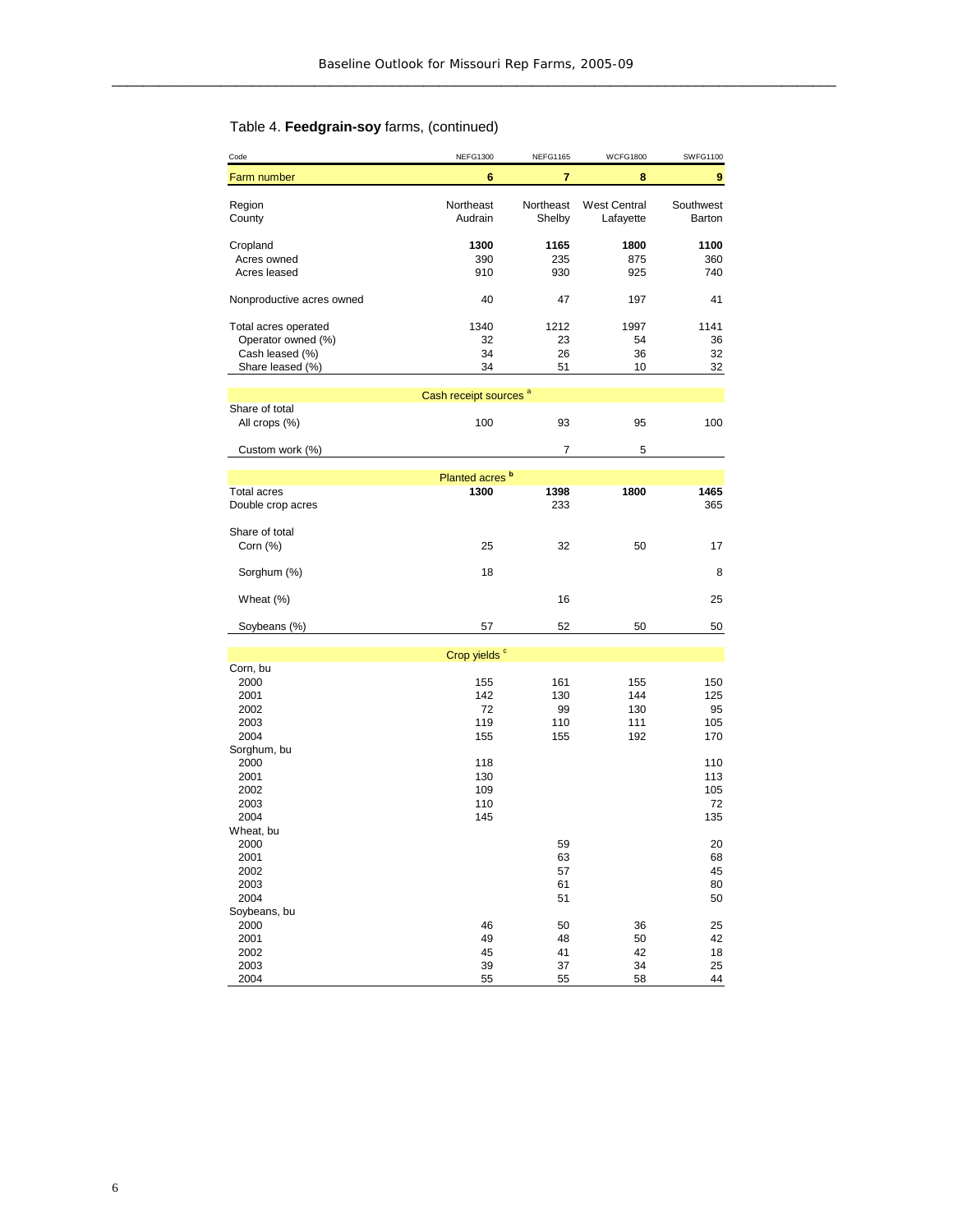## Table 4. **Feedgrain-soy** farms, (continued)

| Code                                                                            | <b>NEFG1300</b>  | <b>NEFG1165</b> | <b>WCFG1800</b> | <b>SWFG1100</b> |
|---------------------------------------------------------------------------------|------------------|-----------------|-----------------|-----------------|
| Farm number                                                                     | 6                | 7               | 8               | 9               |
| Near term cash risk outlook <sup>d</sup><br>Intermediate term cash risk outlook | High<br>Moderate | High<br>Severe  | High<br>High    | Moderate<br>Low |
| Average operator assets (\$1000)                                                | 1485             | 1184            | 4046            | 910             |
| Average return to operator assets (%)                                           | 6.9              | 3.2             | 4.2             | 10.7            |
| Assumed operator debt, Jan 1, 2002 (%) <sup>e</sup>                             | 20               | 20              | 20              | 20              |
| Term debt capacity, Jan 1, 2005 (%)                                             | 31               | 24              | 22              | 35              |
| Cropland value in 2002 (\$ per acre)                                            | 1872             | 2000            | 2210            | 1040            |
| Average operating expense/receipts (%)                                          | 67.7             | 76.8            | 72.5            | 59.2            |
| Average government payments/receipts (%)                                        | 16.6             | 13.9            | 13.1            | 13.8            |
| Government payments (\$1000) <sup>9</sup>                                       |                  |                 |                 |                 |
| 2002                                                                            | 18.7             | 16.3            | 30.1            | 16.0            |
| 2003                                                                            | 19.7             | 16.7            | 30.1            | 17.2            |
| 2004                                                                            | 70.0             | 47.6            | 89.3            | 45.0            |
| 2005                                                                            | 64.3             | 45.1            | 92.1            | 45.7            |
| 2006                                                                            | 60.4             | 41.3            | 83.1            | 43.2            |
| 2007                                                                            | 54.9             | 37.7            | 76.7            | 39.0            |
| 2008                                                                            | 52.7             | 36.2            | 74.6            | 37.6            |
| 2009                                                                            | 48.3             | 33.8            | 69.6            | 34.3            |
| Average                                                                         | 56.1             | 38.8            | 79.2            | 40.0            |
| Total cash receipts (\$1000) <sup>a</sup>                                       |                  |                 |                 |                 |
| 2002                                                                            | 292.1            | 257.3           | 547.2           | 215.5           |
| 2003                                                                            | 311.0            | 258.9           | 495.5           | 312.5           |
| 2004                                                                            | 447.2            | 356.3           | 872.8           | 391.8           |
| 2005                                                                            | 328.1            | 274.1           | 601.3           | 286.7           |
| 2006                                                                            | 335.2            | 278.9           | 613.5           | 292.2           |
| 2007                                                                            | 340.7            | 283.8           | 623.1           | 297.2           |
| 2008                                                                            | 346.0            | 288.7           | 632.8           | 302.8           |
| 2009                                                                            | 347.3            | 291.0           | 637.7           | 304.7           |
| Average                                                                         | 339.5            | 283.3           | 621.7           | 296.7           |
| Net cash farm income (\$1000) <sup>n</sup>                                      |                  |                 |                 |                 |
| 2002                                                                            | 74.9             | 63.5            | 131.1           | 47.2            |
| 2003                                                                            | 90.8             | 59.4            | 80.3            | 143.0           |
| 2004                                                                            | 218.5            | 148.1           | 440.1           | 215.6           |
| 2005                                                                            | 99.1             | 63.3            | 173.9           | 110.8           |
| 2006                                                                            | 108.7            | 66.9            | 180.7           | 119.1           |
| 2007                                                                            | 113.0            | 70.0            | 188.0           | 125.5           |
| 2008                                                                            | 120.3            | 71.0            | 197.1           | 132.9           |
| 2009                                                                            | 118.1            | 68.1            | 200.0           | 134.7           |
| Average                                                                         | 111.8            | 67.9            | 187.9           | 124.6           |
|                                                                                 |                  |                 |                 |                 |
| Return to family living (\$1000)<br>2002                                        | 19.3             | 30.3            | 47.6            | 17.6            |
| 2003                                                                            | 18.0             | 22.7            | $-11.4$         | 46.0            |
| 2004                                                                            | 91.1             | 61.4            | 148.9           | 107.3           |
| 2005                                                                            | 26.8             | 24.3            | 62.1            | 59.2            |
| 2006                                                                            | 30.8             | 18.3            | 32.5            | 55.2            |
| 2007                                                                            | 44.4             | 11.7            | 25.5            | 60.9            |
| 2008                                                                            | 39.6             | 3.4             | 2.3             | 65.3            |
| 2009                                                                            | 35.0             | $-17.7$         | $-15.9$         | 67.4            |
| Average                                                                         | 35.3             | 8.0             | 21.3            | 61.6            |
| Average owner withdrawal assumed (\$1000) <sup>j</sup>                          | 27.5             | 27.5            | 55.1            | 41.8            |
| Beginning cash, 2005 (\$1000) <sup>k</sup>                                      | 65.3             | 38.3            | 97.3            | 75.6            |
| Beginning cash/operating expenses (%) <sup>k</sup>                              | 28.5             | 18.2            | 22.8            | 43.0            |
| Probability of a cash flow deficit (%)                                          |                  |                 |                 |                 |
| 2005                                                                            | 50.6             | 56.0            | 38.0            | 22.8            |
| 2006                                                                            | 41.6             | 72.8            | 58.4            | 29.2            |
| 2007                                                                            | 17.8             | 84.4            | 62.0            | 22.2            |
| 2008                                                                            | 26.2             | 91.0            | 72.8            | 22.0            |
| 2009                                                                            | 39.4             | 96.6            | 72.6            | 21.0            |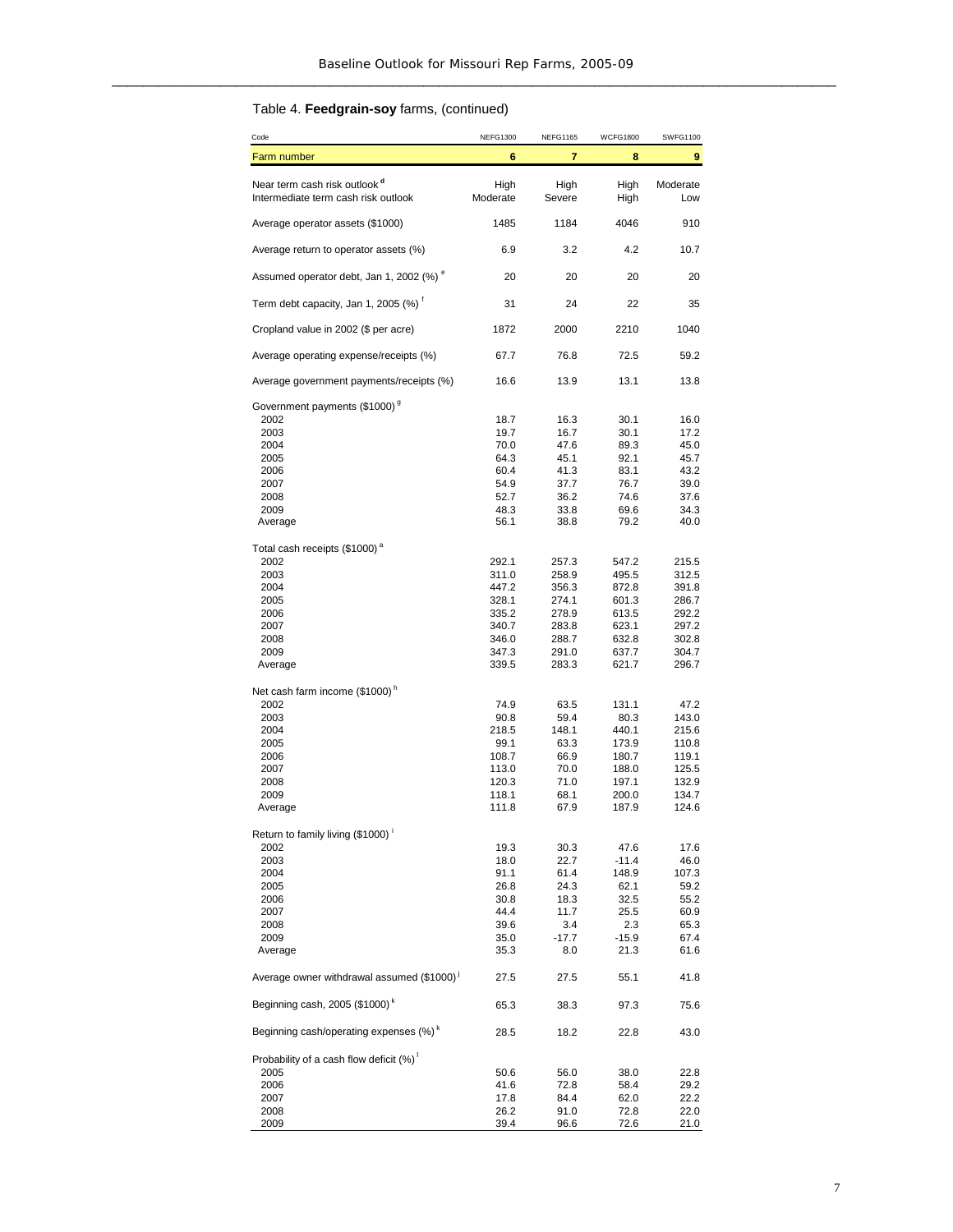### **Cotton and Rice Farms**

This set of five bootheel farms raise rice and soybeans. One farm also plants cotton. In addition, corn, sorghum, and wheat are part of the overall crop mixes. Planted acres range from 1600 to 4500. Operator land tenure is as little as 10 percent and as high as 50. Most leased acres are done on a share basis. Steady improvement in rice yield has had a major impact on the financials of these farms.

The deterministic outlook for the U.S. rice price is above loan, but low enough to trigger CCP payments. The cotton price outlook for the period is below loan rate. Soybeans are below loan rate until 2007 then improve.

To generalize costs and returns per acre for this set of farms in the 2002-04 period: Total receipts, including government payments averaged \$402. Average operating costs per acre was \$270. The average cash costs of income taxes, machinery replacement, and debt reduction for the same period was \$95

per acre. Thus, on a per acre basis across the five farms, net return available for owner withdrawal was approximately \$37 per planted acre.

In the projection period, receipts stay at \$402 per acre, but operating costs increase to \$283. Cash expenses for income taxes, machinery replacement, and debt reduction average \$91. Thus, projected net returns available for owner withdrawal are approximately \$28 per acre.

As a group, these farms are highly sensitive to policy provisions. In the baseline, government payments average 42 percent of total receipts—assuming no payment limitations. Overall, the outlook indicates these farms are exposed to at least moderate levels of cash risk.

|    |     | Farm num Region Crop acres | 2005-06 | 2007-09 |
|----|-----|----------------------------|---------|---------|
| 10 | SE. | 1600 CR                    |         |         |
| 11 | SЕ  | 2000 R                     |         |         |
| 12 | SЕ  | 4000 R                     |         |         |
| 13 | SЕ  | 2500 R                     |         |         |
| 14 | SF  | 4500 R                     |         |         |
|    |     |                            |         |         |

Table 5. Cash flow risk score, cotton and rice farms



Figure 4. Estimated term debt capacity, cotton and rice farms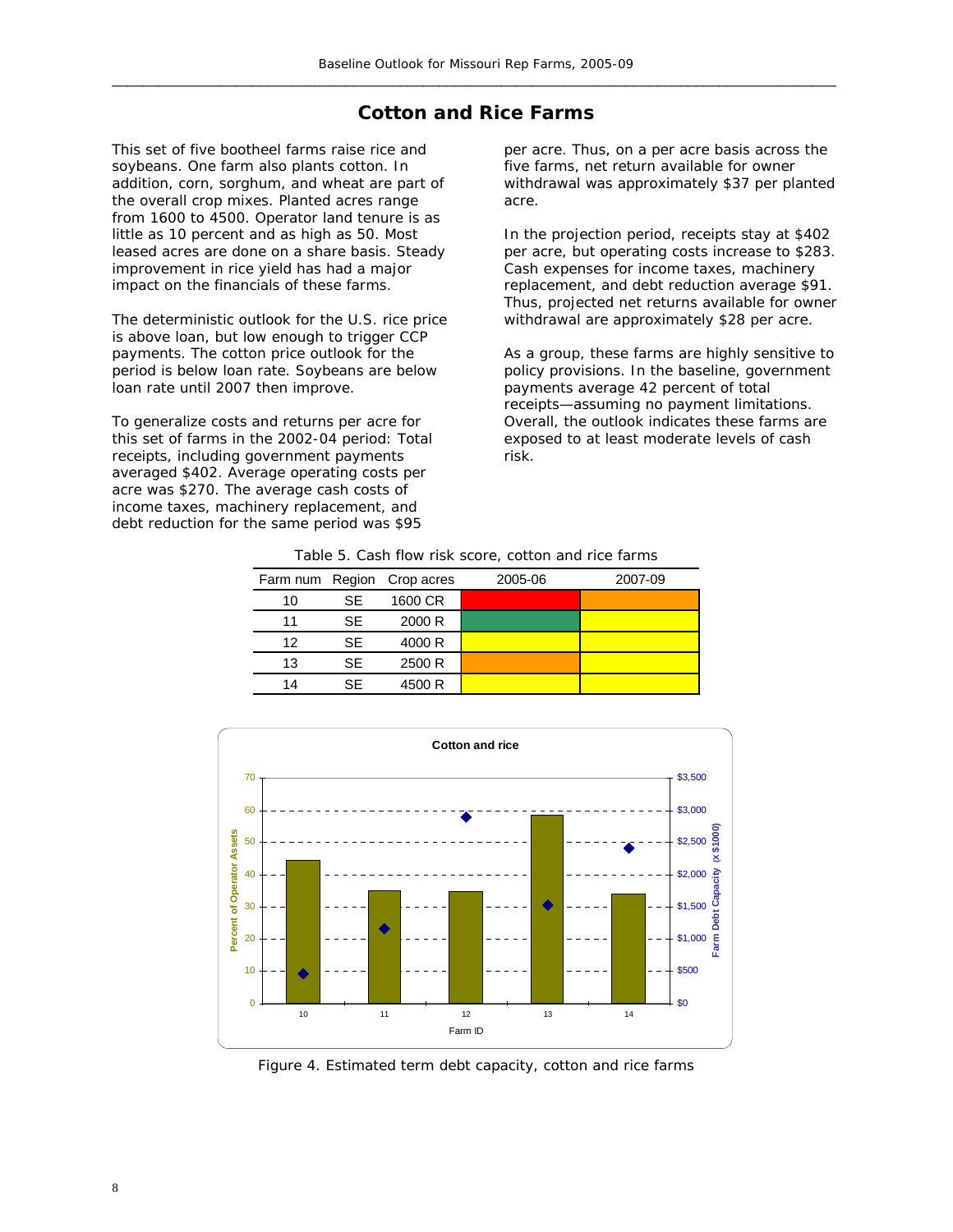## **Spotlights**

#### Farm 10

This 1600-acre farm raises irrigated cotton, soybeans, and rice and dryland cotton, soybeans and sorghum. Ninety percent of the acreage is leased. Cotton is planted on 42 percent of the acres, but makes up 57 percent of the farm receipts. This farm had two exceptional years of cotton yields in 2003 and 2004. This results in a cash reserve entering 2005 equal to 45% of operating costs. However, a return to trend yields in 2005 combined with increasing costs results in a severe to high cash risk rating.

#### Farm 11

This 2000-acre farm in Butler County receives 58 percent of its income from rice. At a recent update the panel made changes to yields, prices and costs but no major structural changes. The results show a better financial outlook when compared to the baseline outlook a year ago. Recent yields have been strong which influence the yield outlook and receipts.

#### Farm 12

This 4000-acre Butler County farm plants rice and soybeans on an equal number of acres. Rice provides 70 percent of the total farm receipts. This farm was recently updated. No major structural changes were made by the panel. This farm follows the general trend that cost increases are outpacing income growth during the projection period. The farm continues to receive a moderate risk rating, indicating continuing cash flow pressure. By 2009, the farms return to family living (\$40,100) is below the minimum owner withdrawal (\$44,000).

#### Farm 13

This 2500 acre Stoddard County farm plants rice, corn, wheat, and soybeans. It enters 2005 with the lowest relative cash reserve of the group. The majority of the reserve is a result of above average crop yields in 2004. While the farms struggles to generate enough cash for family living in 2005 and 2006, the farm averages more than double that amount in 2007-2009. The farm also improves its cash risk rating from high to moderate risk.

#### Farm 14

This 4500-acre, multi-family farm is the largest of the crop farms. Net cash farm income exceeds \$500,000, but taxes, machinery replacement, and debt reduction consume nearly three fourths of this amount. Returns to family living average \$137,600, but there is moderate risk that returns will fall below the assumed withdrawal of \$60,600 for a single household.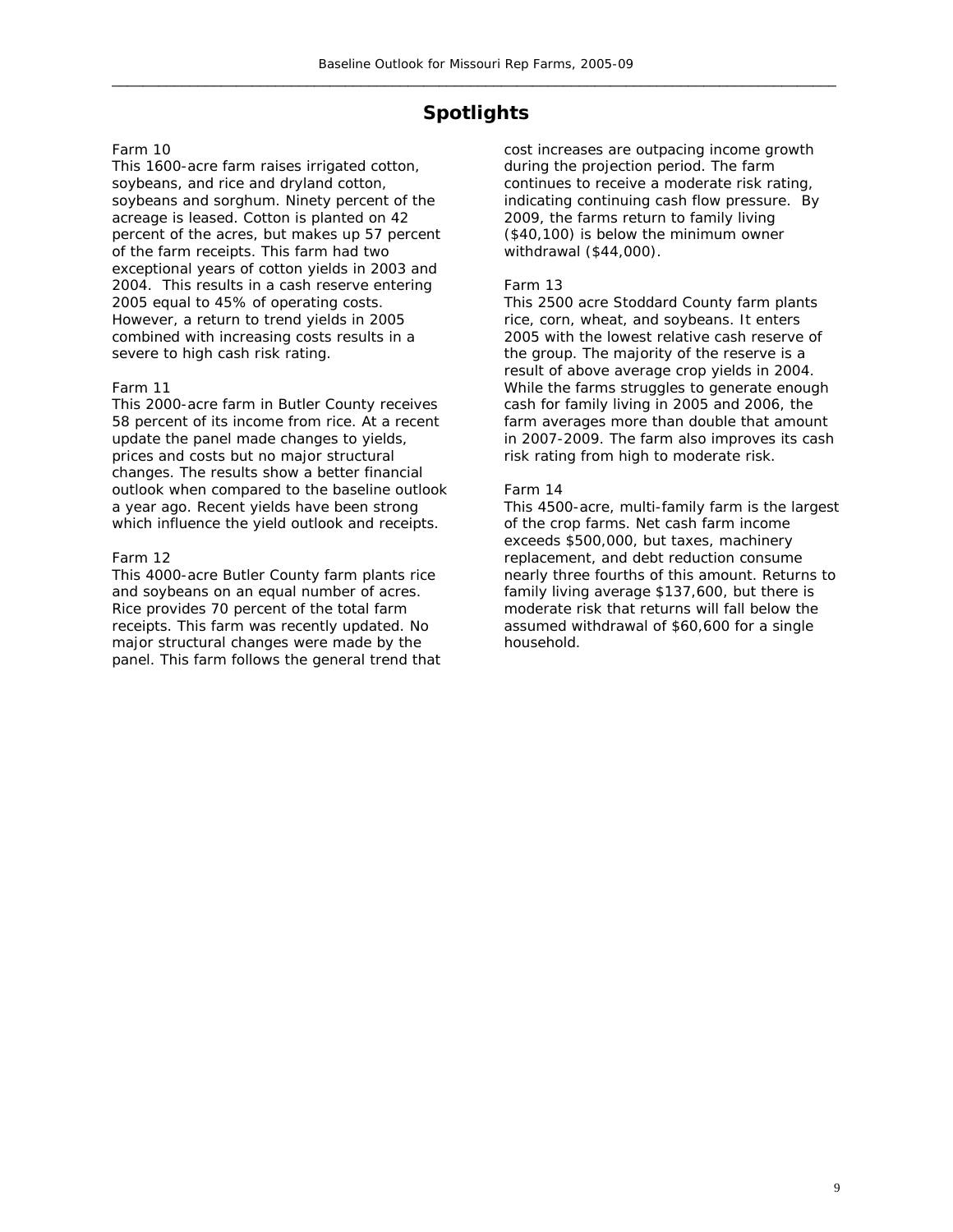## Table 6. **Cotton and rice** farms, characteristics and financial outlook

| Code                                    | <b>SECT1600</b>       | <b>SERC2000</b>                   | <b>SERC4000</b>            | <b>SERC2500</b>       | <b>SERC4500</b>         |
|-----------------------------------------|-----------------------|-----------------------------------|----------------------------|-----------------------|-------------------------|
| Farm number                             | 10                    | 11                                | 12                         | 13                    | 14                      |
| Region<br>County                        | Southeast<br>Pemiscot | Southeast<br><b>Butler</b>        | Southeast<br><b>Butler</b> | Southeast<br>Stoddard | Southeast<br>New Madrid |
| Cropland                                | 1600                  | 2000                              | 4000                       | 2500                  | 4500                    |
| Acres owned                             | 160                   | 800                               | 2000                       | 375                   | 1575                    |
| Acres leased                            | 1440                  | 1200                              | 2000                       | 2125                  | 2925                    |
| Nonproductive acres owned               | 8                     | 40                                | 100                        | 19                    | 150                     |
| Total acres operated                    | 1608                  | 2040                              | 4100                       | 2519                  | 4650                    |
| Operator owned (%)                      | 10                    | 41                                | 52                         | 16                    | 37                      |
| Cash leased (%)<br>Share leased (%)     | 9<br>81               | 15<br>44                          | 24<br>24                   | 42<br>42              | 19                      |
|                                         |                       |                                   |                            |                       | 44                      |
|                                         |                       | Cash receipt sources <sup>a</sup> |                            |                       |                         |
| Share of total<br>All crops (%)         | 100                   | 100                               | 100                        | 100                   | 100                     |
| Custom work (%)                         |                       |                                   |                            |                       |                         |
|                                         |                       |                                   |                            |                       |                         |
|                                         |                       | Planted acres <sup>b</sup>        |                            |                       |                         |
| <b>Total acres</b><br>Double crop acres | 1600                  | 2200<br>200                       | 4000                       | 2750<br>250           | 4500                    |
|                                         |                       |                                   |                            |                       |                         |
| Share of total<br>Cotton (%)            | 42                    |                                   |                            |                       |                         |
| $Rice$ $%$                              | 17                    | 36                                | 50                         | 30                    | 33                      |
| Corn $(\%)$                             |                       | 7                                 |                            | 36                    | 33                      |
| Sorghum (%)                             | 3                     |                                   |                            |                       |                         |
| Wheat (%)                               |                       | 9                                 |                            | 9                     |                         |
| Soybeans (%)                            | 38                    | 48                                | 50                         | 24                    | 33                      |
|                                         |                       |                                   |                            |                       |                         |
|                                         |                       | Crop yields <sup>c</sup>          |                            |                       |                         |
| Cotton, Ibs<br>2000                     | 600 720 irr           |                                   |                            |                       |                         |
| 2001                                    | 743 900 irr           |                                   |                            |                       |                         |
| 2002                                    | 575 900 irr           |                                   |                            |                       |                         |
| 2003                                    | 900 1100 irr          |                                   |                            |                       |                         |
| 2004                                    | 1125 1125 irr         |                                   |                            |                       |                         |
| Rice, cwt                               |                       |                                   |                            |                       |                         |
| 2000<br>2001                            | 59<br>61              | 61<br>63                          | 62<br>63                   | 64<br>60              | 61<br>59                |
| 2002                                    | 59                    | 59                                | 64                         | 60                    | 65                      |
| 2003                                    | 59                    | 66                                | 68                         | 60                    | 61                      |
| 2004                                    | 65                    | 68                                | 71                         | 70                    | 70                      |
| Corn, bu                                |                       | 170                               |                            |                       |                         |
| 2000<br>2001                            |                       | 160                               |                            | 176<br>166            | 155<br>150              |
| 2002                                    |                       | 162                               |                            | 140                   | 167                     |
| 2003                                    |                       | 170                               |                            | 150                   | 169                     |
| 2004                                    |                       | 180                               |                            | 200                   | 210                     |
| Sorghum, bu                             |                       |                                   |                            |                       |                         |
| 2000<br>2001                            | 100<br>115            | 105<br>100                        |                            |                       |                         |
| 2002                                    | 106                   | 66                                |                            |                       |                         |
| 2003                                    | 100                   | 91                                |                            |                       |                         |
| 2004                                    | 100                   |                                   |                            |                       |                         |
| Wheat, bu                               |                       | 50                                |                            | 69                    |                         |
| 2000<br>2001                            |                       | 60                                |                            | 58                    |                         |
| 2002                                    |                       | 52                                |                            | 55                    |                         |
| 2003                                    |                       | 55                                |                            | 58                    |                         |
| 2004                                    |                       | 60                                |                            | 58                    |                         |
| Soybeans, bu<br>2000                    | 15<br>35 irr          | 38                                | 42                         | 44                    | 44                      |
| 2001                                    | 26<br>50 irr          | 47                                | 45                         | 37                    | 38                      |
| 2002                                    | 20<br>50 irr          | 40                                | 44                         | 40                    | 38                      |
| 2003                                    | 31<br>45 irr          | 48                                | 45                         | 37                    | 38                      |
| 2004                                    | 38<br>51 irr          | 50                                | 51                         | 50                    | 52                      |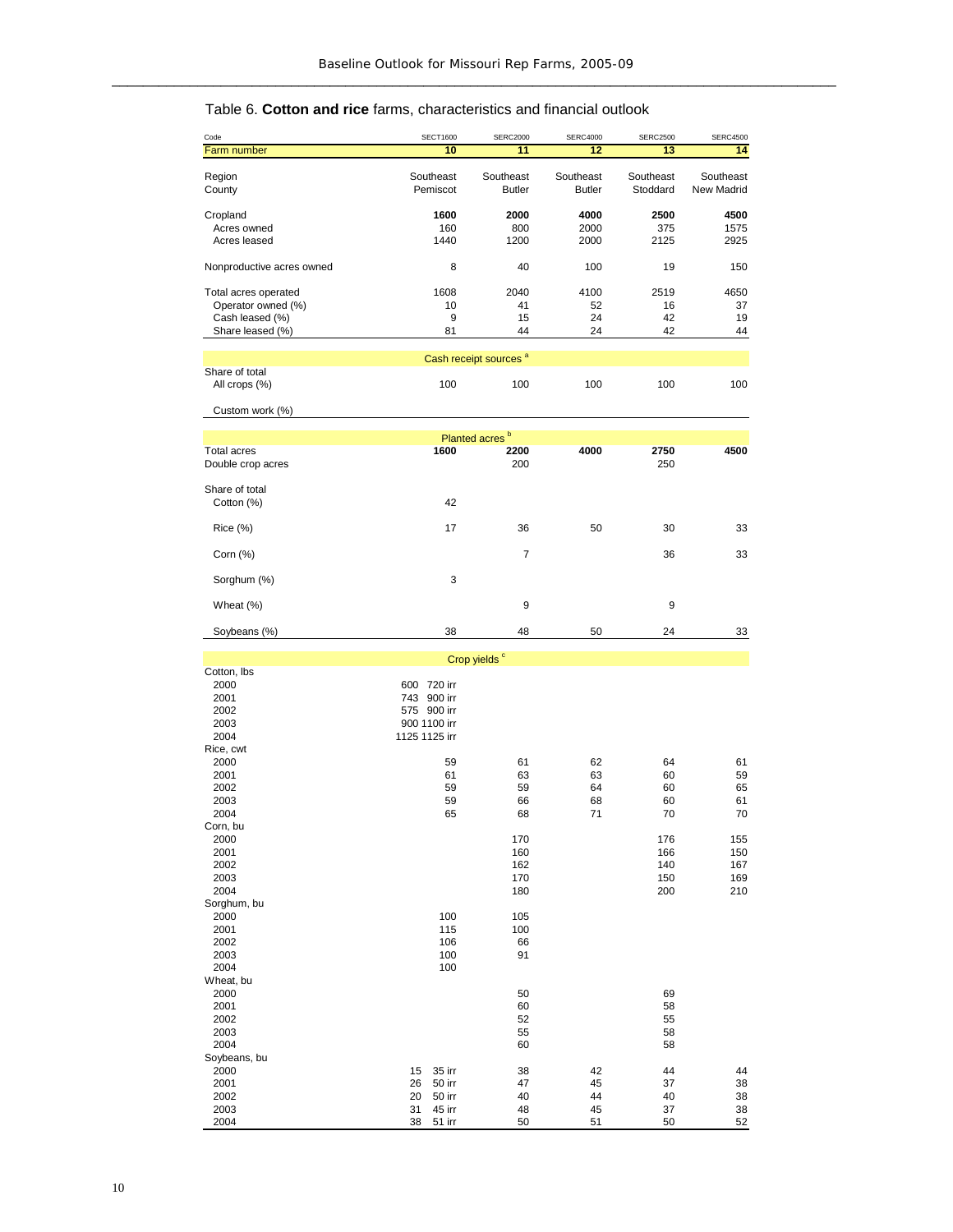#### Table 6. **Cotton and rice** farms, characteristics and financial outlook (continued)

| Code                                                                            | <b>SECT1600</b> | <b>SERC2000</b>      | <b>SERC4000</b>      | <b>SERC2500</b>    | <b>SERC4500</b>      |
|---------------------------------------------------------------------------------|-----------------|----------------------|----------------------|--------------------|----------------------|
| Farm number                                                                     | 10              | 11                   | 12                   | 13                 | 14                   |
| Near term cash risk outlook <sup>d</sup><br>Intermediate term cash risk outlook | Severe<br>High  | Moderate<br>Moderate | Moderate<br>Moderate | High<br>Moderate   | Moderate<br>Moderate |
| Average operator assets (\$1000)                                                | 1009            | 3547                 | 8826                 | 2806               | 7547                 |
| Average return to operator assets (%)                                           | 5.5             | 5.0                  | 5.3                  | 7.2                | 6.5                  |
| Assumed operator debt, Jan 1, 2002 (%) "                                        | 20              | 20                   | 20                   | 20                 | 20                   |
| Term debt capacity, Jan 1, 2005 (%) <sup>t</sup>                                | 44              | 35                   | 35                   | 59                 | 34                   |
| Cropland value in 2002 (\$ per acre)                                            | 1375            | 2200                 | 2080                 | 2000               | 1582                 |
| Average operating expense/receipts (%)                                          | 78.0            | 72.7                 | 74.8                 | 75.3               | 71.5                 |
| Average government payments/receipts (%)                                        | 27.9            | 21.8                 | 26.3                 | 22.2               | 22.6                 |
| Government payments (\$1000) <sup>9</sup>                                       |                 |                      |                      |                    |                      |
| 2002                                                                            | 176.0           | 240.1                | 805.4                | 303.8              | 530.9                |
| 2003                                                                            | 96.4            | 194.4                | 562.3                | 234.7              | 393.7                |
| 2004                                                                            | 199.4           | 132.4                | 351.7                | 244.6              | 394.1                |
| 2005                                                                            | 170.3           | 181.3                | 484.7                | 252.4              | 413.4                |
| 2006                                                                            | 164.8           | 175.8                | 477.4                | 246.2              | 404.7                |
| 2007                                                                            | 157.9           | 159.5                | 432.8                | 229.2              | 375.1                |
| 2008                                                                            | 153.9           | 156.3                | 427.1                | 226.8              | 370.4                |
| 2009                                                                            | 143.2           | 148.8                | 405.6                | 215.8              | 351.5                |
| Average                                                                         | 158.0           | 164.3                | 445.5                | 234.1              | 383.0                |
| Total cash receipts (\$1000) <sup>a</sup>                                       |                 |                      |                      |                    |                      |
| 2002                                                                            | 470.5           | 630.6                | 1,615.2              | 941.7              | 1,641.6              |
| 2003                                                                            | 687.9           | 895.8                | 2,245.0              | 988.8              | 1,679.6              |
| 2004                                                                            | 696.6           | 813.1                | 1,811.8              | 1,242.8            | 2,024.9              |
| 2005                                                                            | 558.3           | 743.0                | 1,694.2              | 1,039.9            | 1,663.1              |
| 2006                                                                            | 565.3           | 751.6                | 1,714.1              | 1,052.8            | 1,691.3              |
| 2007                                                                            | 568.4           | 761.3                | 1,733.6              | 1,070.3            | 1,716.4              |
| 2008                                                                            | 574.7           | 772.2                | 1,752.9              | 1,081.8            | 1,736.0              |
| 2009<br>Average                                                                 | 574.3<br>568.2  | 777.8<br>761.2       | 1,764.2<br>1,731.8   | 1,095.8<br>1,068.1 | 1,753.7<br>1,712.1   |
|                                                                                 |                 |                      |                      |                    |                      |
| Net cash farm income (\$1000) <sup>n</sup><br>2002                              | 68.7            | 162.2                | 431.4                | 228.2              | 536.0                |
| 2003                                                                            | 276.2           | 385.1                | 1,061.6              | 254.8              | 545.6                |
| 2004                                                                            | 281.1           | 274.3                | 615.6                | 479.5              | 853.9                |
| 2005                                                                            | 127.4           | 206.5                | 480.6                | 263.4              | 475.1                |
| 2006                                                                            | 133.1           | 215.3                | 503.4                | 275.0              | 503.1                |
| 2007                                                                            | 135.5           | 226.4                | 525.0                | 292.3              | 528.7                |
| 2008                                                                            | 141.0           | 236.3                | 534.8                | 302.8              | 539.7                |
| 2009                                                                            | 137.4           | 229.6                | 524.7                | 305.4              | 544.6                |
| Average                                                                         | 134.9           | 222.8                | 513.7                | 287.8              | 518.2                |
| Return to family living (\$1000)                                                |                 |                      |                      |                    |                      |
| 2002                                                                            | 36.5            | 65.2                 | 220.2                | 52.9               | 176.2                |
| 2003                                                                            | 144.5           | 157.5                | 540.2                | 58.6               | 144.3                |
| 2004                                                                            | 151.7           | 77.7                 | 100.6                | 160.6              | 296.4                |
| 2005                                                                            | $-19.2$         | 81.5                 | 58.7                 | 32.5               | 138.8                |
| 2006                                                                            | 44.3            | 61.2                 | 85.1                 | 19.3               | 124.9                |
| 2007                                                                            | 42.6            | 70.0                 | 93.8                 | 57.3               | 167.0                |
| 2008                                                                            | 33.0            | 75.9                 | 47.3                 | 86.5               | 130.7                |
| 2009                                                                            | 15.6            | 47.5                 | 40.1                 | 68.9               | 128.2                |
| Average                                                                         | 23.2            | 67.2                 | 65.0                 | 52.9               | 137.9                |
| Average owner withdrawal assumed (\$1000)                                       | 55.1            | 33.0                 | 44.0                 | 33.0               | 60.6                 |
| Beginning cash, 2005 (\$1000) <sup>k</sup>                                      | 194.2           | 209.4                | 743.1                | 180.8              | 450.6                |
| Beginning cash/operating expenses (%) <sup>k</sup>                              | 45.1            | 39.0                 | 61.2                 | 23.3               | 37.9                 |
| Probability of a cash flow deficit $(\%)^{\perp}$                               |                 |                      |                      |                    |                      |
| 2005                                                                            | 96.8            | 15.0                 | 44.4                 | 47.0               | 26.6                 |
| 2006                                                                            | 50.2            | 27.6                 | 42.6                 | 50.6               | 27.0                 |
| 2007                                                                            | 53.2            | 25.0                 | 42.8                 | 37.4               | 21.0                 |
| 2008<br>2009                                                                    | 57.8<br>67.8    | 22.0<br>38.4         | 48.2<br>48.6         | 26.8<br>35.4       | 30.8<br>32.0         |
|                                                                                 |                 |                      |                      |                    |                      |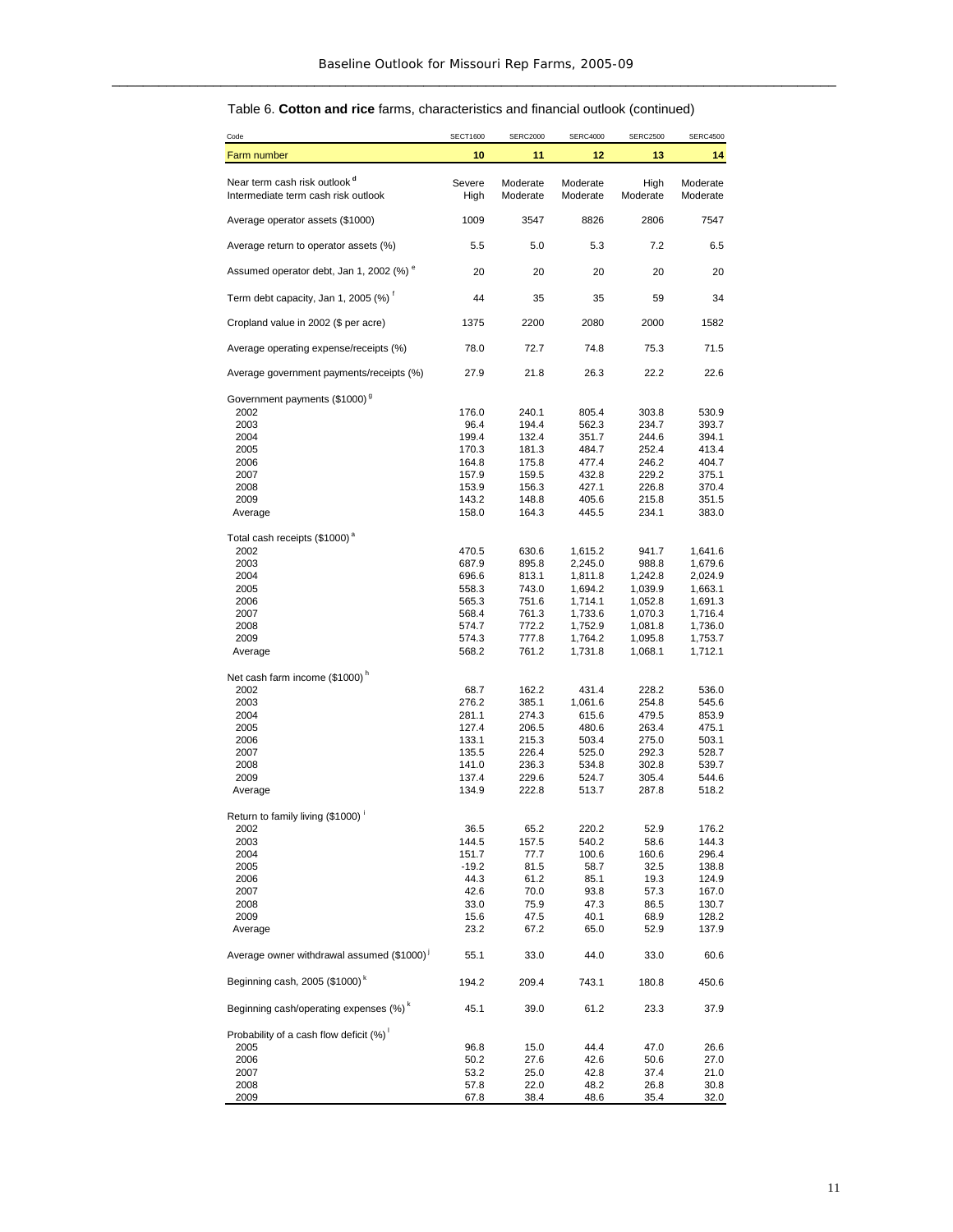### **Crop-beef Farms**

This group of eight diversified farms receives income from cow-calf and beef feeding enterprises and cash grains. Cropland acres range from 240 to 1850 and cow herd size ranges from 40 to 200. Cattle are as much as 53 percent of receipts. All farms in this set raise corn and soybeans. Seven also raise wheat and three produce grain sorghum. Compared to the straight crop farms, a larger share of land is owned by the operators.

The outlook for the crop-beef farms is not uniform, but generally reflects climbing costs and flat to declining receipts, depending on the share of receipts from the beef enterprise.

Return on assets is expected to be in a range of 3.7 to 7.5. Program payments make up 6 to 13 percent of receipts. Payments as a percentage of returns to family living average 88 percent across the set of farms. Term debt capacity as a percent of operator assets varies within a rather narrow range from 22 to 30 percent.

| Farm num Region |           | Crop acres | Cows       | 2005-06 | 2007-09 |
|-----------------|-----------|------------|------------|---------|---------|
| 15              | <b>NW</b> | 1850       | $200 + Bk$ |         |         |
| 16              | NC.       | 1485       | 100        |         |         |
| 17              | <b>NE</b> | 1460       | 80         |         |         |
| 18              | <b>NE</b> | 500        | 50         |         |         |
| 19              | <b>WC</b> | 1400       | $150 + F$  |         |         |
| 20              | EC.       | 380        | 40         |         |         |
| 21              | <b>SW</b> | 240        | 150        |         |         |
| 22              | <b>SW</b> | 1800       | $150 + Bk$ |         |         |
|                 |           |            |            |         |         |

#### Table 7. Cash flow risk score, crop-beef farms



Figure 5. Estimated term debt capacity, crop-beef farms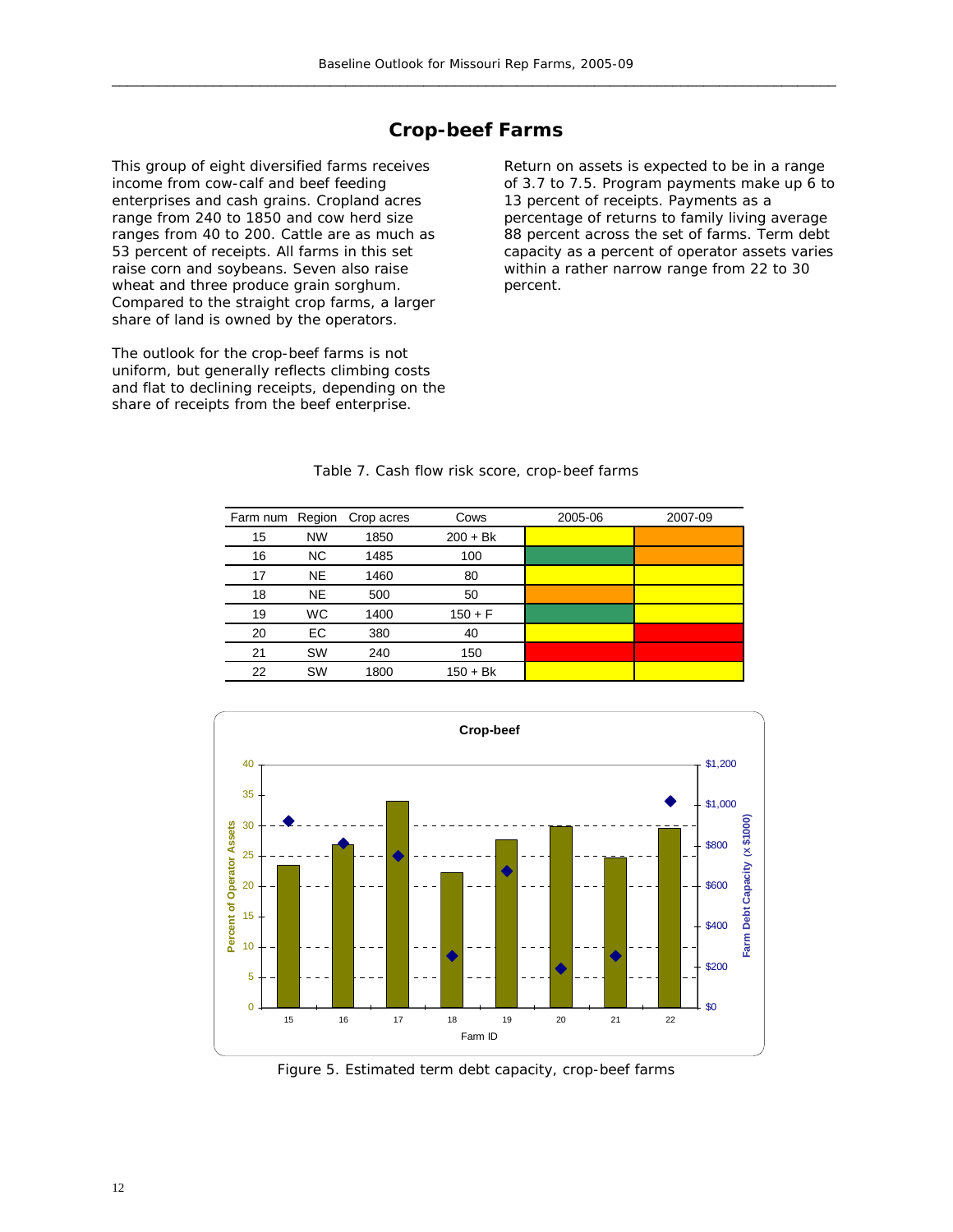## **Spotlights**

#### Farm 15

This northwest farm plants 1850 acres to corn and soybeans and runs a cow-calf enterprise with 200 cows. The farm suffered through back to back droughts in 2002 and 2003. Fortunately, it fully recovered in 2004 due to exceptionally good yield and carries no shortterm debt into the projection period. However, with trend yields the farm narrowly covers the assumed owner withdrawal of \$33,800. In 2009, the farm is scheduled to replace harvesting equipment which leads to a much higher probability of cash flow deficit.

#### Farm 16

This Livingston County farm plants 1485 acres and earns 12 percent of receipts from a 100 cow beef herd. Ten percent of crop acres are in the conservation and wetland reserve programs. Financially the outlook for this farm is positive; however, cash deficit risk is projected to climb with increasing production costs. This farm has the lowest cost to receipts ratio of the group.

#### Farm 17

This northeast farm raises corn, beans and wheat on 1460 acres and runs 80 beef cows on 244 acres of forage. One-half of the farm is leased. The farm has the capacity to provide a modest family living, but is expected to face liquidity issues. Projected return on assets is the highest of the group.

#### Farm 18

This northeast farm is one of the smaller farms in the dataset with 500 acres of row crops and 50 beef cows. The data show that the contribution to family income from the business is expected to average \$16,300. Lumpy machinery replacement has a substantial impact on the cash flow of this farm.

#### Farm 19

This Bates County farm earns 79 percent of receipts from the 1400 crop acres. In addition, the business runs 150 beef cows and backgrounds all offspring. Steers are held for finishing on the farm. The farm maintains a relatively high stocking rate due to a heavy fertility program. The near term outlook for the farm is positive with low risk of not providing the minimum owner withdrawal of about \$50,000. Risk climbs rapidly in the out years due to the beef price cycle.

#### Farm 20

This Perry County diversified farm crops 380 acres and raises calves from 40 beef cows on 190 acres of forage. Grass and clover seed sales are a major contributor to income. Return to family living is above the minimum owner withdrawal until beef prices decline in 2007. Cash deficit risk reaches a severe level from that point forward. Clearly, this farm will have to curtail owner withdrawal in the intermediate term.

#### Farm 21

This Dade County farm earns the majority of its income from the 150-cow beef herd and crops 240 acres. Corn, wheat and bean yields are well below the national averages. This farm requires an outside source of income to support a household as modeled in the baseline.

#### Farm 22

This Barton County farm crops 1800 acres in addition to raising and backgrounding calves from 150 beef cows. Two center pivots allow the farm to irrigate corn and soybeans. With double cropping, 2400 crop acres are harvested. The outlook is positive, but with moderate cash risk. The outlook has changed little from a year ago. Cash pressure peaks in 2006 at 42 percent and declines in future years as the farm retires intermediate debt.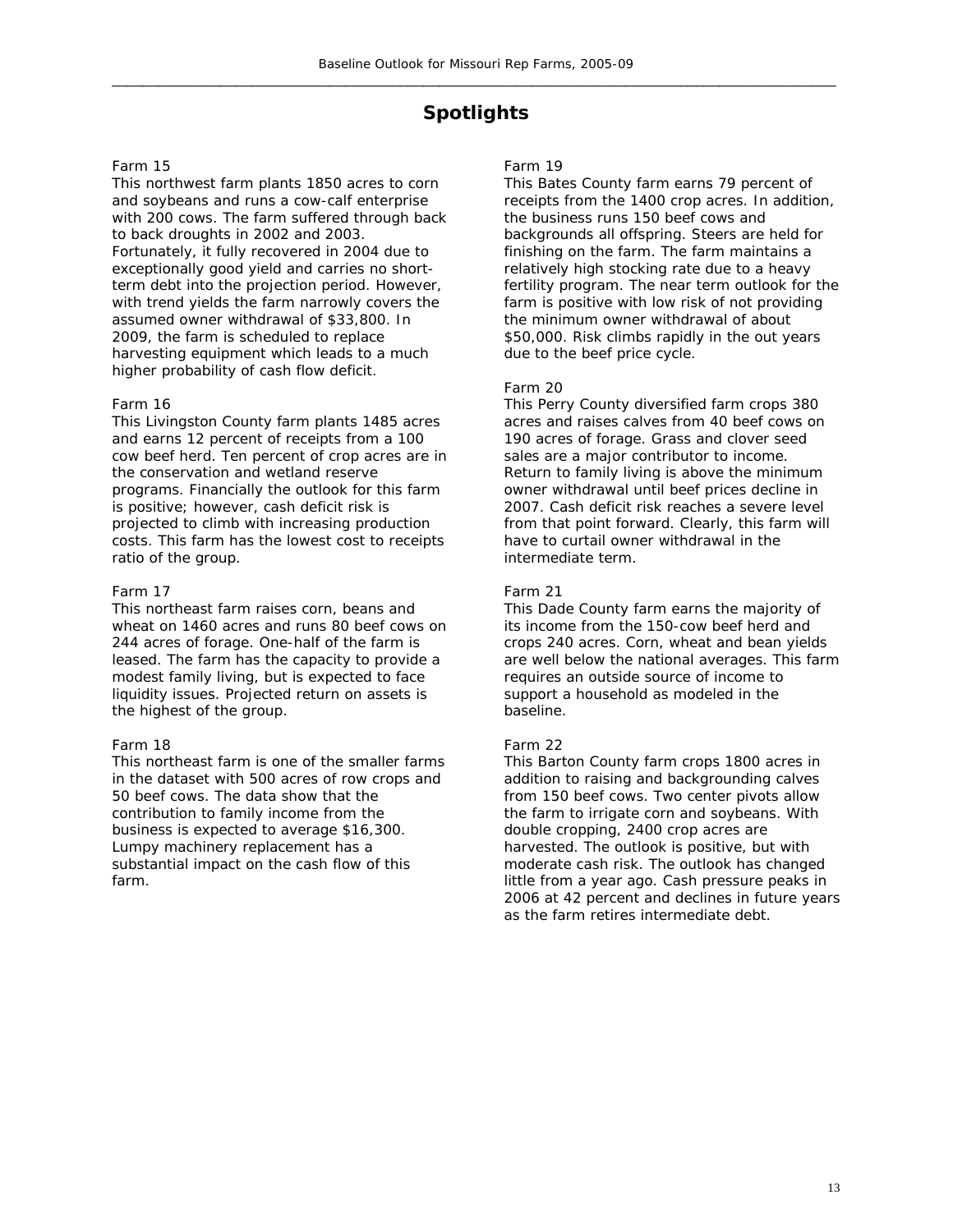#### Code NWCB1850 NCCB1485 NECB1460 NECB500 Farm number **15 16 17 18** Region **Northwest North Central Northeast** Northeast County Nodaway Livingston Monroe Audrain Cropland **1850 1485 1460 500** Acres owned 950 975 730 250 Acres leased 900 510 730 Forages **1000 340 400 120** Acres owned 600 155 132 120 Acres leased Nonproductive acres owned 140 70 86 35 Total acres operated 2990 1895 1946 655<br>
Operator owned (%) 36 64 49 62 Operator owned (%)  $\begin{array}{ccc} 66 & 64 & 49 \\ \text{Cash least} & \text{49} & 36 \end{array}$ Cash leased (%) Share leased (%) 26 13 15 Mature beef cows (hd) **200 100 80 50** Cattle backgrounded (hd) Cattle fed on farm (hd) Share of total Crops (%) 81 88 90 Beef (%) 17 12 10 1 Hay and/or seed (%) 1 Custom work  $(\%)$  1 Total acres **2850 1825 1916 655** Double crop acres 35 35 Share of total<br>Corn (%) Corn (%) 32 18 30 2 Sorghum (%)  $8$ <br>
Wheat (%)  $5$   $7$   $4$ Wheat (%) 5 7 4 Soybeans (%) 32 49 42 Hay and/or seed (%) <br>
Improved pasture (%) 13 4 5 4 4 8<br>
11 17 11 11 11 11 11 Improved pasture (%) 28 28 13<br>Conservation reserve (%) 1 1 10 Conservation reserve (%) 1 Corn, bu<br>2000 2000 140 180 155 2001 140 125 131 115 2002 87 115 105 121 2003 123 111 89 115 2004 190 175 175 158 Sorghum, bu<br>2000 2000 118 2001 115 2002 128 2003 115 2004 149 Wheat, bu<br>2000 2000 58 51 2001 68 64 48 2002 60 57 50 2003 85 85 48 2004 60 60 48 Soybeans, bu<br>2000 2000 40 46 46 2001 45 39 44 40 2002 28 47 43 49 2003 33 31 31 45 2004 55 60 57 61 Beef herd Cash receipt sources<sup>®</sup> Planted acres<sup>b</sup><br>2850 Crop yields<sup>c</sup> 8 87 3 25 4

#### Table 8. **Crop-beef** farms, characteristics and financial outlook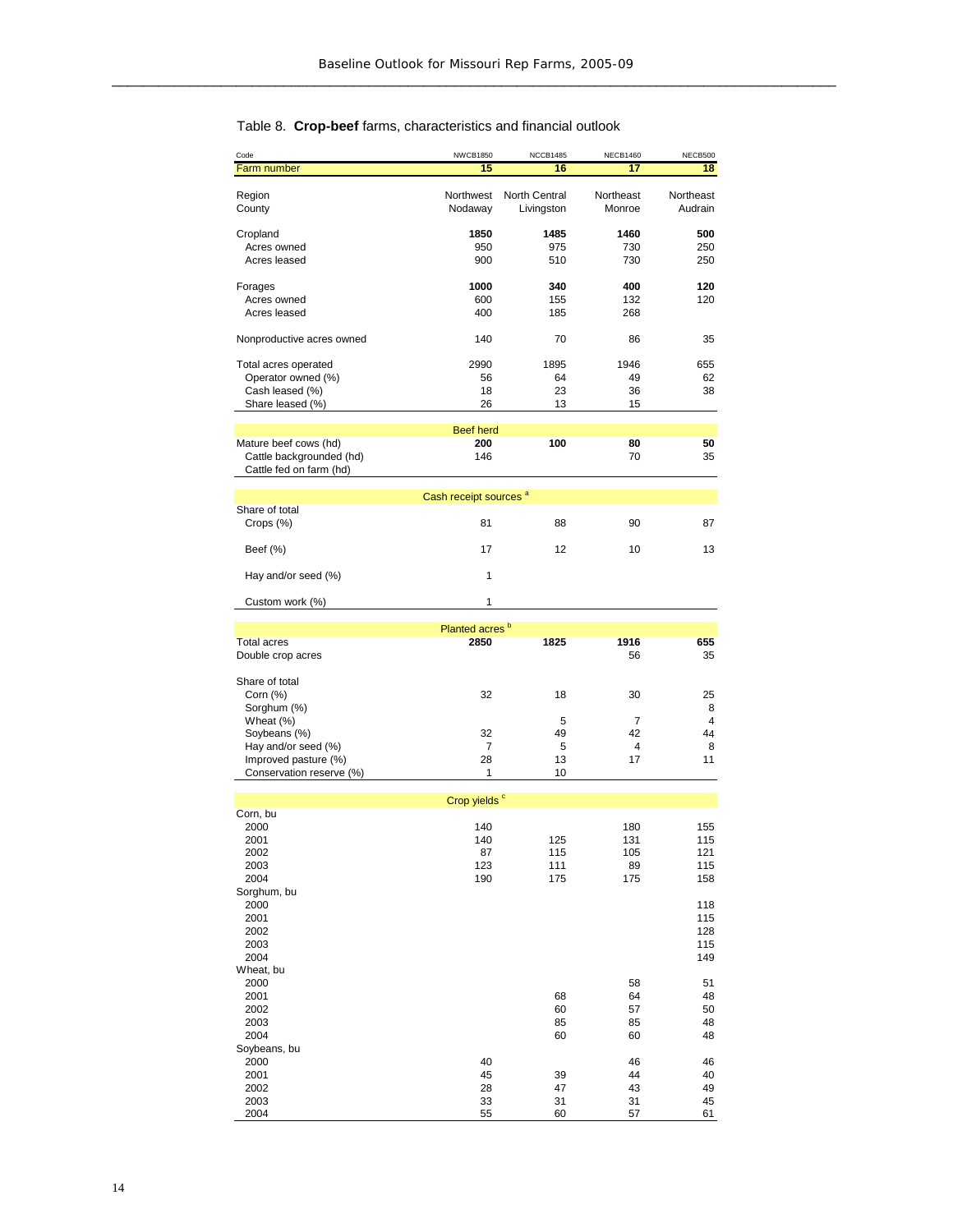| Code                                                                            | <b>NWCB1850</b>  | <b>NCCB1485</b> | <b>NECB1460</b>      | NECB500          |
|---------------------------------------------------------------------------------|------------------|-----------------|----------------------|------------------|
| Farm number                                                                     | 15               | 16              | 17                   | 18               |
| Near term cash risk outlook <sup>d</sup><br>Intermediate term cash risk outlook | Moderate<br>High | Low<br>High     | Moderate<br>Moderate | High<br>Moderate |
| Average operator assets (\$1000)                                                | 4157             | 3161            | 2337                 | 1144             |
| Average return to operator assets (%)                                           | 6.0              | 5.4             | 7.5                  | 6.7              |
| Assumed operator debt Jan 1, 2002 (%) <sup>e</sup>                              | 20               | 20              | 20                   | 20               |
| Term debt capacity Jan 1, 2005 (%) <sup>f</sup>                                 | 23               | 27              | 34                   | 22               |
| Cropland value in 2002 (\$ per acre)                                            | 1918             | 1570            | 1513                 | 1872             |
| Average operating expense/receipts (%)                                          | 71.9             | 55.6            | 60.8                 | 64.4             |
| Average government payments/receipts (%)                                        | 11.7             | 12.0            | 13.0                 | 13.3             |
| Government payments (\$1000) <sup>9</sup>                                       |                  |                 |                      |                  |
| 2002                                                                            | 69.6             | 17.9            | 24.8                 | 9.8              |
| 2003                                                                            | 29.9             | 18.1            | 23.5                 | 9.3              |
| 2004                                                                            | 112.8            | 57.5            | 77.6                 | 30.1             |
| 2005                                                                            | 87.6             | 60.4            | 68.1                 | 27.6             |
| 2006                                                                            | 80.1             | 53.5            | 62.9                 | 25.6             |
| 2007                                                                            | 75.0             | 47.4            | 57.6                 | 23.4             |
| 2008                                                                            | 73.2             | 44.9            | 55.6                 | 22.5             |
| 2009                                                                            | 68.0             | 41.8            | 51.1                 | 20.8             |
| Average                                                                         | 76.8             | 49.6            | 59.1                 | 24.0             |
| Total cash receipts (\$1000) <sup>ª</sup>                                       |                  |                 |                      |                  |
| 2002                                                                            | 492.5            | 398.4           | 373.5                | 169.5            |
| 2003                                                                            | 599.0            | 387.3           | 387.2                | 173.6            |
| 2004                                                                            | 884.0            | 565.5           | 595.5                | 237.9            |
| 2005                                                                            | 660.9            | 412.8           | 455.8                | 179.9            |
| 2006                                                                            | 661.6            | 417.8           | 459.8                | 181.5            |
| 2007                                                                            | 666.6            | 424.2           | 465.8                | 182.2            |
| 2008                                                                            | 673.2            | 428.7           | 471.2                | 184.5            |
| 2009                                                                            | 674.9            | 430.6           | 473.5                | 184.0            |
| Average                                                                         | 667.4            | 422.8           | 465.2                | 182.4            |
| Net cash farm income (\$1000) <sup>h</sup>                                      |                  |                 |                      |                  |
| 2002<br>2003                                                                    | 52.7<br>141.5    | 175.9<br>160.3  | 104.5<br>122.3       | 57.9<br>58.3     |
| 2004                                                                            | 422.2            | 330.3           | 316.1                | 119.2            |
| 2005                                                                            | 204.1            | 177.2           | 177.1                | 61.2             |
| 2006                                                                            | 207.5            | 185.6           | 182.2                | 65.3             |
| 2007                                                                            | 209.6            | 191.6           | 193.4                | 69.0             |
| 2008                                                                            | 217.1            | 199.7           | 201.2                | 71.1             |
| 2009                                                                            | 202.0            | 202.5           | 202.7                | 70.5             |
| Average                                                                         | 208.1            | 191.3           | 191.3                | 67.4             |
| Return to family living (\$1000)                                                |                  |                 |                      |                  |
| 2002                                                                            | -41.1            | 90.9            | 15.3                 | 19.9             |
| 2003                                                                            | $-26.0$          | 67.0            | 10.4                 | 14.8             |
| 2004                                                                            | 130.1            | 164.5           | 108.2                | 44.7             |
| 2005                                                                            | 53.7             | 81.6            | 63.0                 | 11.4             |
| 2006                                                                            | 55.7             | 76.8            | 56.4                 | 8.2              |
| 2007                                                                            | 42.2             | 61.5            | 74.8                 | 15.4             |
| 2008                                                                            | 53.9             | 52.0            | 73.8                 | 20.6             |
| 2009                                                                            | $-36.5$          | 48.8            | 73.9                 | 25.8             |
| Average                                                                         | 33.8             | 64.1            | 68.4                 | 16.3             |
| Average owner withdrawal assumed (\$1000) <sup>1</sup>                          | 35.2             | 49.6            | 35.2                 | 16.6             |
| Beginning cash, 2005 (\$1000) <sup>k</sup>                                      | 97.0             | 186.2           | 75.1                 | 33.4             |
| Beginning cash/operating expenses (%) <sup>k</sup>                              | 21.2             | 79.0            | 27.0                 | 28.2             |
| Probability of a cash flow deficit (%)                                          |                  |                 |                      |                  |
| 2005                                                                            | 37.4             | 14.2            | 27.4                 | 56.4             |
| 2006                                                                            | 37.8             | 18.2            | 32.8                 | 67.8             |
| 2007<br>2008                                                                    | 44.2<br>39.8     | 33.0<br>49.4    | 24.8<br>24.0         | 49.0<br>38.4     |
| 2009                                                                            | 73.4             | 55.2            | 26.4                 | <u>32.2</u>      |

#### Table 8. **Crop-beef** farms, characteristics and financial outlook (continued)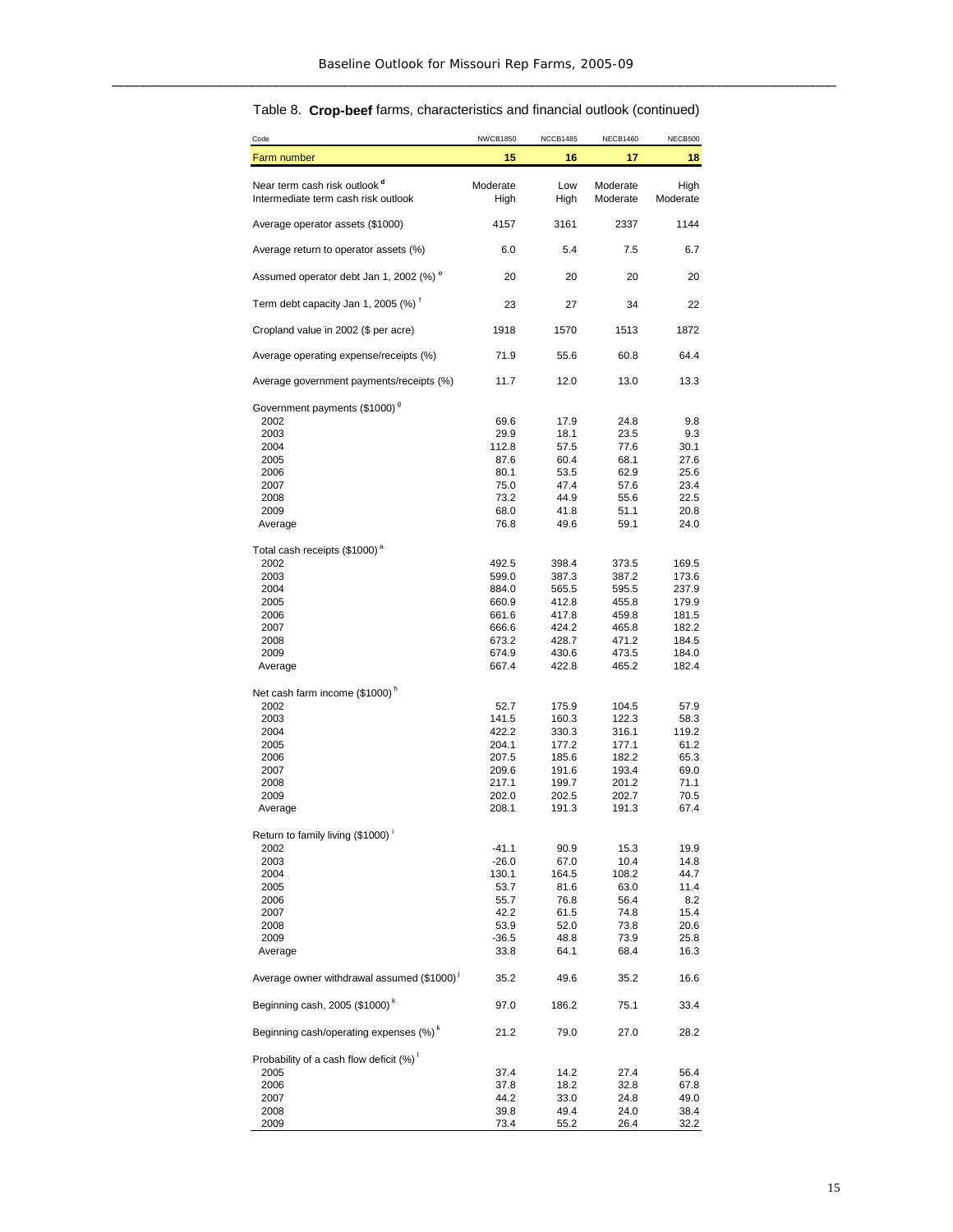## Table 8. **Crop-beef** farms (continued)

| Code                                                | <b>WCCB1400</b>                     | ECCB380                      | SWCB240           | <b>SWCB1800</b>              |
|-----------------------------------------------------|-------------------------------------|------------------------------|-------------------|------------------------------|
| Farm number                                         | 19                                  | 20                           | 21                | 22                           |
| Region<br>County                                    | <b>West Central</b><br><b>Bates</b> | <b>East Central</b><br>Perry | Southwest<br>Dade | Southwest<br>Barton          |
| Cropland                                            | 1400                                | 380                          | 240               | 1800                         |
| Acres owned                                         | 530                                 | 120                          | 175               | 1350                         |
| Acres leased                                        | 870                                 | 260                          | 65                | 450                          |
|                                                     |                                     |                              |                   |                              |
| Forages                                             | 440                                 | 190                          | 600               | 555                          |
| Acres owned<br>Acres leased                         | 220<br>220                          | 65<br>125                    | 465<br>135        | 500<br>55                    |
|                                                     |                                     |                              |                   |                              |
| Nonproductive acres owned                           | 80                                  | 25                           | 10                | 30                           |
| Total acres operated                                | 1920                                | 595                          | 850               | 2385                         |
| Operator owned (%)                                  | 43                                  | 35                           | 77                | 79                           |
| Cash leased (%)<br>Share leased (%)                 | 34<br>23                            | 45<br>20                     | 9<br>14           | 2<br>19                      |
|                                                     |                                     |                              |                   |                              |
|                                                     | <b>Beef herd</b>                    |                              |                   |                              |
| Mature beef cows (hd)                               | 150                                 | 40                           | 150               | 150                          |
| Cattle backgrounded (hd)<br>Cattle fed on farm (hd) | 124<br>61                           |                              |                   | 100                          |
|                                                     |                                     |                              |                   |                              |
|                                                     | Cash receipt sources <sup>a</sup>   |                              |                   |                              |
| Share of total<br>Crops (%)                         | 79                                  | 69                           | 41                | 88                           |
| Beef (%)                                            | 21                                  | 11                           | 53                | 12                           |
| Hay and/or seed (%)                                 |                                     | 18                           | 6                 |                              |
| Custom work (%)                                     |                                     | $\overline{2}$               |                   |                              |
|                                                     |                                     |                              |                   |                              |
|                                                     | Planted acres <sup>b</sup><br>2180  |                              |                   |                              |
| <b>Total acres</b><br>Double crop acres             | 340                                 | 750<br>180                   | 1098<br>258       | 2955<br>600                  |
|                                                     |                                     |                              |                   |                              |
| Share of total                                      |                                     |                              |                   |                              |
| Corn $(\%)$                                         | 24                                  | 17                           | 9                 | 16                           |
| Sorghum (%)                                         |                                     |                              | 2<br>5            | 9                            |
| Wheat (%)<br>Soybeans (%)                           | 16<br>40                            | 11<br>28                     | 11                | 21<br>38                     |
| Hay and/or seed (%)                                 | 5                                   | 37                           | 37                | 3                            |
| Improved pasture (%)                                | 15                                  | 7                            | 37                | 13                           |
|                                                     |                                     |                              |                   |                              |
|                                                     | Crop yields <sup>c</sup>            |                              |                   |                              |
| Corn, bu<br>2000                                    |                                     | 143                          | 95                | 145<br>180 irr               |
| 2001                                                | 114                                 | 156                          | 98                | 190 irr<br>150               |
| 2002                                                | 108                                 | 80                           | 113               | 155<br>155 irr               |
| 2003                                                | 89                                  | 122                          | 93                | 117<br>183 irr               |
| 2004                                                | 158                                 | 159                          | 128               | 161<br>210 irr               |
| Sorghum, bu<br>2000                                 |                                     |                              | 90                | 110                          |
| 2001                                                |                                     |                              | 95                | 115                          |
| 2002                                                |                                     |                              | 75                | 105                          |
| 2003                                                |                                     |                              | 83                | 80                           |
| 2004                                                |                                     |                              | 104               | 145                          |
| Wheat, bu                                           |                                     |                              |                   |                              |
| 2000<br>2001                                        | 59                                  | 52<br>55                     | 48<br>57          | 50<br>70                     |
| 2002                                                | 42                                  | 43                           | 35                | 55                           |
| 2003                                                | 75                                  | 53                           | 48                | 80                           |
| 2004                                                | 60                                  | 53                           | 45                | 50                           |
| Soybeans, bu                                        |                                     |                              |                   |                              |
| 2000                                                | 34                                  | 44                           | 20                | 25 irr<br>33                 |
| 2001<br>2002                                        | 22                                  | 39<br>32                     | 32<br>23          | 15<br>40 irr<br>45<br>32 irr |
| 2003                                                | 25                                  | 36                           | 31                | 31<br>45 irr                 |
| 2004                                                | 43                                  | 50                           | 37                | 45<br>48 irr                 |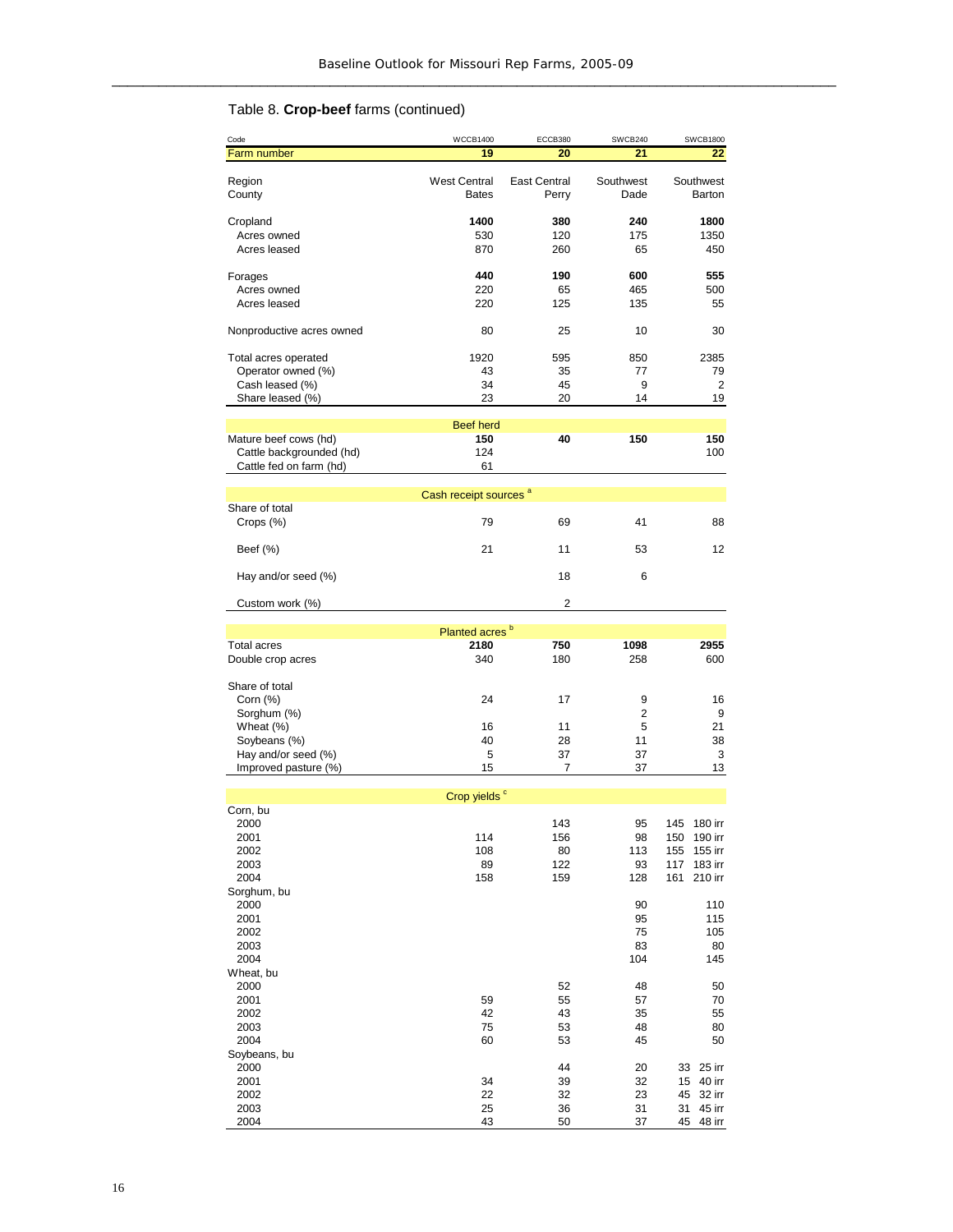### Table 8. **Crop-beef** farms (continued)

| 19<br>20<br>21<br>22<br>Farm number<br>Near term cash risk outlook <sup>d</sup><br>Moderate<br>Low<br>Severe<br>Moderate<br>Intermediate term cash risk outlook<br>Moderate<br>Severe<br>Severe<br>Moderate<br>Average operator assets (\$1000)<br>2532<br>687<br>1077<br>3578<br>Average return to operator assets (%)<br>5.1<br>4.2<br>3.7<br>6.6<br>Assumed operator debt Jan 1, 2002 (%) <sup>e</sup><br>20<br>20<br>20<br>20<br>Term debt capacity, Jan 1, 2005 (%) <sup>f</sup><br>28<br>30<br>25<br>29<br>1144<br>Cropland value in 2002 (\$ per acre)<br>1623<br>1898<br>1120<br>Average operating expense/receipts (%)<br>63.7<br>61.8<br>61.0<br>65.1<br>Average government payments/receipts (%)<br>12.3<br>9.5<br>5.9<br>13.4<br>Government payments (\$1000) <sup>9</sup><br>2002<br>28.0<br>6.8<br>6.6<br>38.2<br>25.2<br>2003<br>6.1<br>3.6<br>37.6<br>11.7<br>2004<br>69.5<br>18.3<br>105.8<br>64.1<br>17.3<br>9.9<br>2005<br>98.2<br>2006<br>59.4<br>15.8<br>9.4<br>93.4<br>54.6<br>14.4<br>8.7<br>85.8<br>2007<br>2008<br>52.5<br>13.9<br>8.4<br>82.8<br>12.9<br>2009<br>49.3<br>7.9<br>76.9<br>56.0<br>14.9<br>8.9<br>87.4<br>Average<br>Total cash receipts (\$1000) <sup>a</sup><br>2002<br>127.2<br>133.2<br>355.5<br>574.5<br>2003<br>429.3<br>164.7<br>145.3<br>722.8<br>2004<br>579.5<br>193.3<br>173.1<br>797.7<br>458.1<br>156.5<br>156.3<br>2005<br>647.5<br>458.5<br>156.5<br>152.2<br>2006<br>654.3<br>461.9<br>159.4<br>151.3<br>2007<br>659.8<br>2008<br>464.4<br>160.0<br>149.4<br>665.4<br>463.6<br>161.5<br>667.3<br>2009<br>146.9<br>461.3<br>158.8<br>151.2<br>Average<br>658.9<br>Net cash farm income (\$1000) <sup>n</sup><br>2002<br>74.7<br>43.5<br>48.7<br>161.6<br>2003<br>150.6<br>75.1<br>57.3<br>311.5<br>292.2<br>99.2<br>81.5<br>371.6<br>2004<br>2005<br>60.0<br>63.5<br>220.6<br>166.4<br>167.6<br>62.2<br>60.0<br>230.7<br>2006<br>2007<br>171.8<br>61.7<br>61.6<br>240.8<br>175.9<br>60.1<br>2008<br>63.0<br>249.6<br>2009<br>173.5<br>56.1<br>60.9<br>249.3<br>171.0<br>60.3<br>61.6<br>238.2<br>Average<br>Return to family living (\$1000) <sup>i</sup><br>15.2<br>14.7<br>2002<br>36.9<br>48.4<br>2003<br>77.3<br>23.9<br>6.7<br>122.6<br>2004<br>164.2<br>49.4<br>6.1<br>144.2<br>2005<br>92.4<br>31.2<br>4.2<br>63.2<br>82.0<br>27.0<br>$-1.5$<br>54.7<br>2006<br>2007<br>67.7<br>13.2<br>$-7.6$<br>75.3<br>$-9.5$<br>76.7<br>2008<br>65.1<br>19.2<br>2009<br>54.6<br>10.7<br>$-19.2$<br>81.7<br>72.3<br>20.3<br>$-6.7$<br>70.3<br>Average<br>Average owner withdrawal assumed (\$1000)<br>49.6<br>27.5<br>22.0<br>47.4<br>Beginning cash, 2005 (\$1000) <sup>k</sup><br>149.6<br>23.6<br>$-14.5$<br>184.5<br>Beginning cash/operating expenses (%) <sup>k</sup><br>24.4<br>51.3<br>$-15.7$<br>43.2<br>Probability of a cash flow deficit (%)<br>2005<br>4.6<br>25.6<br>94.6<br>37.0<br>2006<br>9.4<br>46.8<br>94.0<br>41.8<br>30.2<br>31.6<br>2007<br>92.8<br>96.8<br>2008<br>32.8<br>81.2<br>94.0<br>30.6 | Code | <b>WCCB1400</b> | ECCB380 | SWCB240 | <b>SWCB1800</b> |
|------------------------------------------------------------------------------------------------------------------------------------------------------------------------------------------------------------------------------------------------------------------------------------------------------------------------------------------------------------------------------------------------------------------------------------------------------------------------------------------------------------------------------------------------------------------------------------------------------------------------------------------------------------------------------------------------------------------------------------------------------------------------------------------------------------------------------------------------------------------------------------------------------------------------------------------------------------------------------------------------------------------------------------------------------------------------------------------------------------------------------------------------------------------------------------------------------------------------------------------------------------------------------------------------------------------------------------------------------------------------------------------------------------------------------------------------------------------------------------------------------------------------------------------------------------------------------------------------------------------------------------------------------------------------------------------------------------------------------------------------------------------------------------------------------------------------------------------------------------------------------------------------------------------------------------------------------------------------------------------------------------------------------------------------------------------------------------------------------------------------------------------------------------------------------------------------------------------------------------------------------------------------------------------------------------------------------------------------------------------------------------------------------------------------------------------------------------------------------------------------------------------------------------------------------------------------------------------------------------------------------------------------------------------------------------------------------------------------------------------------------------------------------------------------------------------------------------------------------------------------------------------------------------------------------------------------------------------------|------|-----------------|---------|---------|-----------------|
|                                                                                                                                                                                                                                                                                                                                                                                                                                                                                                                                                                                                                                                                                                                                                                                                                                                                                                                                                                                                                                                                                                                                                                                                                                                                                                                                                                                                                                                                                                                                                                                                                                                                                                                                                                                                                                                                                                                                                                                                                                                                                                                                                                                                                                                                                                                                                                                                                                                                                                                                                                                                                                                                                                                                                                                                                                                                                                                                                                        |      |                 |         |         |                 |
|                                                                                                                                                                                                                                                                                                                                                                                                                                                                                                                                                                                                                                                                                                                                                                                                                                                                                                                                                                                                                                                                                                                                                                                                                                                                                                                                                                                                                                                                                                                                                                                                                                                                                                                                                                                                                                                                                                                                                                                                                                                                                                                                                                                                                                                                                                                                                                                                                                                                                                                                                                                                                                                                                                                                                                                                                                                                                                                                                                        |      |                 |         |         |                 |
|                                                                                                                                                                                                                                                                                                                                                                                                                                                                                                                                                                                                                                                                                                                                                                                                                                                                                                                                                                                                                                                                                                                                                                                                                                                                                                                                                                                                                                                                                                                                                                                                                                                                                                                                                                                                                                                                                                                                                                                                                                                                                                                                                                                                                                                                                                                                                                                                                                                                                                                                                                                                                                                                                                                                                                                                                                                                                                                                                                        |      |                 |         |         |                 |
|                                                                                                                                                                                                                                                                                                                                                                                                                                                                                                                                                                                                                                                                                                                                                                                                                                                                                                                                                                                                                                                                                                                                                                                                                                                                                                                                                                                                                                                                                                                                                                                                                                                                                                                                                                                                                                                                                                                                                                                                                                                                                                                                                                                                                                                                                                                                                                                                                                                                                                                                                                                                                                                                                                                                                                                                                                                                                                                                                                        |      |                 |         |         |                 |
|                                                                                                                                                                                                                                                                                                                                                                                                                                                                                                                                                                                                                                                                                                                                                                                                                                                                                                                                                                                                                                                                                                                                                                                                                                                                                                                                                                                                                                                                                                                                                                                                                                                                                                                                                                                                                                                                                                                                                                                                                                                                                                                                                                                                                                                                                                                                                                                                                                                                                                                                                                                                                                                                                                                                                                                                                                                                                                                                                                        |      |                 |         |         |                 |
|                                                                                                                                                                                                                                                                                                                                                                                                                                                                                                                                                                                                                                                                                                                                                                                                                                                                                                                                                                                                                                                                                                                                                                                                                                                                                                                                                                                                                                                                                                                                                                                                                                                                                                                                                                                                                                                                                                                                                                                                                                                                                                                                                                                                                                                                                                                                                                                                                                                                                                                                                                                                                                                                                                                                                                                                                                                                                                                                                                        |      |                 |         |         |                 |
|                                                                                                                                                                                                                                                                                                                                                                                                                                                                                                                                                                                                                                                                                                                                                                                                                                                                                                                                                                                                                                                                                                                                                                                                                                                                                                                                                                                                                                                                                                                                                                                                                                                                                                                                                                                                                                                                                                                                                                                                                                                                                                                                                                                                                                                                                                                                                                                                                                                                                                                                                                                                                                                                                                                                                                                                                                                                                                                                                                        |      |                 |         |         |                 |
|                                                                                                                                                                                                                                                                                                                                                                                                                                                                                                                                                                                                                                                                                                                                                                                                                                                                                                                                                                                                                                                                                                                                                                                                                                                                                                                                                                                                                                                                                                                                                                                                                                                                                                                                                                                                                                                                                                                                                                                                                                                                                                                                                                                                                                                                                                                                                                                                                                                                                                                                                                                                                                                                                                                                                                                                                                                                                                                                                                        |      |                 |         |         |                 |
|                                                                                                                                                                                                                                                                                                                                                                                                                                                                                                                                                                                                                                                                                                                                                                                                                                                                                                                                                                                                                                                                                                                                                                                                                                                                                                                                                                                                                                                                                                                                                                                                                                                                                                                                                                                                                                                                                                                                                                                                                                                                                                                                                                                                                                                                                                                                                                                                                                                                                                                                                                                                                                                                                                                                                                                                                                                                                                                                                                        |      |                 |         |         |                 |
|                                                                                                                                                                                                                                                                                                                                                                                                                                                                                                                                                                                                                                                                                                                                                                                                                                                                                                                                                                                                                                                                                                                                                                                                                                                                                                                                                                                                                                                                                                                                                                                                                                                                                                                                                                                                                                                                                                                                                                                                                                                                                                                                                                                                                                                                                                                                                                                                                                                                                                                                                                                                                                                                                                                                                                                                                                                                                                                                                                        |      |                 |         |         |                 |
|                                                                                                                                                                                                                                                                                                                                                                                                                                                                                                                                                                                                                                                                                                                                                                                                                                                                                                                                                                                                                                                                                                                                                                                                                                                                                                                                                                                                                                                                                                                                                                                                                                                                                                                                                                                                                                                                                                                                                                                                                                                                                                                                                                                                                                                                                                                                                                                                                                                                                                                                                                                                                                                                                                                                                                                                                                                                                                                                                                        |      |                 |         |         |                 |
|                                                                                                                                                                                                                                                                                                                                                                                                                                                                                                                                                                                                                                                                                                                                                                                                                                                                                                                                                                                                                                                                                                                                                                                                                                                                                                                                                                                                                                                                                                                                                                                                                                                                                                                                                                                                                                                                                                                                                                                                                                                                                                                                                                                                                                                                                                                                                                                                                                                                                                                                                                                                                                                                                                                                                                                                                                                                                                                                                                        |      |                 |         |         |                 |
|                                                                                                                                                                                                                                                                                                                                                                                                                                                                                                                                                                                                                                                                                                                                                                                                                                                                                                                                                                                                                                                                                                                                                                                                                                                                                                                                                                                                                                                                                                                                                                                                                                                                                                                                                                                                                                                                                                                                                                                                                                                                                                                                                                                                                                                                                                                                                                                                                                                                                                                                                                                                                                                                                                                                                                                                                                                                                                                                                                        |      |                 |         |         |                 |
|                                                                                                                                                                                                                                                                                                                                                                                                                                                                                                                                                                                                                                                                                                                                                                                                                                                                                                                                                                                                                                                                                                                                                                                                                                                                                                                                                                                                                                                                                                                                                                                                                                                                                                                                                                                                                                                                                                                                                                                                                                                                                                                                                                                                                                                                                                                                                                                                                                                                                                                                                                                                                                                                                                                                                                                                                                                                                                                                                                        |      |                 |         |         |                 |
|                                                                                                                                                                                                                                                                                                                                                                                                                                                                                                                                                                                                                                                                                                                                                                                                                                                                                                                                                                                                                                                                                                                                                                                                                                                                                                                                                                                                                                                                                                                                                                                                                                                                                                                                                                                                                                                                                                                                                                                                                                                                                                                                                                                                                                                                                                                                                                                                                                                                                                                                                                                                                                                                                                                                                                                                                                                                                                                                                                        |      |                 |         |         |                 |
|                                                                                                                                                                                                                                                                                                                                                                                                                                                                                                                                                                                                                                                                                                                                                                                                                                                                                                                                                                                                                                                                                                                                                                                                                                                                                                                                                                                                                                                                                                                                                                                                                                                                                                                                                                                                                                                                                                                                                                                                                                                                                                                                                                                                                                                                                                                                                                                                                                                                                                                                                                                                                                                                                                                                                                                                                                                                                                                                                                        |      |                 |         |         |                 |
|                                                                                                                                                                                                                                                                                                                                                                                                                                                                                                                                                                                                                                                                                                                                                                                                                                                                                                                                                                                                                                                                                                                                                                                                                                                                                                                                                                                                                                                                                                                                                                                                                                                                                                                                                                                                                                                                                                                                                                                                                                                                                                                                                                                                                                                                                                                                                                                                                                                                                                                                                                                                                                                                                                                                                                                                                                                                                                                                                                        |      |                 |         |         |                 |
|                                                                                                                                                                                                                                                                                                                                                                                                                                                                                                                                                                                                                                                                                                                                                                                                                                                                                                                                                                                                                                                                                                                                                                                                                                                                                                                                                                                                                                                                                                                                                                                                                                                                                                                                                                                                                                                                                                                                                                                                                                                                                                                                                                                                                                                                                                                                                                                                                                                                                                                                                                                                                                                                                                                                                                                                                                                                                                                                                                        |      |                 |         |         |                 |
|                                                                                                                                                                                                                                                                                                                                                                                                                                                                                                                                                                                                                                                                                                                                                                                                                                                                                                                                                                                                                                                                                                                                                                                                                                                                                                                                                                                                                                                                                                                                                                                                                                                                                                                                                                                                                                                                                                                                                                                                                                                                                                                                                                                                                                                                                                                                                                                                                                                                                                                                                                                                                                                                                                                                                                                                                                                                                                                                                                        |      |                 |         |         |                 |
|                                                                                                                                                                                                                                                                                                                                                                                                                                                                                                                                                                                                                                                                                                                                                                                                                                                                                                                                                                                                                                                                                                                                                                                                                                                                                                                                                                                                                                                                                                                                                                                                                                                                                                                                                                                                                                                                                                                                                                                                                                                                                                                                                                                                                                                                                                                                                                                                                                                                                                                                                                                                                                                                                                                                                                                                                                                                                                                                                                        |      |                 |         |         |                 |
|                                                                                                                                                                                                                                                                                                                                                                                                                                                                                                                                                                                                                                                                                                                                                                                                                                                                                                                                                                                                                                                                                                                                                                                                                                                                                                                                                                                                                                                                                                                                                                                                                                                                                                                                                                                                                                                                                                                                                                                                                                                                                                                                                                                                                                                                                                                                                                                                                                                                                                                                                                                                                                                                                                                                                                                                                                                                                                                                                                        |      |                 |         |         |                 |
|                                                                                                                                                                                                                                                                                                                                                                                                                                                                                                                                                                                                                                                                                                                                                                                                                                                                                                                                                                                                                                                                                                                                                                                                                                                                                                                                                                                                                                                                                                                                                                                                                                                                                                                                                                                                                                                                                                                                                                                                                                                                                                                                                                                                                                                                                                                                                                                                                                                                                                                                                                                                                                                                                                                                                                                                                                                                                                                                                                        |      |                 |         |         |                 |
|                                                                                                                                                                                                                                                                                                                                                                                                                                                                                                                                                                                                                                                                                                                                                                                                                                                                                                                                                                                                                                                                                                                                                                                                                                                                                                                                                                                                                                                                                                                                                                                                                                                                                                                                                                                                                                                                                                                                                                                                                                                                                                                                                                                                                                                                                                                                                                                                                                                                                                                                                                                                                                                                                                                                                                                                                                                                                                                                                                        |      |                 |         |         |                 |
|                                                                                                                                                                                                                                                                                                                                                                                                                                                                                                                                                                                                                                                                                                                                                                                                                                                                                                                                                                                                                                                                                                                                                                                                                                                                                                                                                                                                                                                                                                                                                                                                                                                                                                                                                                                                                                                                                                                                                                                                                                                                                                                                                                                                                                                                                                                                                                                                                                                                                                                                                                                                                                                                                                                                                                                                                                                                                                                                                                        |      |                 |         |         |                 |
|                                                                                                                                                                                                                                                                                                                                                                                                                                                                                                                                                                                                                                                                                                                                                                                                                                                                                                                                                                                                                                                                                                                                                                                                                                                                                                                                                                                                                                                                                                                                                                                                                                                                                                                                                                                                                                                                                                                                                                                                                                                                                                                                                                                                                                                                                                                                                                                                                                                                                                                                                                                                                                                                                                                                                                                                                                                                                                                                                                        |      |                 |         |         |                 |
|                                                                                                                                                                                                                                                                                                                                                                                                                                                                                                                                                                                                                                                                                                                                                                                                                                                                                                                                                                                                                                                                                                                                                                                                                                                                                                                                                                                                                                                                                                                                                                                                                                                                                                                                                                                                                                                                                                                                                                                                                                                                                                                                                                                                                                                                                                                                                                                                                                                                                                                                                                                                                                                                                                                                                                                                                                                                                                                                                                        |      |                 |         |         |                 |
|                                                                                                                                                                                                                                                                                                                                                                                                                                                                                                                                                                                                                                                                                                                                                                                                                                                                                                                                                                                                                                                                                                                                                                                                                                                                                                                                                                                                                                                                                                                                                                                                                                                                                                                                                                                                                                                                                                                                                                                                                                                                                                                                                                                                                                                                                                                                                                                                                                                                                                                                                                                                                                                                                                                                                                                                                                                                                                                                                                        |      |                 |         |         |                 |
|                                                                                                                                                                                                                                                                                                                                                                                                                                                                                                                                                                                                                                                                                                                                                                                                                                                                                                                                                                                                                                                                                                                                                                                                                                                                                                                                                                                                                                                                                                                                                                                                                                                                                                                                                                                                                                                                                                                                                                                                                                                                                                                                                                                                                                                                                                                                                                                                                                                                                                                                                                                                                                                                                                                                                                                                                                                                                                                                                                        |      |                 |         |         |                 |
|                                                                                                                                                                                                                                                                                                                                                                                                                                                                                                                                                                                                                                                                                                                                                                                                                                                                                                                                                                                                                                                                                                                                                                                                                                                                                                                                                                                                                                                                                                                                                                                                                                                                                                                                                                                                                                                                                                                                                                                                                                                                                                                                                                                                                                                                                                                                                                                                                                                                                                                                                                                                                                                                                                                                                                                                                                                                                                                                                                        |      |                 |         |         |                 |
|                                                                                                                                                                                                                                                                                                                                                                                                                                                                                                                                                                                                                                                                                                                                                                                                                                                                                                                                                                                                                                                                                                                                                                                                                                                                                                                                                                                                                                                                                                                                                                                                                                                                                                                                                                                                                                                                                                                                                                                                                                                                                                                                                                                                                                                                                                                                                                                                                                                                                                                                                                                                                                                                                                                                                                                                                                                                                                                                                                        |      |                 |         |         |                 |
|                                                                                                                                                                                                                                                                                                                                                                                                                                                                                                                                                                                                                                                                                                                                                                                                                                                                                                                                                                                                                                                                                                                                                                                                                                                                                                                                                                                                                                                                                                                                                                                                                                                                                                                                                                                                                                                                                                                                                                                                                                                                                                                                                                                                                                                                                                                                                                                                                                                                                                                                                                                                                                                                                                                                                                                                                                                                                                                                                                        |      |                 |         |         |                 |
|                                                                                                                                                                                                                                                                                                                                                                                                                                                                                                                                                                                                                                                                                                                                                                                                                                                                                                                                                                                                                                                                                                                                                                                                                                                                                                                                                                                                                                                                                                                                                                                                                                                                                                                                                                                                                                                                                                                                                                                                                                                                                                                                                                                                                                                                                                                                                                                                                                                                                                                                                                                                                                                                                                                                                                                                                                                                                                                                                                        |      |                 |         |         |                 |
|                                                                                                                                                                                                                                                                                                                                                                                                                                                                                                                                                                                                                                                                                                                                                                                                                                                                                                                                                                                                                                                                                                                                                                                                                                                                                                                                                                                                                                                                                                                                                                                                                                                                                                                                                                                                                                                                                                                                                                                                                                                                                                                                                                                                                                                                                                                                                                                                                                                                                                                                                                                                                                                                                                                                                                                                                                                                                                                                                                        |      |                 |         |         |                 |
|                                                                                                                                                                                                                                                                                                                                                                                                                                                                                                                                                                                                                                                                                                                                                                                                                                                                                                                                                                                                                                                                                                                                                                                                                                                                                                                                                                                                                                                                                                                                                                                                                                                                                                                                                                                                                                                                                                                                                                                                                                                                                                                                                                                                                                                                                                                                                                                                                                                                                                                                                                                                                                                                                                                                                                                                                                                                                                                                                                        |      |                 |         |         |                 |
|                                                                                                                                                                                                                                                                                                                                                                                                                                                                                                                                                                                                                                                                                                                                                                                                                                                                                                                                                                                                                                                                                                                                                                                                                                                                                                                                                                                                                                                                                                                                                                                                                                                                                                                                                                                                                                                                                                                                                                                                                                                                                                                                                                                                                                                                                                                                                                                                                                                                                                                                                                                                                                                                                                                                                                                                                                                                                                                                                                        |      |                 |         |         |                 |
|                                                                                                                                                                                                                                                                                                                                                                                                                                                                                                                                                                                                                                                                                                                                                                                                                                                                                                                                                                                                                                                                                                                                                                                                                                                                                                                                                                                                                                                                                                                                                                                                                                                                                                                                                                                                                                                                                                                                                                                                                                                                                                                                                                                                                                                                                                                                                                                                                                                                                                                                                                                                                                                                                                                                                                                                                                                                                                                                                                        |      |                 |         |         |                 |
|                                                                                                                                                                                                                                                                                                                                                                                                                                                                                                                                                                                                                                                                                                                                                                                                                                                                                                                                                                                                                                                                                                                                                                                                                                                                                                                                                                                                                                                                                                                                                                                                                                                                                                                                                                                                                                                                                                                                                                                                                                                                                                                                                                                                                                                                                                                                                                                                                                                                                                                                                                                                                                                                                                                                                                                                                                                                                                                                                                        |      |                 |         |         |                 |
|                                                                                                                                                                                                                                                                                                                                                                                                                                                                                                                                                                                                                                                                                                                                                                                                                                                                                                                                                                                                                                                                                                                                                                                                                                                                                                                                                                                                                                                                                                                                                                                                                                                                                                                                                                                                                                                                                                                                                                                                                                                                                                                                                                                                                                                                                                                                                                                                                                                                                                                                                                                                                                                                                                                                                                                                                                                                                                                                                                        |      |                 |         |         |                 |
|                                                                                                                                                                                                                                                                                                                                                                                                                                                                                                                                                                                                                                                                                                                                                                                                                                                                                                                                                                                                                                                                                                                                                                                                                                                                                                                                                                                                                                                                                                                                                                                                                                                                                                                                                                                                                                                                                                                                                                                                                                                                                                                                                                                                                                                                                                                                                                                                                                                                                                                                                                                                                                                                                                                                                                                                                                                                                                                                                                        |      |                 |         |         |                 |
|                                                                                                                                                                                                                                                                                                                                                                                                                                                                                                                                                                                                                                                                                                                                                                                                                                                                                                                                                                                                                                                                                                                                                                                                                                                                                                                                                                                                                                                                                                                                                                                                                                                                                                                                                                                                                                                                                                                                                                                                                                                                                                                                                                                                                                                                                                                                                                                                                                                                                                                                                                                                                                                                                                                                                                                                                                                                                                                                                                        |      |                 |         |         |                 |
|                                                                                                                                                                                                                                                                                                                                                                                                                                                                                                                                                                                                                                                                                                                                                                                                                                                                                                                                                                                                                                                                                                                                                                                                                                                                                                                                                                                                                                                                                                                                                                                                                                                                                                                                                                                                                                                                                                                                                                                                                                                                                                                                                                                                                                                                                                                                                                                                                                                                                                                                                                                                                                                                                                                                                                                                                                                                                                                                                                        |      |                 |         |         |                 |
|                                                                                                                                                                                                                                                                                                                                                                                                                                                                                                                                                                                                                                                                                                                                                                                                                                                                                                                                                                                                                                                                                                                                                                                                                                                                                                                                                                                                                                                                                                                                                                                                                                                                                                                                                                                                                                                                                                                                                                                                                                                                                                                                                                                                                                                                                                                                                                                                                                                                                                                                                                                                                                                                                                                                                                                                                                                                                                                                                                        |      |                 |         |         |                 |
|                                                                                                                                                                                                                                                                                                                                                                                                                                                                                                                                                                                                                                                                                                                                                                                                                                                                                                                                                                                                                                                                                                                                                                                                                                                                                                                                                                                                                                                                                                                                                                                                                                                                                                                                                                                                                                                                                                                                                                                                                                                                                                                                                                                                                                                                                                                                                                                                                                                                                                                                                                                                                                                                                                                                                                                                                                                                                                                                                                        |      |                 |         |         |                 |
|                                                                                                                                                                                                                                                                                                                                                                                                                                                                                                                                                                                                                                                                                                                                                                                                                                                                                                                                                                                                                                                                                                                                                                                                                                                                                                                                                                                                                                                                                                                                                                                                                                                                                                                                                                                                                                                                                                                                                                                                                                                                                                                                                                                                                                                                                                                                                                                                                                                                                                                                                                                                                                                                                                                                                                                                                                                                                                                                                                        |      |                 |         |         |                 |
|                                                                                                                                                                                                                                                                                                                                                                                                                                                                                                                                                                                                                                                                                                                                                                                                                                                                                                                                                                                                                                                                                                                                                                                                                                                                                                                                                                                                                                                                                                                                                                                                                                                                                                                                                                                                                                                                                                                                                                                                                                                                                                                                                                                                                                                                                                                                                                                                                                                                                                                                                                                                                                                                                                                                                                                                                                                                                                                                                                        |      |                 |         |         |                 |
|                                                                                                                                                                                                                                                                                                                                                                                                                                                                                                                                                                                                                                                                                                                                                                                                                                                                                                                                                                                                                                                                                                                                                                                                                                                                                                                                                                                                                                                                                                                                                                                                                                                                                                                                                                                                                                                                                                                                                                                                                                                                                                                                                                                                                                                                                                                                                                                                                                                                                                                                                                                                                                                                                                                                                                                                                                                                                                                                                                        |      |                 |         |         |                 |
|                                                                                                                                                                                                                                                                                                                                                                                                                                                                                                                                                                                                                                                                                                                                                                                                                                                                                                                                                                                                                                                                                                                                                                                                                                                                                                                                                                                                                                                                                                                                                                                                                                                                                                                                                                                                                                                                                                                                                                                                                                                                                                                                                                                                                                                                                                                                                                                                                                                                                                                                                                                                                                                                                                                                                                                                                                                                                                                                                                        |      |                 |         |         |                 |
|                                                                                                                                                                                                                                                                                                                                                                                                                                                                                                                                                                                                                                                                                                                                                                                                                                                                                                                                                                                                                                                                                                                                                                                                                                                                                                                                                                                                                                                                                                                                                                                                                                                                                                                                                                                                                                                                                                                                                                                                                                                                                                                                                                                                                                                                                                                                                                                                                                                                                                                                                                                                                                                                                                                                                                                                                                                                                                                                                                        |      |                 |         |         |                 |
|                                                                                                                                                                                                                                                                                                                                                                                                                                                                                                                                                                                                                                                                                                                                                                                                                                                                                                                                                                                                                                                                                                                                                                                                                                                                                                                                                                                                                                                                                                                                                                                                                                                                                                                                                                                                                                                                                                                                                                                                                                                                                                                                                                                                                                                                                                                                                                                                                                                                                                                                                                                                                                                                                                                                                                                                                                                                                                                                                                        |      |                 |         |         |                 |
|                                                                                                                                                                                                                                                                                                                                                                                                                                                                                                                                                                                                                                                                                                                                                                                                                                                                                                                                                                                                                                                                                                                                                                                                                                                                                                                                                                                                                                                                                                                                                                                                                                                                                                                                                                                                                                                                                                                                                                                                                                                                                                                                                                                                                                                                                                                                                                                                                                                                                                                                                                                                                                                                                                                                                                                                                                                                                                                                                                        |      |                 |         |         |                 |
|                                                                                                                                                                                                                                                                                                                                                                                                                                                                                                                                                                                                                                                                                                                                                                                                                                                                                                                                                                                                                                                                                                                                                                                                                                                                                                                                                                                                                                                                                                                                                                                                                                                                                                                                                                                                                                                                                                                                                                                                                                                                                                                                                                                                                                                                                                                                                                                                                                                                                                                                                                                                                                                                                                                                                                                                                                                                                                                                                                        |      |                 |         |         |                 |
|                                                                                                                                                                                                                                                                                                                                                                                                                                                                                                                                                                                                                                                                                                                                                                                                                                                                                                                                                                                                                                                                                                                                                                                                                                                                                                                                                                                                                                                                                                                                                                                                                                                                                                                                                                                                                                                                                                                                                                                                                                                                                                                                                                                                                                                                                                                                                                                                                                                                                                                                                                                                                                                                                                                                                                                                                                                                                                                                                                        |      |                 |         |         |                 |
|                                                                                                                                                                                                                                                                                                                                                                                                                                                                                                                                                                                                                                                                                                                                                                                                                                                                                                                                                                                                                                                                                                                                                                                                                                                                                                                                                                                                                                                                                                                                                                                                                                                                                                                                                                                                                                                                                                                                                                                                                                                                                                                                                                                                                                                                                                                                                                                                                                                                                                                                                                                                                                                                                                                                                                                                                                                                                                                                                                        |      |                 |         |         |                 |
|                                                                                                                                                                                                                                                                                                                                                                                                                                                                                                                                                                                                                                                                                                                                                                                                                                                                                                                                                                                                                                                                                                                                                                                                                                                                                                                                                                                                                                                                                                                                                                                                                                                                                                                                                                                                                                                                                                                                                                                                                                                                                                                                                                                                                                                                                                                                                                                                                                                                                                                                                                                                                                                                                                                                                                                                                                                                                                                                                                        |      |                 |         |         |                 |
|                                                                                                                                                                                                                                                                                                                                                                                                                                                                                                                                                                                                                                                                                                                                                                                                                                                                                                                                                                                                                                                                                                                                                                                                                                                                                                                                                                                                                                                                                                                                                                                                                                                                                                                                                                                                                                                                                                                                                                                                                                                                                                                                                                                                                                                                                                                                                                                                                                                                                                                                                                                                                                                                                                                                                                                                                                                                                                                                                                        |      |                 |         |         |                 |
|                                                                                                                                                                                                                                                                                                                                                                                                                                                                                                                                                                                                                                                                                                                                                                                                                                                                                                                                                                                                                                                                                                                                                                                                                                                                                                                                                                                                                                                                                                                                                                                                                                                                                                                                                                                                                                                                                                                                                                                                                                                                                                                                                                                                                                                                                                                                                                                                                                                                                                                                                                                                                                                                                                                                                                                                                                                                                                                                                                        |      |                 |         |         |                 |
|                                                                                                                                                                                                                                                                                                                                                                                                                                                                                                                                                                                                                                                                                                                                                                                                                                                                                                                                                                                                                                                                                                                                                                                                                                                                                                                                                                                                                                                                                                                                                                                                                                                                                                                                                                                                                                                                                                                                                                                                                                                                                                                                                                                                                                                                                                                                                                                                                                                                                                                                                                                                                                                                                                                                                                                                                                                                                                                                                                        | 2009 | 48.6            | 93.0    | 96.6    | 28.0            |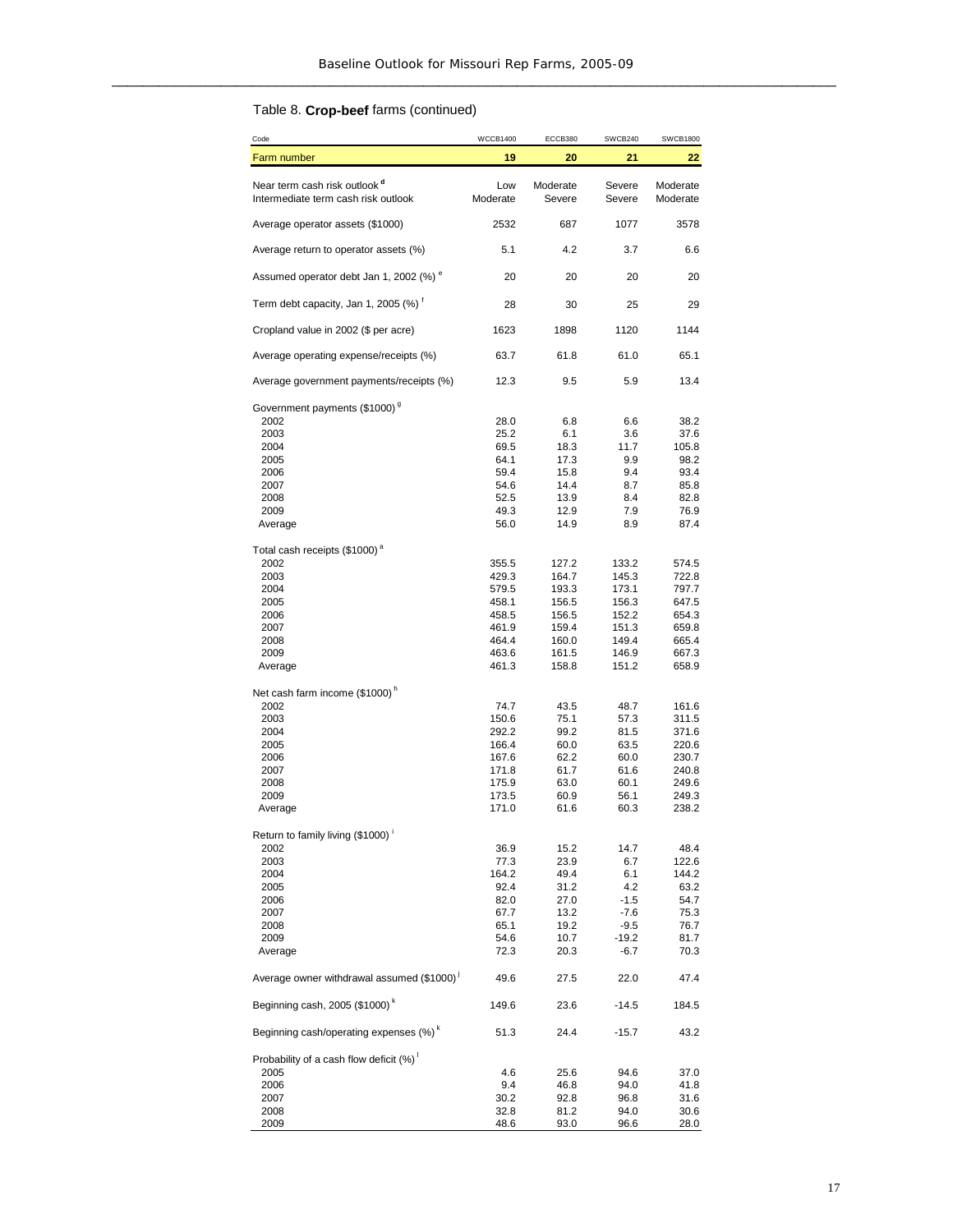### **Pork-crop Farms**

The group of five hog farms are a diverse set engaged in several enterprises, but each receives the greatest share of income from the pork production unit. A variety of production phases, sizes, and management levels are reflected. These are essentially mature operations, nearing the end of a period of high debt for housing and equipment. These farms have struggled through a time period of historically low hog prices since 1997.

Barrow and gilt prices in this baseline follow a cyclical pattern, trending down from the high of \$52.50 per hundred live weights in 2004 to a low of \$39.70 per hundred weights in 2006. Over the projection period these farms are expected to weather the periods of low prices, but return to family living is quite volatile, requiring restraint by farm managers to hold cash in reserve for expected low price years.

|    |           | Farm num Region Crop acres | Hogs           | 2005-06 | 2007-09 |
|----|-----------|----------------------------|----------------|---------|---------|
| 23 | NF.       |                            | 1500 FF        |         |         |
| 24 | <b>WC</b> | 550                        | 2 Nurs + 70 B  |         |         |
| 25 | СT        | 250                        | 200 FF + 125 B |         |         |
| 26 |           |                            | 1250 FF        |         |         |
| 27 | FC.       | 1500                       | 3000 GF        |         |         |

|  |  |  |  |  | Table 9. Cash flow risk score, pork-crop farms |  |
|--|--|--|--|--|------------------------------------------------|--|
|--|--|--|--|--|------------------------------------------------|--|



Figure 6. Estimated term debt capacity, pork-crop farms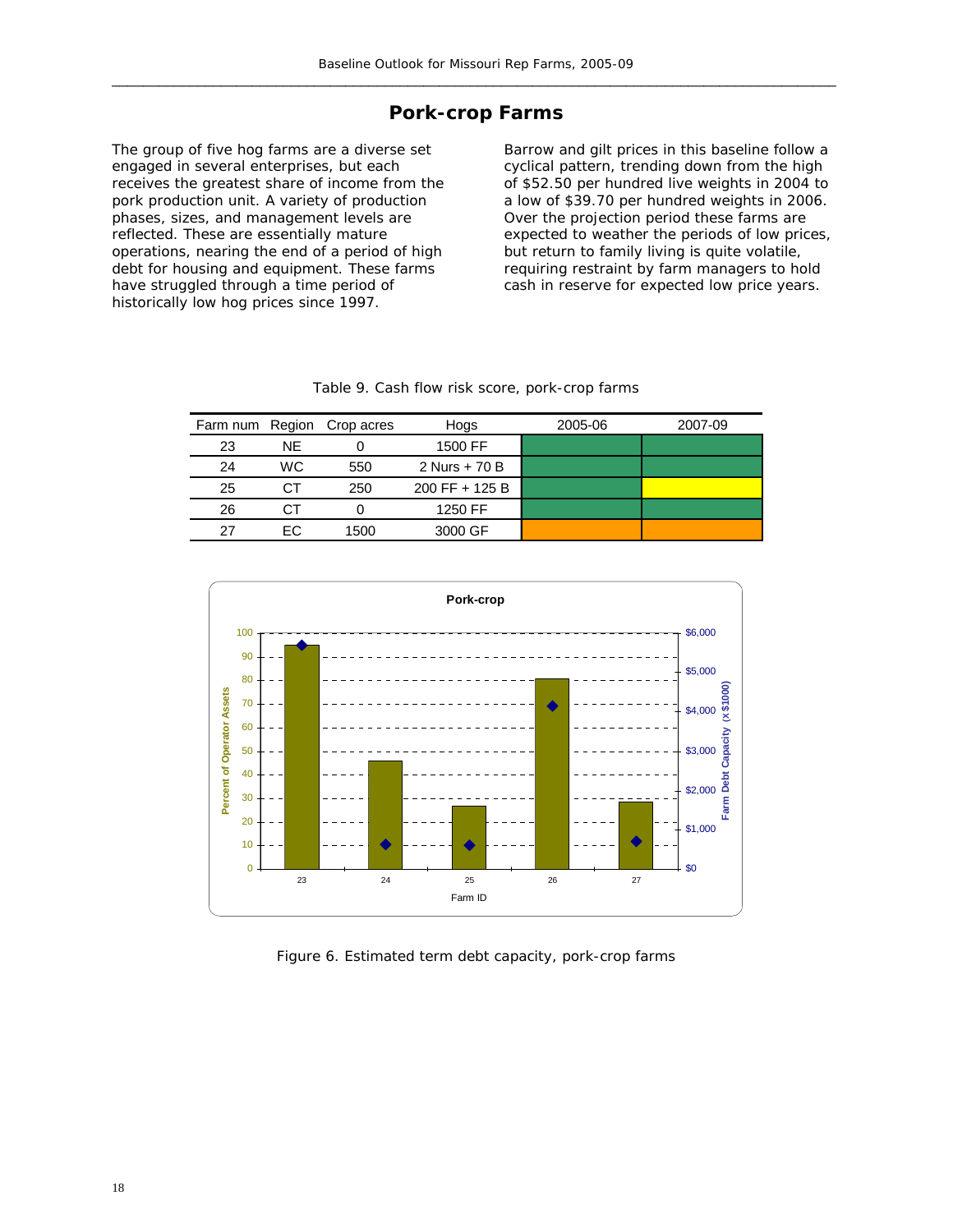## **Spotlights**

#### Farm 23

This northeast farm is strictly in the business of raising hogs in a multi-site 1500 sow farrowto-finish operation. The baseline farm simulates an operation that retires the initial debt for facilities at the end of 2006. The poorest year financially occurred in 2002, a period of low hog prices coupled with heavy debt. Returns to family living were negative, a loss in family income of about \$4.19 per hog sold. The strong prices of 2004 allow this farm to weather the remaining years of the loan and build cash reserves through the end of the simulation.

#### Farm 24

This is a diverse farm with 550 acres of row crops, a 70-cow beef herd and a two-house contract nursery pig enterprise built in the mid 1990s. A relatively high level of remaining debt (30 percent) is assumed to begin the simulation in 2002. The pig enterprise provides strong risk protection from prices and production. Return on assets is expected to average 6.4 percent, with negligible cash flow risk. This analysis assumes stable contract arrangements.

#### Farm 25

This farm is a traditional, diversified operation in the river hills of Osage County. Primary income is from the 200-sow farrow-to-finish unit with hogs sold on the spot market. Sow productivity is relatively high, but little gain has occurred in the last few years. The farm

also has a 125-cow beef herd and raises 225 acres of corn, sorghum, and wheat that is fed on the farm. With 20 percent initial debt, the simulation projects a farm that is able to provide a modest family living. 2004 made a huge difference in the five-year outlook for this farm that was previously projected to sink into year over year deficits under baseline assumptions.

#### Farm 26\*

This rep farm reflects a farrow-to-finish operation of 1250 sows, located in the central region. Production efficiencies and costs per unit are similar, but not identical to farm 23. Annual cash expenditures exceed \$2.5 million. Years of financial struggling—some severe paid off in 2004. Given the relatively strong price outlook for 2005, and debt retirement modeled to occur after 2006, the projection is for this farm to build wealth with relatively low cash deficit risk.

#### Farm 27

This farm transitioned out of farrowing into a 3000 head wean-finish enterprise. Weaner pigs are purchased from a single source pool and finished in retrofitted housing. With 1500 acres of crops this farm relies on government payments to make up over 9 percent of receipts. This farm continues to struggle with high costs of production and is expected to carry a high risk of cash flow deficit in the projection period.

\* New representative farm panel with this baseline.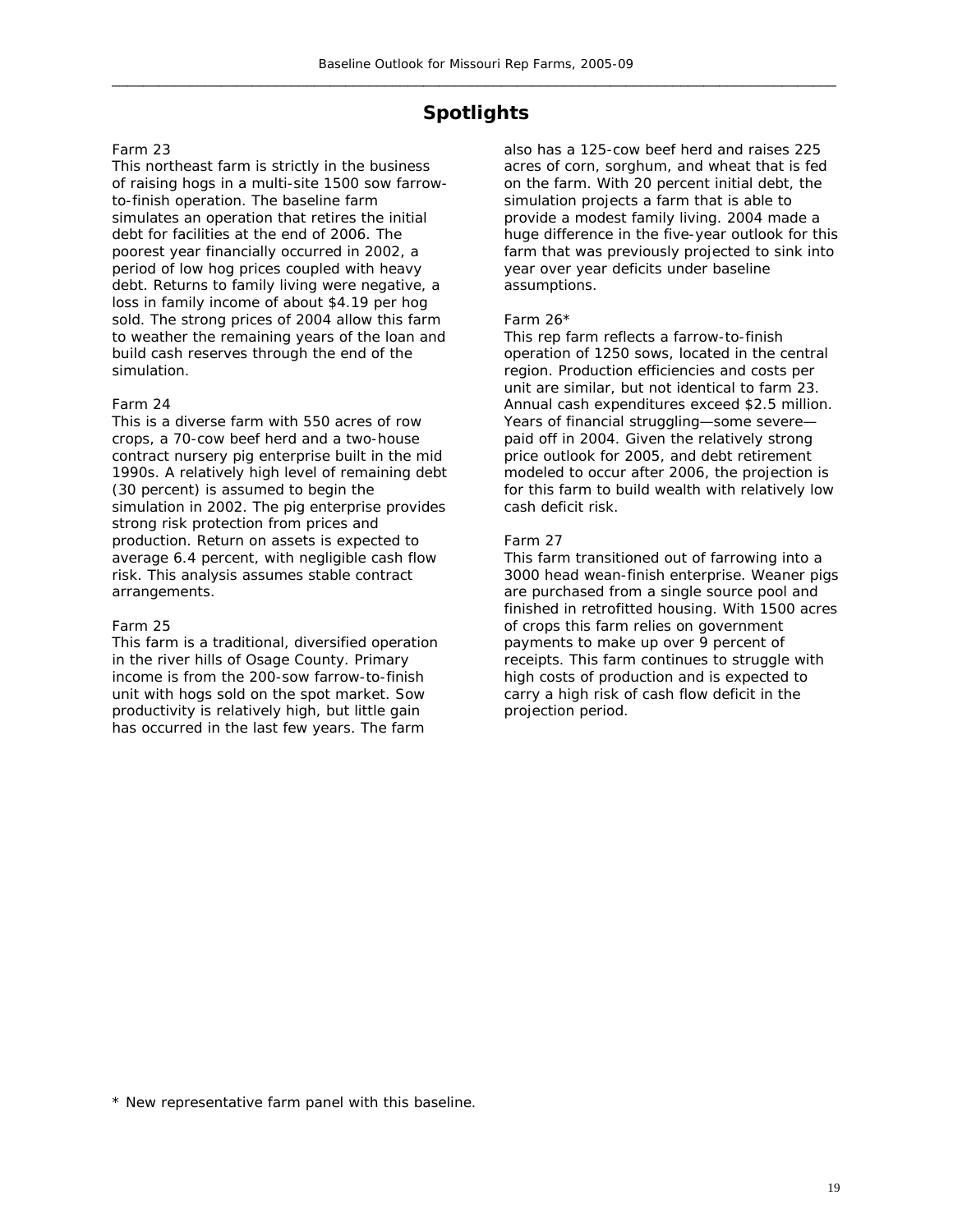#### Table 10. **Pork-crop** farms, characteristics and financial outlook

| Code                                                                 | <b>NEH1500</b>       | WCHBC550                          | CTHBC250                            | CTH1250           | <b>ECHC1500</b>                   |
|----------------------------------------------------------------------|----------------------|-----------------------------------|-------------------------------------|-------------------|-----------------------------------|
| Farm number                                                          | 23                   | 24                                | 25                                  | 26                | 27                                |
| Region<br>County                                                     | Northeast<br>Monroe  | <b>West Central</b><br>Vernon     | Central<br>Osage                    | Central<br>Saline | <b>East Central</b><br>Montgomery |
| Cropland                                                             |                      | 550                               | 250                                 |                   | 1500                              |
| Acres owned                                                          |                      | 225                               | 163                                 |                   | 600                               |
| Acres leased                                                         |                      | 325                               | 87                                  |                   | 900                               |
| Forages                                                              |                      | 285                               | 330                                 |                   |                                   |
| Acres owned                                                          |                      | 215                               | 215                                 |                   |                                   |
| Acres leased                                                         |                      | 70                                | 115                                 |                   |                                   |
| Nonproductive acres owned                                            | 200                  | 22                                | 220                                 | 160               | 90                                |
| Total acres operated<br>Operator owned (%)                           | 200<br>100           | 857<br>54                         | 800<br>75                           | 160<br>100        | 1590<br>43                        |
| Cash leased (%)                                                      |                      | 27                                | 13                                  |                   | 34                                |
| Share leased (%)                                                     |                      | 19                                | 12                                  |                   | 23                                |
|                                                                      |                      | <b>Livestock herds</b>            |                                     |                   |                                   |
| Pork production unit                                                 | <b>Farrow-finish</b> |                                   | Nursery Farrow-finish Farrow-finish |                   | Wean-finish                       |
| Number of sows<br>Number of pigs sold per year                       | 1500<br>33,120       | 32,000                            | 200<br>4,045                        | 1250<br>26,450    | 3,000                             |
| Mature beef cows (hd)<br>Cattle backgrounded (hd)<br>Cattle fed (hd) |                      | 70                                | 125                                 |                   |                                   |
|                                                                      |                      | Cash receipt sources <sup>a</sup> |                                     |                   |                                   |
| Share of total                                                       |                      |                                   |                                     |                   |                                   |
| Pork (%)                                                             | 100                  | 50                                | 84                                  | 100               | 48                                |
| Beef (%)                                                             |                      | 13                                | 11                                  |                   |                                   |
| Crops (%)                                                            |                      | 37                                | 5                                   |                   | 51                                |
| Custom work (%)                                                      |                      |                                   |                                     |                   | 1                                 |
|                                                                      |                      | Planted acres <sup>b</sup>        |                                     |                   |                                   |
| <b>Total acres</b>                                                   |                      | 1015                              | 605                                 |                   | 1670                              |
| Double crop acres                                                    |                      | 180                               | 25                                  |                   | 170                               |
| Share of total<br>Corn $(\%)$                                        |                      | 10                                | 29                                  |                   | 34                                |
| Sorghum (%)                                                          |                      | 9                                 | $\overline{4}$                      |                   |                                   |
| Wheat (%)                                                            |                      | 18                                | 4                                   |                   | 10                                |
| Soybeans (%)                                                         |                      | 35                                | 8                                   |                   | 56                                |
| Hay and/or seed (%)                                                  |                      | $\overline{7}$                    | 17                                  |                   |                                   |
| Improved pasture (%)                                                 |                      | 21                                | 38                                  |                   |                                   |
|                                                                      |                      |                                   |                                     |                   |                                   |
|                                                                      |                      | Crop yields <sup>c</sup>          |                                     |                   |                                   |
| Corn, bu<br>2000                                                     |                      | 126                               | 135                                 |                   | 125                               |
| 2001                                                                 |                      | 126                               | 112                                 |                   | 125                               |
| 2002                                                                 |                      | 120                               | 97                                  |                   | 103                               |
| 2003<br>2004                                                         |                      | 90<br>160                         | 95<br>172                           |                   | 125<br>160                        |
| Sorghum, bu                                                          |                      |                                   |                                     |                   |                                   |
| 2000                                                                 |                      | 125                               | 105                                 |                   |                                   |
| 2001                                                                 |                      | 125                               | 80                                  |                   |                                   |
| 2002<br>2003                                                         |                      | 80<br>60                          | 100<br>90                           |                   |                                   |
| 2004                                                                 |                      | 115                               | 80                                  |                   |                                   |
| Wheat, bu                                                            |                      |                                   |                                     |                   |                                   |
| 2000                                                                 |                      | 72                                | 50                                  |                   | 50                                |
| 2001<br>2002                                                         |                      | 72<br>55                          | 44<br>45                            |                   | 55<br>55                          |
| 2003                                                                 |                      | 67                                | 50                                  |                   | 80                                |
| 2004                                                                 |                      | 55                                | 50                                  |                   | 50                                |
| Soybeans, bu                                                         |                      |                                   |                                     |                   |                                   |
| 2000<br>2001                                                         |                      | 19<br>38                          | 40<br>40                            |                   | 45<br>45                          |
| 2002                                                                 |                      | 20                                | 39                                  |                   | 45                                |
| 2003                                                                 |                      | 33                                | 40                                  |                   | 40                                |
| 2004                                                                 |                      | 45                                | 45                                  |                   | 50                                |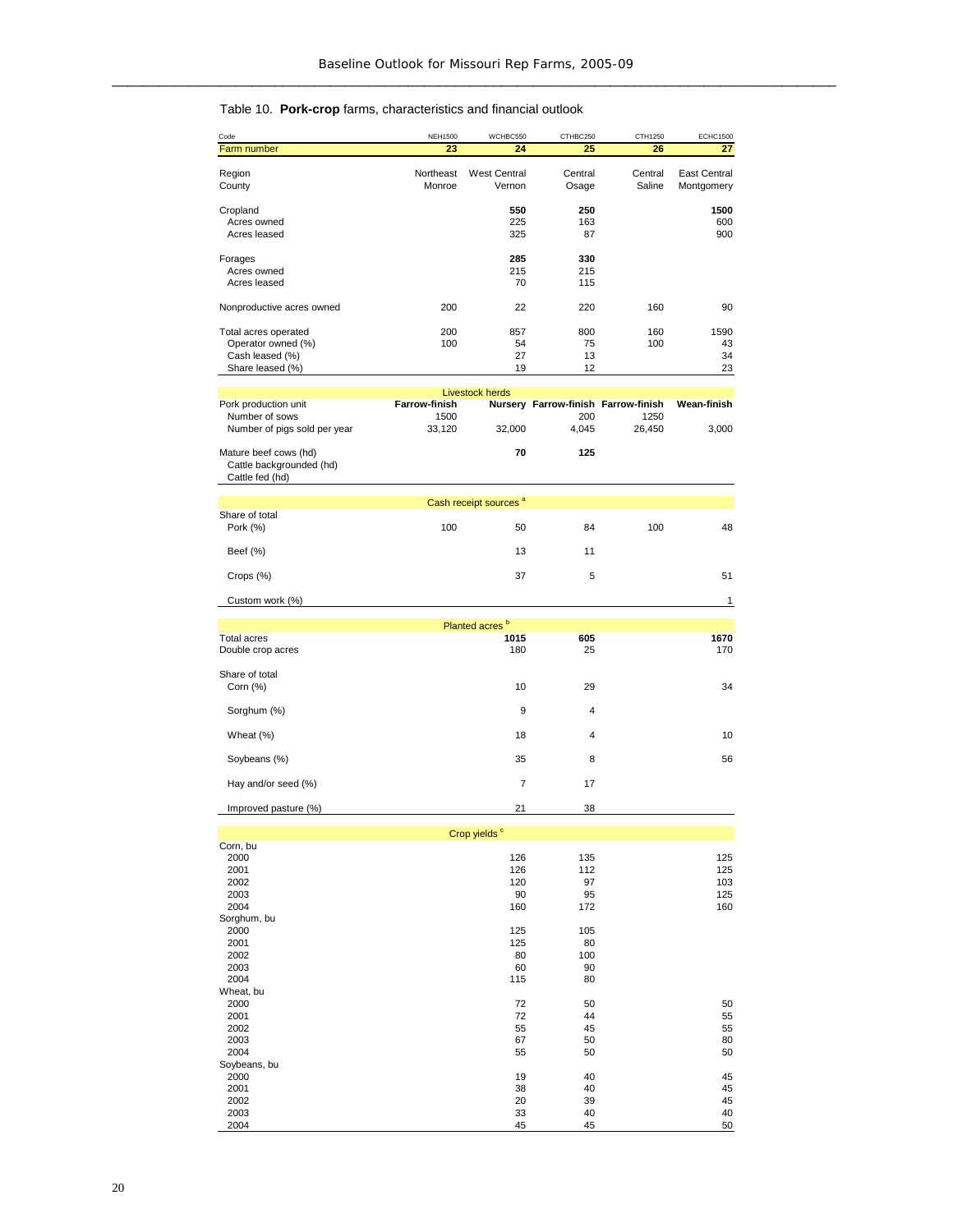#### Table 10. **Pork-crop** farms, characteristics and financial outlook (continued)

| Code                                                                            | <b>NEH1500</b>     | WCHBC550       | CTHBC250        | CTH1250            | <b>ECHC1500</b> |
|---------------------------------------------------------------------------------|--------------------|----------------|-----------------|--------------------|-----------------|
| Farm number                                                                     | 23                 | 24             | 25              | 26                 | 27              |
| Near term cash risk outlook <sup>d</sup><br>Intermediate term cash risk outlook | Low<br>Low         | Low<br>Low     | Low<br>Moderate | Low<br>Low         | High<br>High    |
| Average operator assets (\$1000)                                                | 6571               | 1424           | 2387            | 5427               | 2562            |
| Average return to operator assets (%)                                           | 10.2               | 6.4            | 5.5             | 5.4                | 5.6             |
| Assumed operator debt in 2002 (%) <sup>e</sup>                                  | 50                 | 30             | 20              | 40                 | 20              |
| Term debt capacity, Jan 1, 2005 (%) <sup>t</sup>                                | 95                 | 46             | 27              | 80                 | 28              |
| Cropland value in 2002 (\$ per acre)                                            | 1301               | 1225           | 1667            | 1366               | 1900            |
| Average operating expense/receipts (%)                                          | 71.3               | 46.1           | 73.8            | 74.3               | 79.2            |
| Average government payments/receipts (%)                                        | 0.0                | 7.9            | 2.2             | 0.0                | 9.2             |
| Government payments (\$1000) <sup>9</sup>                                       |                    |                |                 |                    |                 |
| 2002                                                                            | 0.0                | 11.4           | 7.8             | 0.0                | 22.1            |
| 2003                                                                            | 0.0                | 10.6           | 5.5             | 0.0                | 22.7<br>70.6    |
| 2004                                                                            | $0.0\,$            | 27.5           | 21.6            | 0.0                |                 |
| 2005                                                                            | 0.0                | 27.2           | 14.4<br>13.7    | 0.0                | 66.3<br>60.2    |
| 2006                                                                            | 0.0                | 26.1           |                 | 0.0                |                 |
| 2007                                                                            | 0.0                | 23.9           | 13.1            | 0.0                | 51.9            |
| 2008<br>2009                                                                    | $0.0\,$<br>$0.0\,$ | 23.1<br>21.3   | 12.9<br>12.2    | 0.0<br>0.0         | 48.8<br>48.9    |
| Average                                                                         | 0.0                | 24.3           | 13.3            | 0.0                | 55.2            |
|                                                                                 |                    |                |                 |                    |                 |
| Total cash receipts (\$1000) <sup>a</sup>                                       |                    |                |                 |                    |                 |
| 2002                                                                            | 3,180.5            | 246.4          | 477.1<br>528.5  | 2,718.5            | 477.0           |
| 2003                                                                            | 3,925.8            | 299.4          |                 | 2,994.7            | 626.1           |
| 2004<br>2005                                                                    | 5,021.8<br>4,658.6 | 337.9<br>304.9 | 716.8<br>648.4  | 4,063.1<br>3,733.1 | 790.1<br>654.9  |
| 2006                                                                            | 3,891.4            | 304.5          | 553.4           | 3,122.9            | 604.2           |
| 2007                                                                            | 4,008.0            | 305.8          | 565.5           | 3,215.5            | 622.3           |
| 2008                                                                            | 4,340.7            | 306.8          | 602.6           | 3,480.1            | 656.7           |
| 2009                                                                            | 4,672.5            | 306.7          | 638.4           | 3,744.2            | 686.8           |
| Average                                                                         | 4,314.2            | 305.7          | 601.7           | 3,459.2            | 645.0           |
| Net cash farm income (\$1000) <sup>n</sup>                                      |                    |                |                 |                    |                 |
| 2002                                                                            | 151.7              | 94.6           | 54.0            | 229.8              | 24.9            |
| 2003                                                                            | 621.1              | 147.1          | 98.2            | 389.4              | 149.7           |
| 2004                                                                            | 1,700.7            | 193.9          | 284.3           | 1,335.9            | 257.3           |
| 2005                                                                            | 1,689.3            | 159.5          | 198.1           | 1,265.8            | 138.9           |
| 2006                                                                            | 900.6              | 162.4          | 125.4           | 633.5              | 121.6           |
| 2007                                                                            | 984.1              | 166.5          | 131.9           | 693.6              | 130.7           |
| 2008                                                                            | 1,278.9            | 169.6          | 164.8           | 915.7              | 147.6           |
| 2009                                                                            | 1,574.2            | 170.1          | 196.8           | 1,141.1            | 164.1           |
| Average                                                                         | 1,285.4            | 165.6          | 163.4           | 930.0              | 140.6           |
| Return to family living (\$1000)                                                |                    |                |                 |                    |                 |
| 2002                                                                            | $-138.8$           | 50.4           | 17.8            | $-18.6$            | $-22.8$         |
| 2003                                                                            | 81.8               | 70.6           | 31.7            | 31.0               | 4.5             |
| 2004                                                                            | 837.3              | 92.3           | 148.7           | 607.3              | 81.5            |
| 2005                                                                            | 845.8              | 79.0           | 108.8           | 613.1              | 46.8            |
| 2006                                                                            | 292.6              | 68.9           | 57.4            | 219.9              | 28.0            |
| 2007                                                                            | 683.9              | 71.1           | 51.2            | 490.2              | 25.3            |
| 2008                                                                            | 857.9              | 67.3           | 68.1            | 619.8              | 19.5            |
| 2009<br>Average                                                                 | 1,028.3<br>741.7   | 59.1<br>69.1   | 90.1<br>75.1    | 747.6<br>538.1     | 22.8<br>28.5    |
|                                                                                 |                    |                |                 |                    |                 |
| Average owner withdrawal assumed (\$1000) <sup>1</sup>                          | 66.1               | 44.0           | 31.6            | 66.1               | 27.5            |
| Beginning cash, 2005 (\$1000) <sup>k</sup>                                      | 796.3              | 91.5           | 121.5           | 545.3              | 55.7            |
| Beginning cash/operating expenses (%) <sup>k</sup>                              | 26.8               | 62.9           | 27.0            | 22.1               | 10.8            |
| Probability of a cash flow deficit (%)                                          |                    |                |                 |                    |                 |
| 2005                                                                            | 1.0                | 1.0            | 1.0             | 1.0                | 35.0            |
| 2006                                                                            | 16.2               | 2.4            | 19.8            | 19.4               | 55.0            |
| 2007<br>2008                                                                    | 2.0<br>1.0         | 2.0<br>8.4     | 29.8<br>18.2    | 3.4                | 55.0            |
| 2009                                                                            | 1.0                | 21.4           | 9.8             | 1.6<br>1.0         | 64.0<br>62.0    |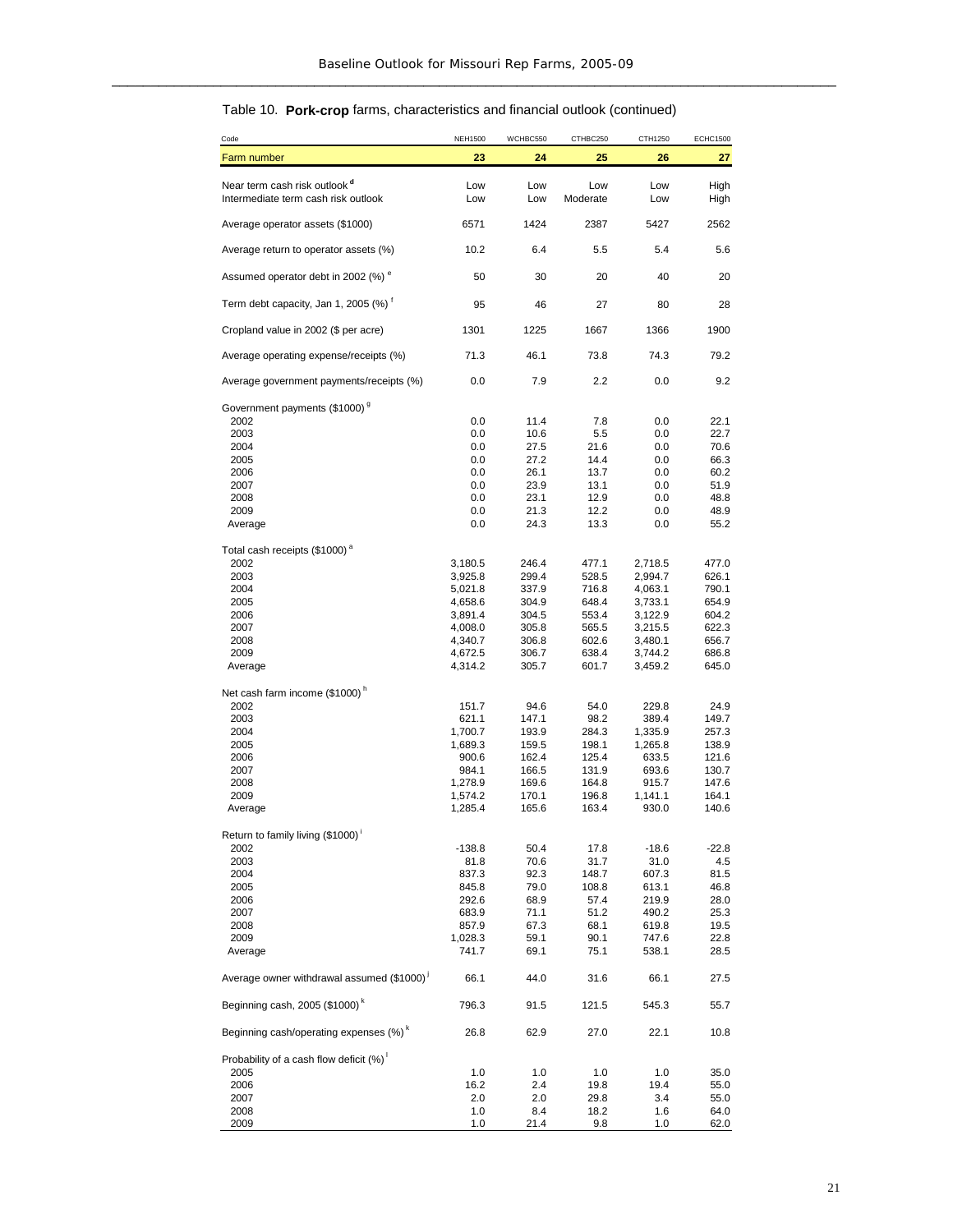## **Beef Farms**

All five of these farms operate cow-calf operations and sell raised calves as their primary product. Some also harvest hay and/or fescue seed as a secondary, but substantial income source. Calves are held for variable lengths of time from weaning to yearlings. Steer selling weights range from 540 to 760 lbs.

Recent price history and the projected price path for feeder calves is strong through 2007, peaking in 2005. Based simply on the price path, one would expect these farms as a group to be performing near their peak financially.

Going forward, the beef farms are expected to have increasing levels of cash deficit risk. Year ago projections indicated considerably less near term risk for these farms. Bear in mind that even with 350 cows it is difficult to support a family solely from farm receipts. Term debt capacity is lowest for the beef farms.

#### Table 11. Cash flow risk score, beef farms

| Farm num Region |    | Forage ac | Cows   | 2005-06 | 2007-09 |
|-----------------|----|-----------|--------|---------|---------|
| 28              | CТ | 1560      | 350 Bk |         |         |
| 29              | SW | 735       | 200    |         |         |
| 30              | SW | 935       | 260 Bk |         |         |
| 31              | SC | 1850      | 350    |         |         |
| 32              | SC | 650       | 150 Bk |         |         |



Figure 7. Estimated term debt capacity, beef farms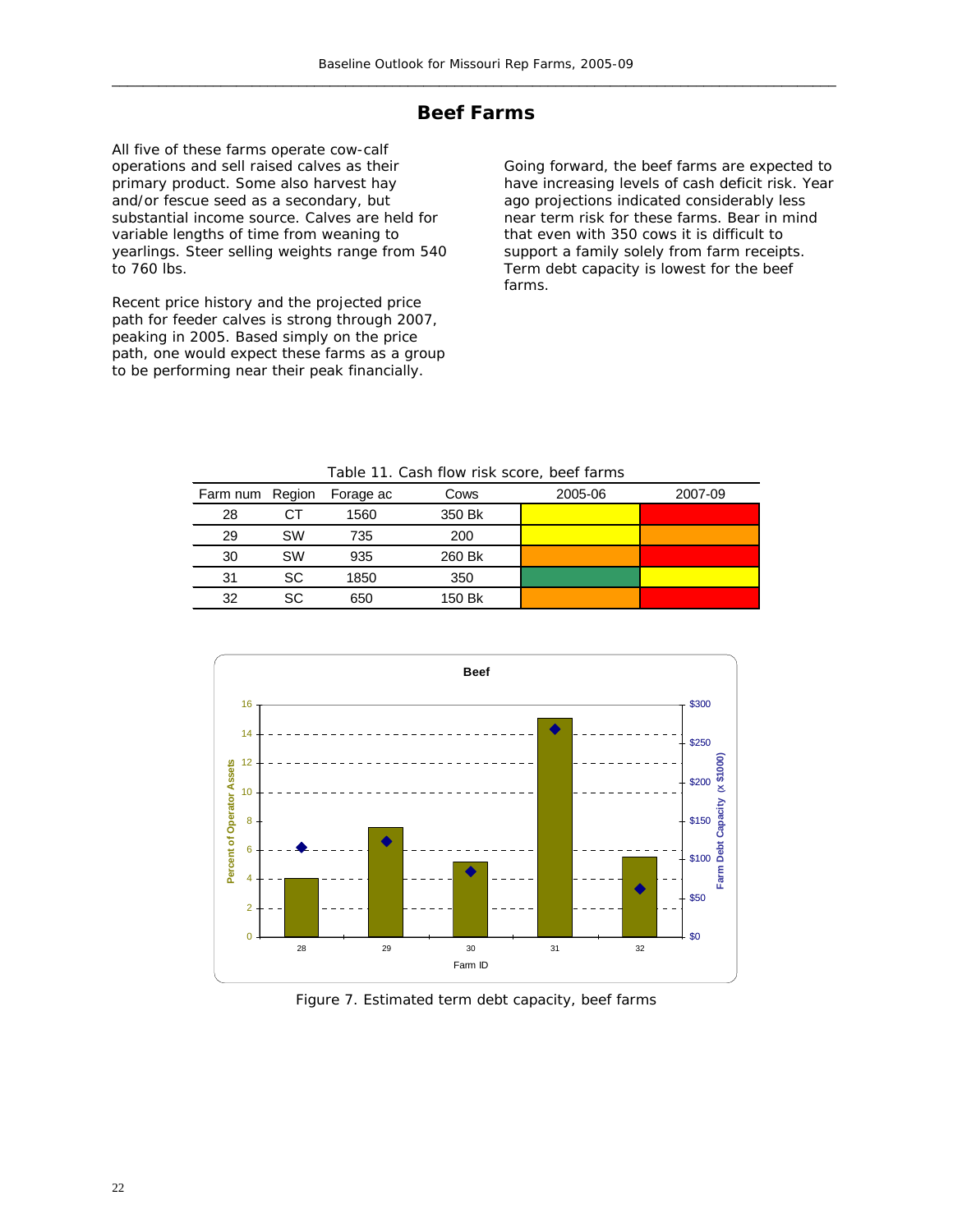## **Spotlights**

#### Farm 28

This Ozarks farm near Salem markets calves from 350-beef cows and harvests fescue seed in addition to selling some hay. Hardwood timber is also a major resource on the 2460 total farm acres. Semi-regular timber harvests are scheduled to help offset periods of poor cattle prices. With initial debt of 7 percent assumed against \$2.9 million operator assets, this farm struggles to sustain the minimum level of owner withdrawal assumed for a farm of this size (average \$27,500).

#### Farm 29\*

This southwest region farm is best described as a traditional Missouri cow-calf operation with 200 cows on 735 acres of owned forage land. Calves are sold directly off the cow at an average weight of 540 pounds. Fescue seed sales are a substantial portion of receipts. However, this farm no longer earns income from a custom seed harvest enterprise due, in part, to seed contamination issues. The loss of this profitable enterprise made a large impact on the financials of this farm. At \$486, this farm has the lowest cost per cow of any of the rep beef farms. The farm is expected to generate an average of \$30,100 for family living over the projection period.

#### Farm 30

This Lawrence County farm runs 260 beef cows and backgrounds home raised calves to an average weight of 760 pounds on 935 forage acres. Raised alfalfa hay provides a substantial portion of the forage needs. This farm has essentially "broken-even" in the last three years, which include a year of record beef prices. It is projected to struggle to meet the minimum of \$27,600 for household purposes.

#### Farm 31

This farm runs 350 cows on 1850 forage acres in Oregon County. Forages include alfalfa and warm-season grasses. Costs per cow are relatively high at \$563. However, it is the only beef farm with average receipts in excess of \$200,000, or \$695 per cow (whole-farm basis). With strong cattle prices over the next four years, the farm is expected to meet the minimum withdrawal with less than a 50 percent probability of cash deficit.

#### Farm 32

This Howell County farm raises and backgrounds calves from 150 cows on 650 forage acres. This is the only rep beef farm with no seed sales. Forages include warm season grass and alfalfa. If the household extracts an average of \$22,000, the risk of a cash flow deficit exceeds 50 percent in each year after 2005.

\* The farm has been substantially adjusted and is not comparable with prior baseline reports.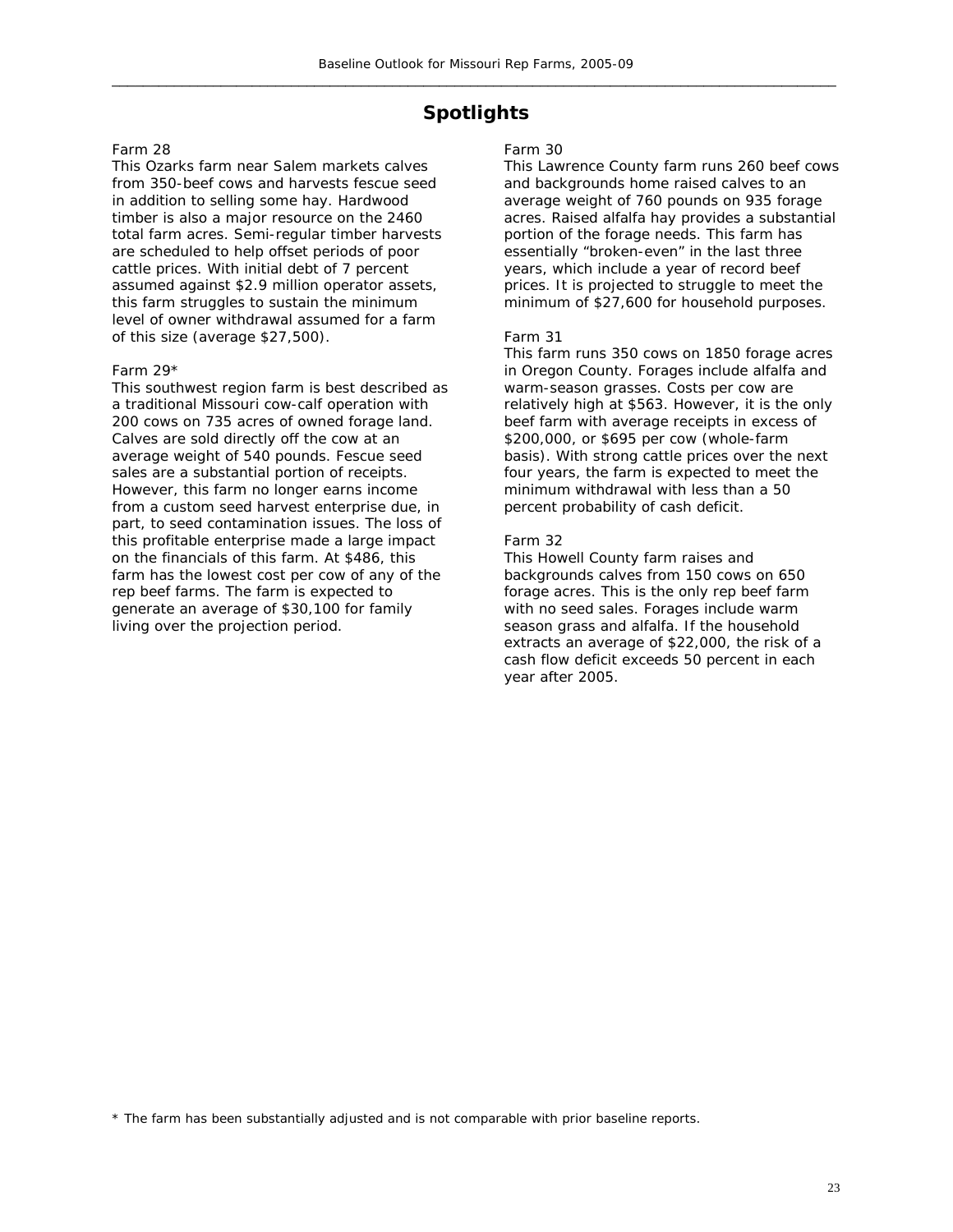#### Table 12. **Beef** farms, characteristics and financial outlook

| Code                                       | CTBF350                 | <b>SWBF200</b>                    | SWBF260                 | SCBF350        | SCBF150                 |
|--------------------------------------------|-------------------------|-----------------------------------|-------------------------|----------------|-------------------------|
| Farm number                                | 28                      | 29                                | 30                      | 31             | 32                      |
|                                            |                         |                                   |                         |                |                         |
| Region                                     | Central                 | Southwest                         | Southwest               | South Central  | South Central           |
| County                                     | Phelps                  | Barry                             | Lawrence                | Oregon         | Howell                  |
|                                            |                         |                                   |                         |                |                         |
| Total acres operated                       | 2460                    | 770                               | 1085                    | 2000           | 825                     |
| 'Cropland' hay acres<br>Other forage acres | 40<br>1520              | 735                               | 100<br>835              | 90<br>1760     | 50<br>600               |
| Timber/waste acres                         | 900                     | 35                                | 150                     | 150            | 175                     |
|                                            |                         |                                   |                         |                |                         |
| Operator owned (%)                         | 80                      | 100                               | 72                      | 50             | 89                      |
| Cash leased (%)                            | 20                      |                                   | 28                      | 50             | 11                      |
|                                            |                         |                                   |                         |                |                         |
|                                            |                         | <b>Beef herd</b>                  |                         |                |                         |
| Mature beef cows (hd)                      | 350                     | 200                               | 260                     | 350            | 150                     |
|                                            |                         |                                   |                         |                |                         |
| Average sale weight of steers (lbs)        | 627                     | 540                               | 760                     | 600            | 735                     |
|                                            |                         |                                   |                         |                |                         |
|                                            |                         | Cash receipt sources <sup>a</sup> |                         |                |                         |
|                                            |                         |                                   |                         |                |                         |
| Share of total                             |                         |                                   |                         |                |                         |
| Beef (%)                                   | 91                      | 87                                | 93                      | 88             | 85                      |
|                                            |                         |                                   |                         |                |                         |
| Hay and/or seed (%)                        | $\overline{7}$          | 13                                | 6                       | 10             | 15                      |
| Custom work/timber sales (%)               | $\overline{2}$          |                                   | 1                       | $\overline{2}$ |                         |
|                                            |                         |                                   |                         |                |                         |
|                                            |                         | Harvested acres <sup>b</sup>      |                         |                |                         |
| <b>Total acres</b>                         | 1560                    | 885                               | 1041                    | 2125           | 650                     |
|                                            |                         |                                   |                         |                |                         |
| Alfalfa hay                                | 40                      |                                   | 100                     | 50             | 50                      |
|                                            |                         |                                   |                         |                |                         |
| Warm-season grass hay                      |                         |                                   |                         | 40             | 10                      |
|                                            |                         |                                   |                         |                |                         |
| Cool-season grass hay                      | 300                     | 310                               | 200                     | 200            | 75                      |
|                                            |                         |                                   |                         |                |                         |
| Fescue seed                                | 220                     | 150                               | 106                     | 425            |                         |
|                                            |                         |                                   |                         |                |                         |
| Improved pasture                           | 1000                    | 425                               | 635                     | 1410           | 515                     |
|                                            |                         |                                   |                         |                |                         |
|                                            |                         | Crop yields <sup>c</sup>          |                         |                |                         |
| Alfalfa, tns<br>2000                       | 4                       |                                   |                         |                |                         |
| 2001                                       | $\overline{2}$          |                                   | 5<br>4                  | 4<br>3         | 4<br>3                  |
| 2002                                       | 3                       |                                   | 4                       | 4              | 4                       |
| 2003                                       | 4                       |                                   | 4                       | 4              | 3                       |
| 2004                                       | 4                       |                                   | 4                       | 4              | 4                       |
| Warm-season grass hay, tns                 |                         |                                   |                         |                |                         |
| 2000                                       |                         |                                   |                         | 4              | 3                       |
| 2001                                       |                         |                                   |                         | 2              | 2                       |
| 2002                                       |                         |                                   |                         | 4              | 3                       |
| 2003                                       |                         |                                   |                         | 4              | 3                       |
| 2004                                       |                         |                                   |                         | 4              | 3                       |
| Cool-season grass hay, tns                 |                         |                                   |                         |                |                         |
| 2000                                       | $\overline{\mathbf{c}}$ | $\sqrt{2}$                        | 2                       | 2              | $\overline{\mathbf{c}}$ |
| 2001                                       | $\mathbf{1}$            | $\mathbf{1}$                      | $\mathbf 2$             | 1              | $\overline{2}$          |
| 2002                                       | $\mathbf 2$             | $\mathbf 2$                       | 3                       | 2              | $\overline{\mathbf{c}}$ |
| 2003                                       | $\sqrt{2}$              | 2                                 | $\overline{\mathbf{c}}$ | 3              | $\overline{\mathbf{c}}$ |
| 2004                                       | $\overline{\mathbf{c}}$ | 2                                 | 2                       | 2              | 2                       |
| Fescue seed, lbs                           |                         |                                   |                         |                |                         |
| 2000                                       | 200                     | 300                               | 300                     | 100            |                         |
| 2001<br>2002                               | 200                     | 320                               | 200<br>300              | 0              |                         |
| 2003                                       | 433<br>215              | 300<br>300                        | 300                     | 150<br>200     |                         |
| 2004                                       | 215                     | 200                               | 300                     | 250            |                         |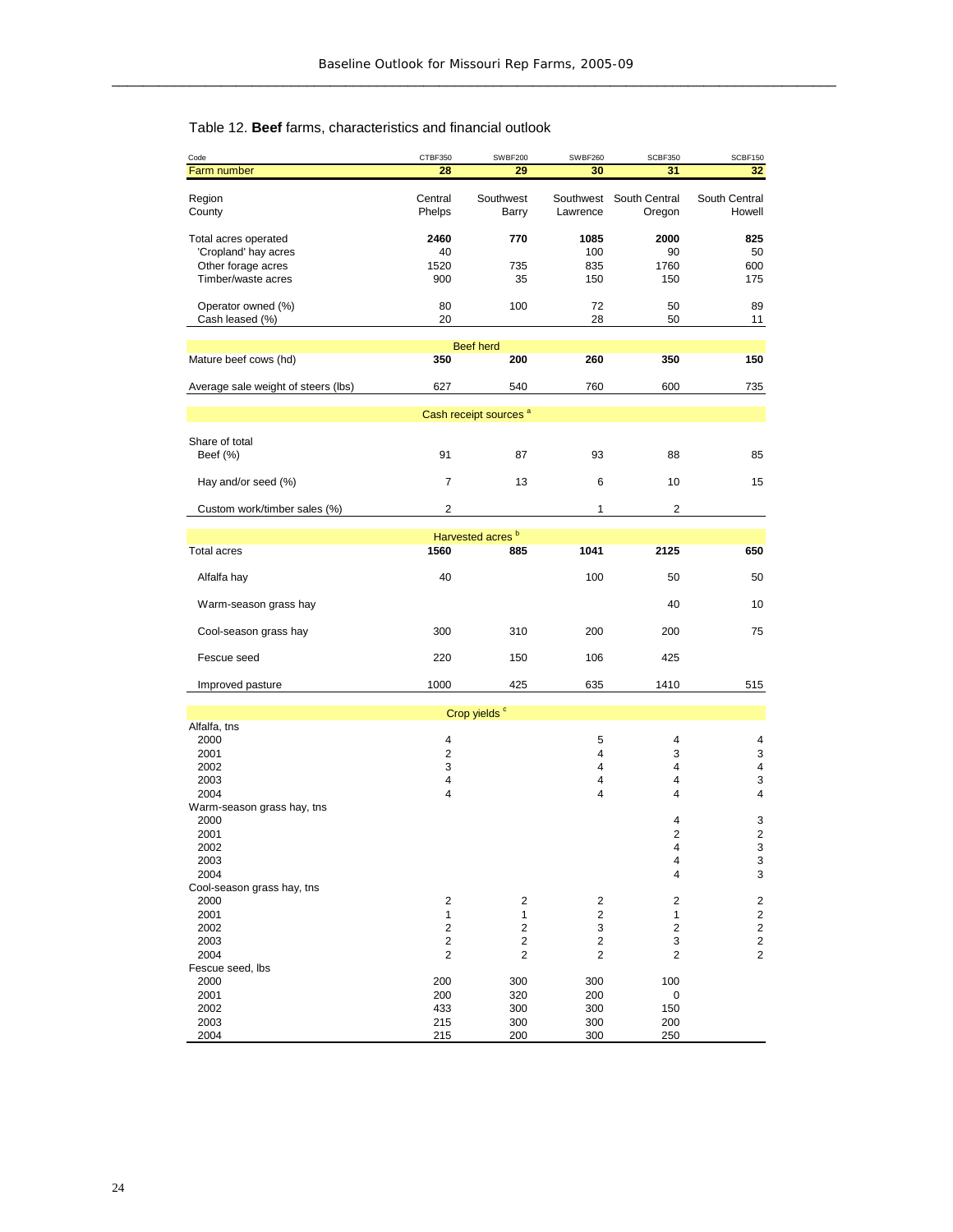### Table 12. **Beef** farms, characteristics and financial outlook (continued)

| Code                                                                                                                 | CTBF350                                                                       | SWBF200                                                                       | SWBF260                                                                       | SCBF350                                                                       | SCBF150                                                                    |
|----------------------------------------------------------------------------------------------------------------------|-------------------------------------------------------------------------------|-------------------------------------------------------------------------------|-------------------------------------------------------------------------------|-------------------------------------------------------------------------------|----------------------------------------------------------------------------|
| Farm number                                                                                                          | 28                                                                            | 29                                                                            | 30                                                                            | 31                                                                            | 32 <sub>2</sub>                                                            |
| Near term cash risk outlook <sup>d</sup><br>Intermediate term cash risk outlook                                      | Moderate<br>Severe                                                            | Moderate<br>High                                                              | High<br>Severe                                                                | Low<br>Moderate                                                               | High<br>Severe                                                             |
| Average operator assets (\$1000)                                                                                     | 2924                                                                          | 1680                                                                          | 1647                                                                          | 1862                                                                          | 1138                                                                       |
| Average operator assets (\$ per cow)                                                                                 | 8353                                                                          | 8398                                                                          | 6336                                                                          | 5319                                                                          | 7584                                                                       |
| Average return to operator assets (%)                                                                                | 1.7                                                                           | 4.4                                                                           | 2.3                                                                           | 3.1                                                                           | 2.1                                                                        |
| Assumed operator debt, Jan 1, 2002 (%) <sup>e</sup>                                                                  | $\overline{7}$                                                                | $\overline{7}$                                                                | 7                                                                             | $\overline{7}$                                                                | $\overline{7}$                                                             |
| Term debt capacity, Jan 1, 2005 (%) <sup>t</sup>                                                                     | 4                                                                             | 8                                                                             | 5                                                                             | 15                                                                            | 5                                                                          |
| Cropland value in 2002 (\$ per acre)                                                                                 | 1000                                                                          | 1467                                                                          | 1225                                                                          | 882                                                                           | 1124                                                                       |
| Average operating expense/receipts (%)                                                                               | 78.1                                                                          | 52.7                                                                          | 75.2                                                                          | 69.5                                                                          | 70.4                                                                       |
| Average whole-farm cash expenses<br>excluding family living (\$/cow)                                                 | 500                                                                           | 486                                                                           | 560                                                                           | 563                                                                           | 607                                                                        |
| Livestock compensation payment (2002)                                                                                | 7286                                                                          | 4028                                                                          | 7290                                                                          | 3078                                                                          | 6471                                                                       |
| Total cash receipts (\$1000) <sup>a</sup><br>2002<br>2003<br>2004<br>2005<br>2006<br>2007<br>2008<br>2009<br>Average | 191.9<br>192.5<br>215.9<br>215.2<br>203.5<br>199.3<br>193.0<br>185.3<br>199.3 | 106.9<br>119.2<br>127.9<br>135.4<br>129.3<br>127.4<br>124.2<br>120.3<br>127.3 | 144.6<br>147.1<br>166.1<br>170.5<br>159.9<br>156.5<br>151.6<br>146.2<br>157.0 | 218.4<br>235.5<br>262.0<br>259.2<br>247.7<br>243.2<br>236.9<br>229.1<br>243.2 | 96.7<br>95.5<br>114.6<br>114.3<br>107.0<br>105.9<br>101.9<br>98.9<br>105.6 |
| Net cash farm income (\$1000)"<br>2002<br>2003<br>2004<br>2005<br>2006<br>2007<br>2008<br>2009<br>Average            | 55.9<br>54.0<br>73.5<br>65.3<br>53.6<br>47.8<br>40.0<br>28.9<br>47.1          | 45.3<br>56.0<br>62.6<br>67.5<br>64.5<br>62.1<br>57.4<br>54.7<br>61.2          | 39.9<br>43.7<br>58.3<br>55.0<br>46.4<br>42.9<br>36.6<br>26.7<br>41.5          | 70.7<br>78.8<br>99.9<br>91.9<br>80.9<br>76.3<br>69.4<br>59.8<br>75.7          | 38.9<br>29.8<br>44.7<br>40.2<br>35.9<br>32.6<br>30.6<br>24.5<br>32.8       |
| Return to family living (\$1000)<br>2002<br>2003<br>2004<br>2005<br>2006<br>2007<br>2008<br>2009<br>Average          | 39.7<br>36.2<br>44.4<br>40.5<br>29.9<br>27.1<br>17.5<br>6.2<br>24.2           | 26.0<br>34.0<br>30.0<br>33.6<br>32.2<br>32.1<br>27.2<br>25.3<br>30.1          | 25.6<br>22.7<br>28.5<br>29.2<br>18.7<br>14.6<br>4.9<br>$-11.2$<br>11.3        | 49.6<br>52.1<br>66.4<br>64.3<br>54.8<br>42.7<br>40.3<br>29.1<br>46.2          | 26.1<br>19.9<br>28.8<br>25.5<br>20.4<br>14.0<br>9.4<br>3.4<br>14.5         |
| Average owner withdrawal assumed (\$1000) <sup>1</sup>                                                               | 27.5                                                                          | 27.5                                                                          | 27.5                                                                          | 27.5                                                                          | 22.0                                                                       |
| Beginning cash, 2005 (\$1000) <sup>k</sup>                                                                           | 44.4                                                                          | 13.8                                                                          | 2.7                                                                           | 92.1                                                                          | 13.9                                                                       |
| Beginning cash/operating expenses (%) <sup>k</sup>                                                                   | 29.6                                                                          | 20.4                                                                          | 2.3                                                                           | 55.1                                                                          | 18.8                                                                       |
| Probability of a cash flow deficit $(\%)^{\perp}$<br>2005<br>2006<br>2007<br>2008<br>2009                            | 20.2<br>39.6<br>48.8<br>65.6<br>81.2                                          | 20.4<br>26.4<br>31.6<br>52.4<br>62.0                                          | 39.0<br>62.0<br>71.8<br>81.6<br>93.0                                          | 1.0<br>5.0<br>16.6<br>19.0<br>45.4                                            | 31.2<br>53.0<br>71.2<br>80.4<br>87.4                                       |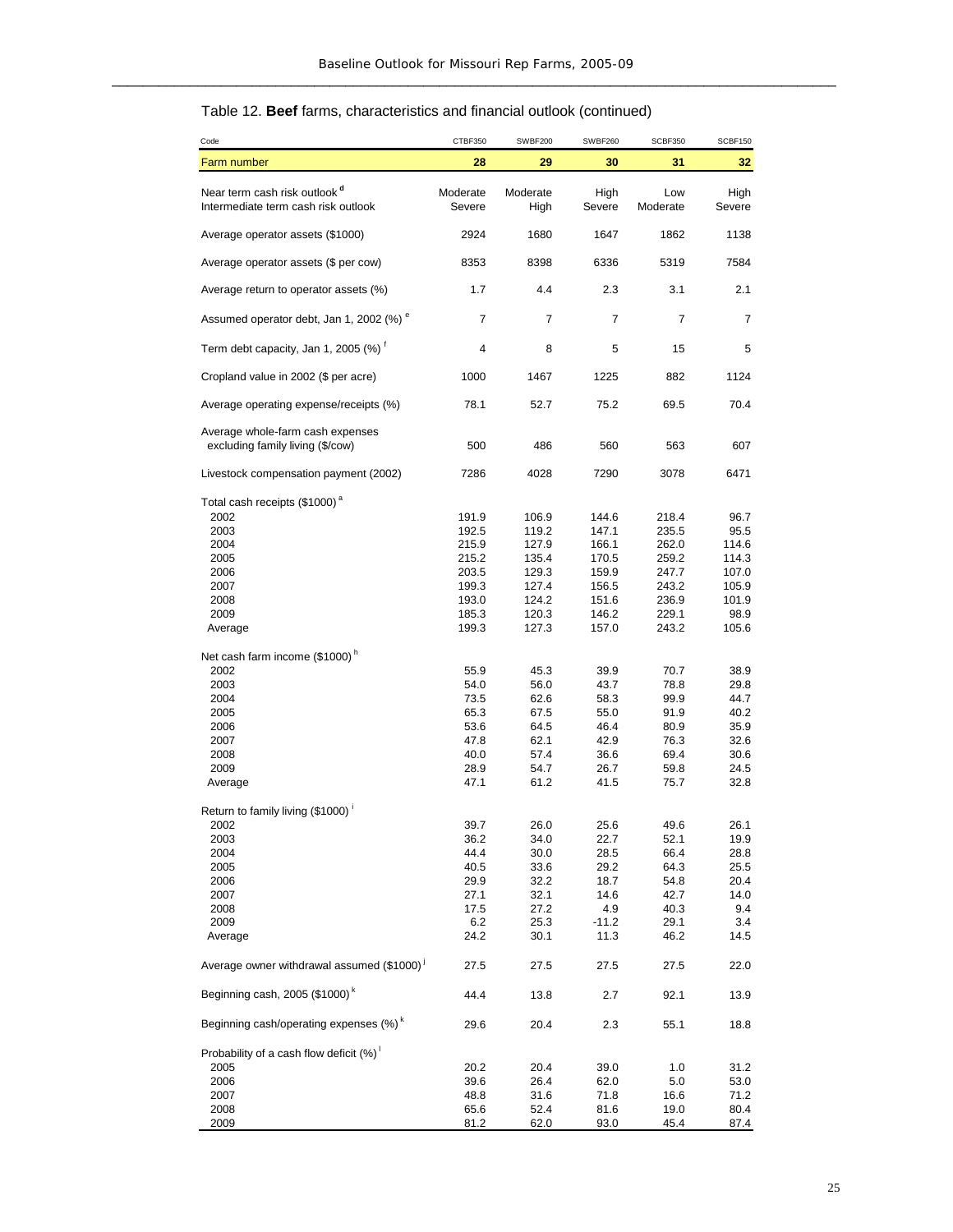## **Dairy Farms**

The representative dairy farms are as diverse as Missouri's industry, ranging in size from 85 to 400 cows. Each farm is unique in its approach to producing milk. Beginning debt levels in the baseline are variable due to differing investments in facilities.

The deterministic baseline all milk price path, which does not adequately reflect price volatility as does the stochastic analysis, declines in every projection year from a high of \$14.28 to \$13.50 by 2009. For perspective,

annual Missouri average milk prices have run from \$12.30 to \$16.39 the last three years. Milk income loss (MILC) payments have been an important contribution to the rep dairies in periods of low prices.

The near term outlook for the dairies indicates another good year for 2005. In future years, receipts are flat to declining while costs climb. This outlook does not include any type of counter-cyclical program after the expiration of MILC.

|    |           | Farm num Region Forage ac | Cows       | 2005-06 | 2007-09 |
|----|-----------|---------------------------|------------|---------|---------|
| 33 | EC.       | $350 + 240$ C             | 150        |         |         |
| 34 | <b>SW</b> | 340                       | 85         |         |         |
| 35 | <b>SW</b> | 245                       | 110        |         |         |
| 36 | <b>SW</b> | 600                       | 400        |         |         |
| 37 | <b>SW</b> | 350                       | 230        |         |         |
| 38 | SC        | 420                       | $150 + Bk$ |         |         |

Table 13. Cash flow risk score, dairy farms



Figure 8. Estimated term debt capacity, dairy farms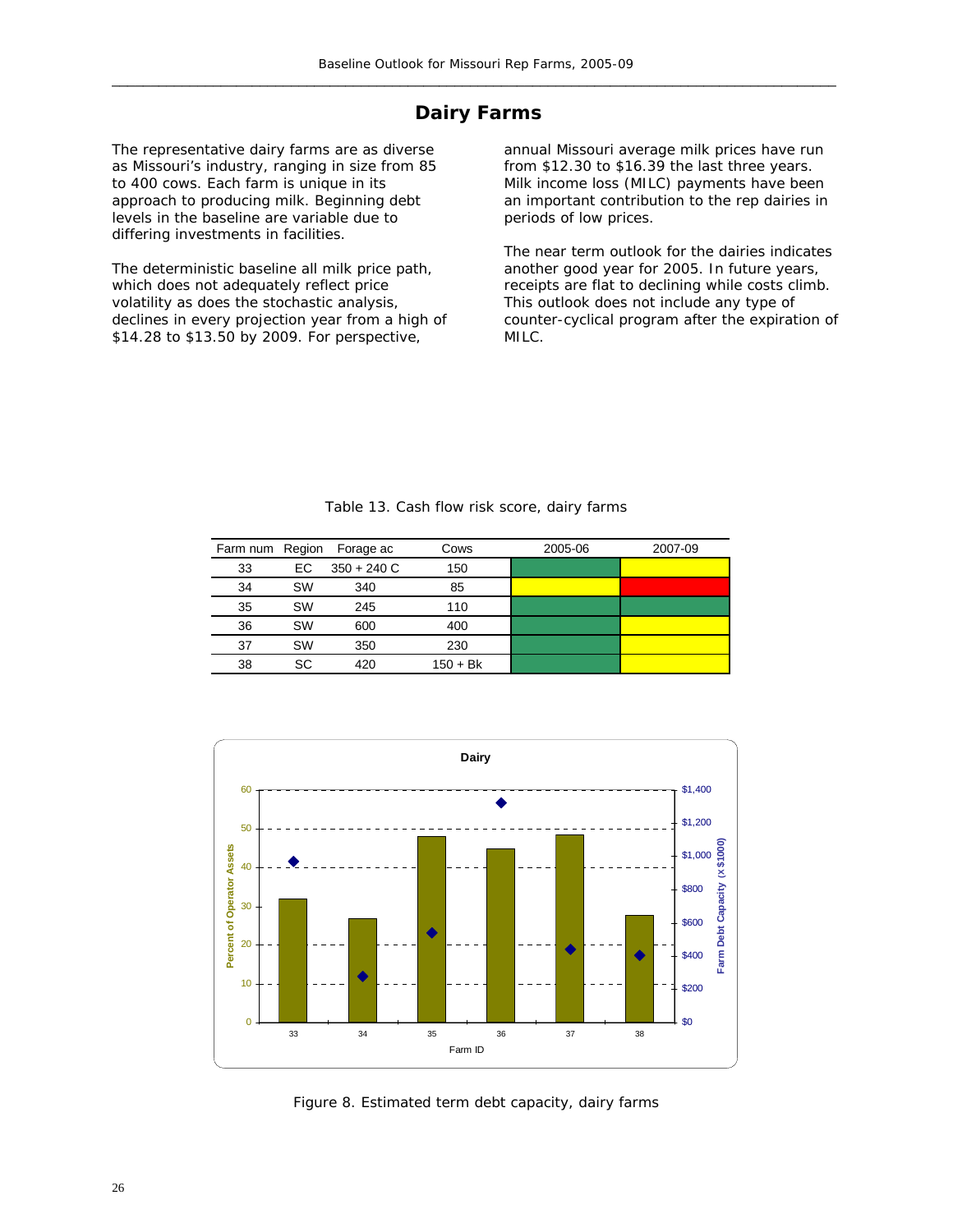## **Dairy Spotlights**

#### Farm 33

This 150-cow dairy located in the Missouri River hills produces milk with a moderate investment in confinement facilities. In addition to growing all forage requirements for the dairy, the farm raises corn and soybeans on 240 acres of bottomland. Asset values are relatively high, partially influenced by the farms' proximity to St. Louis and the resulting demand for recreational land. Of the six rep dairies, this farm has the second highest level of milk production per cow at 21,300 lbs. This farm is expected to provide a household income of \$44,000 with low to moderate risk.

#### Farm 34

This farm is a traditional 85-cow dairy that raises alfalfa and corn silage. The panel is nearing retirement from milking and has made few capital improvements in recent years. Rolling herd average is 18,600 pounds. Under the initial debt assumption of 20 percent, this farm is not likely to generate the minimum owner withdrawal of \$27,600 throughout the projection period.

#### Farm 35

This 110-cow farm in Barry County is a hybrid of grazing and traditional dairying. Investments in waste management and mechanical harvesting machinery are relatively low. The farm raises all forages, but also purchases a high quantity of feed. Rolling herd average is the highest of the rep dairies at 21,500 lbs and costs per hundredweight of milk is the lowest. With 30 percent initial debt, the farm is projected to return an average of \$86,500 for family living.

#### Farm 36

This 400-cow farm in the southwest operates a comparatively new confinement facility, grows corn silage as a portion of the forage requirements and purchases another 735 tons of alfalfa hay. Rolling herd average is 20,500 pounds. With debt remaining against facilities, the business is projected to generate an annual average of \$127,300 for family living.

#### Farm 37

This 230-cow grazing dairy has the lowest costs per cow of any of the rep dairy farms, but not the lowest cost per unit of milk sold. Over 400 tons of hay is purchased and heifers are developed off-site for a fee allowing the farm to maintain the milking herd on relatively few acres (1.5 acres per cow). With an initial debt load of 30 percent and a rolling herd average of 14,000 lbs, the farm is expected to generate the \$55,100 minimum withdrawal with a low level of cash risk.

#### Farm 38

This farm is unique among the rep dairies because a substantial portion of resources are dedicated to retaining dairy steers on the farm. However, steer sales comprise only 6 percent of the total receipts. Milk production averages 19,100 pounds per cow. The farm feeds a combination of raised and purchased forages and houses the cows on pasture. It is expected to generate a modest family living, but carries enough risk of cash flow deficit to receive only a moderate risk rating.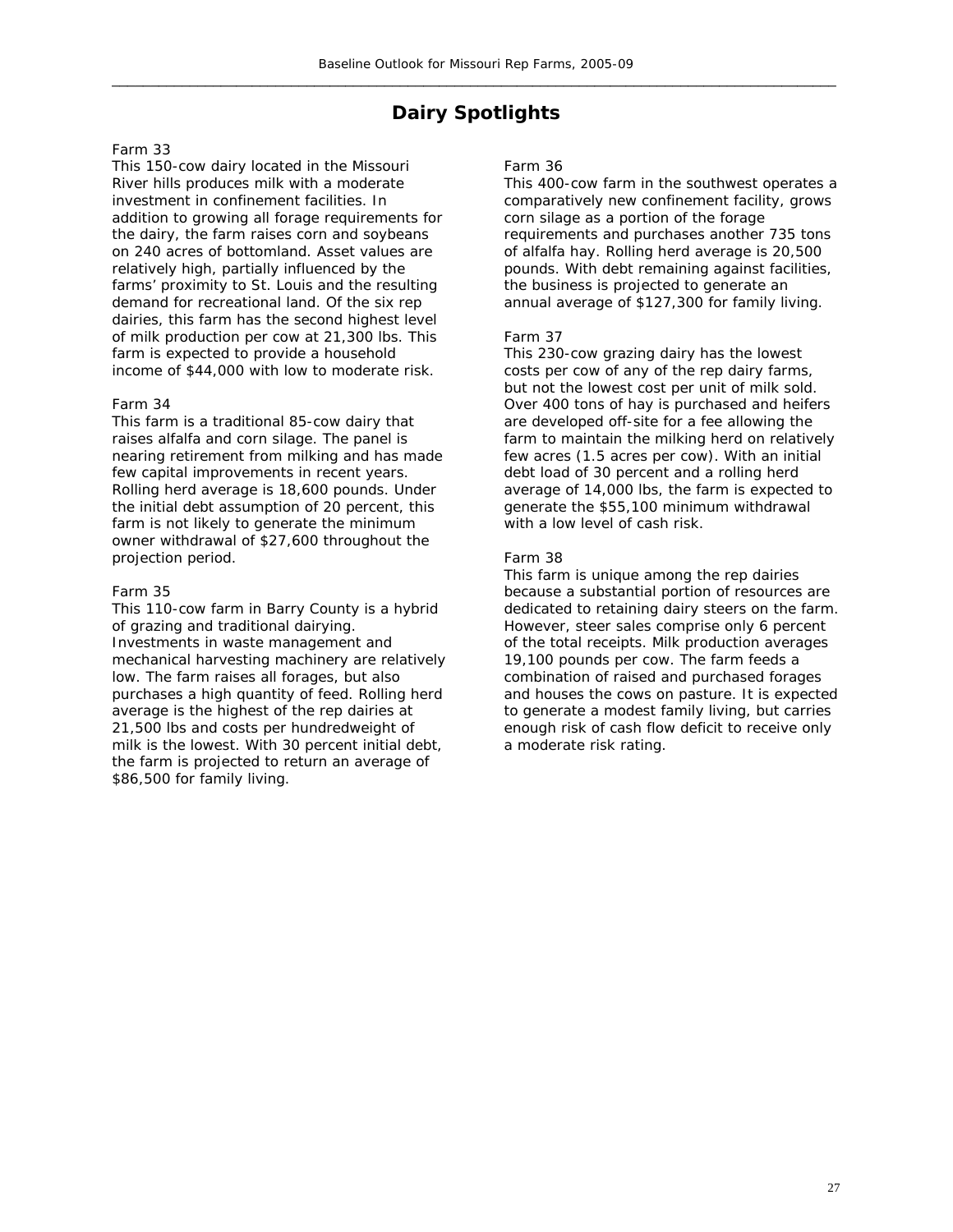| Code                           | ECDY150             | SWDY85                            | SWDY110   | SWDY400        | SWDY230   | SCDY150        |
|--------------------------------|---------------------|-----------------------------------|-----------|----------------|-----------|----------------|
| Farm number                    | 33                  | 34                                | 35        | 36             | 37        | 38             |
|                                | <b>East Central</b> | Southwest                         | Southwest | Southwest      | Southwest | South Central  |
| Region<br>County               | Franklin            | Christian                         | Barry     | Dade           | Dade      | Wright         |
|                                |                     |                                   |           |                |           |                |
| Crop and hayland               | 420                 | 230                               | 180       | 450            |           | 170            |
| Acres owned                    | 320                 | 230                               | 150       | 450            |           | 170            |
| Acres leased                   | 100                 |                                   | 30        |                |           |                |
| Other forages                  | 170                 | 110                               | 65        | 150            | 350       | 250            |
| Acres owned                    | 130                 | 55                                | 65        | 150            | 280       | 250            |
| Acres leased                   | 40                  | 55                                |           |                | 70        |                |
|                                |                     |                                   |           |                |           |                |
| Timber/waste acres owned       | 155                 | 20                                | 30        | 120            | 10        | 80             |
|                                |                     |                                   |           |                |           |                |
| Total acres operated           | 745                 | 360                               | 275       | 720            | 360       | 500            |
| Operator owned (%)             | 81                  | 85                                | 89        | 100            | 81        | 100            |
| Cash leased (%)                | 19                  | 15                                | 11        |                | 19        |                |
|                                |                     | Dairy herd                        |           |                |           |                |
| Mature dairy cows (hd)         | 150                 | 85                                | 110       | 400            | 230       | 150            |
|                                |                     |                                   |           |                |           |                |
| Milk per cow (lbs)             | 21,300              | 18,600                            | 21,700    | 20,800         | 14,000    | 19,100         |
| Forages purchased (tns)        |                     |                                   |           | 980            | 415       | 360            |
|                                |                     |                                   |           |                |           |                |
|                                |                     | Cash receipt sources <sup>a</sup> |           |                |           |                |
| Share of total                 |                     |                                   |           |                |           |                |
| Milk (%)                       | 82                  | 86                                | 89        | 93             | 91        | 94             |
| Cows, heifers, baby calves (%) | 9                   | 14                                | 11        | $\overline{7}$ | 9         | 9              |
|                                |                     |                                   |           |                |           |                |
| Dairy stocker steers (%)       |                     |                                   |           |                |           | $\overline{7}$ |
|                                | 9                   |                                   |           |                |           |                |
| Crops (%)                      |                     |                                   |           |                |           |                |
|                                |                     | Harvested acres <sup>b</sup>      |           |                |           |                |
| Total                          | 590                 | 340                               | 245       | 600            | 350       | 420            |
|                                |                     |                                   |           |                |           |                |
| Alfalfa                        | 40                  | 80                                | 60        |                | 52        |                |
| Corn silage                    | 60                  | 30                                |           | 135            |           |                |
|                                |                     |                                   |           |                |           |                |
| Perennial grass mixes          | 50                  | 120                               | 125       | 315            | 88        | 135            |
| Annual grass mixes             | 30                  |                                   | 30        |                | 140       | 35             |
|                                |                     |                                   |           |                |           |                |
| Improved pasture               | 170                 | 110                               | 30        | 150            | 70        | 250            |
| Corn, grain                    | 135                 |                                   |           |                |           |                |
|                                |                     |                                   |           |                |           |                |
| Soybeans                       | 105                 |                                   |           |                |           |                |

## Table 14. **Dairy** farms, characteristics and financial outlook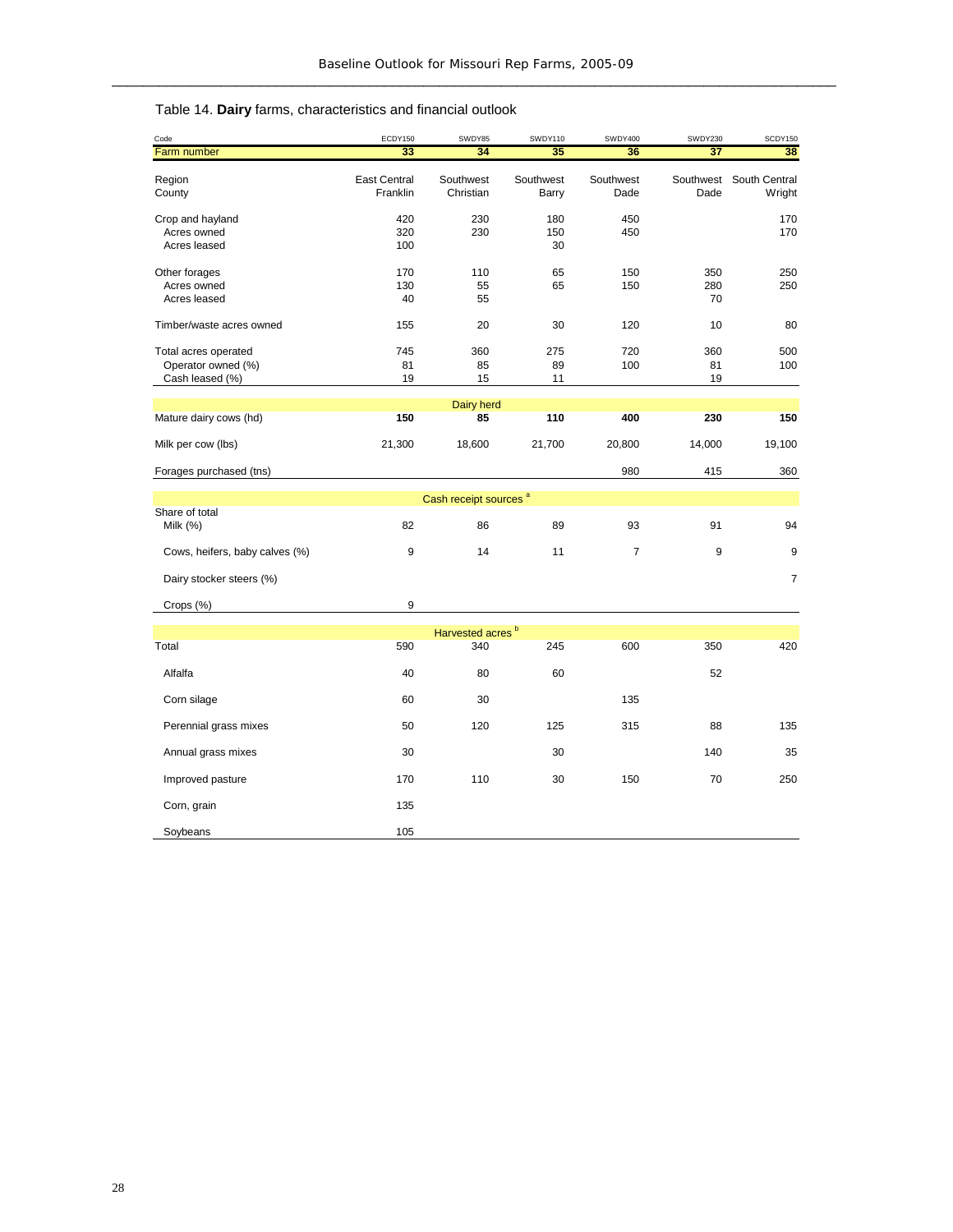#### Table 14. **Dairy** farms, characteristics and financial outlook (continued)

| Code                                                                                                                  | ECDY150                                                                       | SWDY85                                                                        | SWDY110                                                                       | SWDY400                                                                                | SWDY230                                                                       | SCDY150                                                                       |
|-----------------------------------------------------------------------------------------------------------------------|-------------------------------------------------------------------------------|-------------------------------------------------------------------------------|-------------------------------------------------------------------------------|----------------------------------------------------------------------------------------|-------------------------------------------------------------------------------|-------------------------------------------------------------------------------|
| Farm number                                                                                                           | 33                                                                            | 34                                                                            | 35                                                                            | 36                                                                                     | 37                                                                            | 38                                                                            |
| Near term cash risk outlook <sup>d</sup><br>Intermediate term cash risk outlook                                       | Low<br>Moderate                                                               | Moderate<br>Severe                                                            | Low<br>Low                                                                    | Low<br>Moderate                                                                        | Low<br>Moderate                                                               | Low<br>Moderate                                                               |
| Average operator assets (\$1000)                                                                                      | 3188                                                                          | 1075                                                                          | 1226                                                                          | 3190                                                                                   | 975                                                                           | 1524                                                                          |
| Average return to operator assets (%)                                                                                 | 5.7                                                                           | 4.7                                                                           | 9.7                                                                           | 8.5                                                                                    | 14.6                                                                          | 7.7                                                                           |
| Assumed operator debt, Jan 1, 2002 (%) "                                                                              | 20                                                                            | 20                                                                            | 30                                                                            | 30                                                                                     | 30                                                                            | 20                                                                            |
| Term debt capacity, Jan 1, 2005 (%) <sup>†</sup>                                                                      | 32                                                                            | 27                                                                            | 48                                                                            | 45                                                                                     | 48                                                                            | 27                                                                            |
| Cropland value in 2002 (\$ per acre)                                                                                  | 2246                                                                          | 1531                                                                          | 1375                                                                          | 1199                                                                                   | 976                                                                           | 1021                                                                          |
| Average operating expense/receipts (%)                                                                                | 64.9                                                                          | 71.9                                                                          | 58.3                                                                          | 76.3                                                                                   | 65.9                                                                          | 70.9                                                                          |
| Average whole-farm cash expenses,<br>excluding family living (\$/cow)<br>excluding family living (\$/cwt)             | 3487<br>16.60                                                                 | 2732<br>14.93                                                                 | 3184<br>15.02                                                                 | 2819<br>13.95                                                                          | 1920<br>14.38                                                                 | 2803<br>14.70                                                                 |
| Average government payments/receipts (%)                                                                              | 2.1                                                                           | 0.6                                                                           | 0.6                                                                           | 0.2                                                                                    | 0.4                                                                           | 0.5                                                                           |
| Government payments (\$1000) <sup>9</sup><br>2002<br>2003<br>2004<br>2005<br>2006<br>2007<br>2008<br>2009<br>Average  | 41.0<br>28.8<br>16.6<br>23.3<br>10.9<br>10.2<br>9.9<br>9.2<br>12.7            | 23.6<br>16.1<br>1.9<br>7.9<br>0.0<br>0.0<br>0.0<br>0.0<br>1.6                 | 32.4<br>23.0<br>2.7<br>11.3<br>0.0<br>0.0<br>0.0<br>0.0<br>2.3                | 45.9<br>24.5<br>2.9<br>11.5<br>0.0<br>0.0<br>0.0<br>0.0<br>2.3                         | 39.3<br>24.5<br>2.9<br>11.5<br>0.0<br>0.0<br>0.0<br>0.0<br>2.3                | 37.8<br>24.5<br>2.9<br>11.5<br>0.0<br>$0.0\,$<br>$0.0\,$<br>$0.0\,$<br>2.3    |
| Total cash receipts (\$1000) <sup>ª</sup><br>2002<br>2003<br>2004<br>2005<br>2006<br>2007<br>2008<br>2009<br>Average  | 526.2<br>553.8<br>654.6<br>619.8<br>605.1<br>604.8<br>605.2<br>605.5<br>608.1 | 240.6<br>240.4<br>279.4<br>267.0<br>256.7<br>256.0<br>255.0<br>254.5<br>257.8 | 359.3<br>361.4<br>417.4<br>400.8<br>386.8<br>386.3<br>385.7<br>385.6<br>389.0 | 1092.0<br>1107.4<br>1361.8<br>1275.7<br>1253.2<br>1250.8<br>1247.4<br>1246.8<br>1254.8 | 478.2<br>480.6<br>576.4<br>548.3<br>532.5<br>531.8<br>530.6<br>530.4<br>534.7 | 445.6<br>445.7<br>533.4<br>509.5<br>490.3<br>489.6<br>487.7<br>486.1<br>492.6 |
| Net cash farm income (\$1000) <sup>h</sup><br>2002<br>2003<br>2004<br>2005<br>2006<br>2007<br>2008<br>2009<br>Average | 137.2<br>183.5<br>252.8<br>225.6<br>221.5<br>216.3<br>214.1<br>206.1<br>216.7 | 60.3<br>66.3<br>87.7<br>80.7<br>81.2<br>76.6<br>71.9<br>64.9<br>75.0          | 134.8<br>146.4<br>181.8<br>170.1<br>171.5<br>166.4<br>161.4<br>157.2<br>165.3 | 202.2<br>211.0<br>431.8<br>348.4<br>340.9<br>316.9<br>290.9<br>267.6<br>312.9          | 136.8<br>146.7<br>220.0<br>194.8<br>193.9<br>187.7<br>182.0<br>177.3<br>187.2 | 113.2<br>124.3<br>193.1<br>168.6<br>155.4<br>147.2<br>138.2<br>131.2<br>148.1 |
| Return to family living (\$1000)<br>2002<br>2003<br>2004<br>2005<br>2006<br>2007<br>2008<br>2009<br>Average           | 47.9<br>90.4<br>109.4<br>95.1<br>83.5<br>91.5<br>84.0<br>71.1<br>85.0         | 25.5<br>26.3<br>35.9<br>32.2<br>29.2<br>31.3<br>27.6<br>7.7<br>25.6           | 72.5<br>73.1<br>84.9<br>89.1<br>88.2<br>91.5<br>84.2<br>79.6<br>86.5          | 70.7<br>73.9<br>199.1<br>161.0<br>141.1<br>144.8<br>110.8<br>79.0<br>127.3             | 68.7<br>70.3<br>116.8<br>100.3<br>97.3<br>93.5<br>88.0<br>86.9<br>93.2        | 58.1<br>64.8<br>97.4<br>86.7<br>74.7<br>68.2<br>69.6<br>62.2<br>72.3          |
| Average owner withdrawal assumed (\$1000) <sup>1</sup>                                                                | 44.0                                                                          | 27.5                                                                          | 44.0                                                                          | 46.2                                                                                   | 55.1                                                                          | 44.0                                                                          |
| Beginning cash, 2005 (\$1000) <sup>k</sup>                                                                            | 125.8                                                                         | 11.6                                                                          | 108.5                                                                         | 216.9                                                                                  | 103.5                                                                         | 98.7                                                                          |
| Beginning cash/operating expenses (%) <sup>k</sup>                                                                    | 31.9                                                                          | 6.2                                                                           | 47.0                                                                          | 23.4                                                                                   | 29.3                                                                          | 28.9                                                                          |
| Probability of a cash flow deficit (%)<br>2005<br>2006<br>2007<br>2008<br>2009                                        | 3.0<br>12.8<br>8.6<br>12.4<br>25.0                                            | 43.6<br>42.0<br>44.0<br>49.6<br>77.2                                          | 1.0<br>4.0<br>3.0<br>8.4<br>13.2                                              | 7.0<br>17.0<br>15.4<br>28.4<br>39.2                                                    | 5.4<br>13.8<br>18.0<br>25.0<br>26.6                                           | 3.4<br>19.6<br>29.6<br>24.8<br>37.0                                           |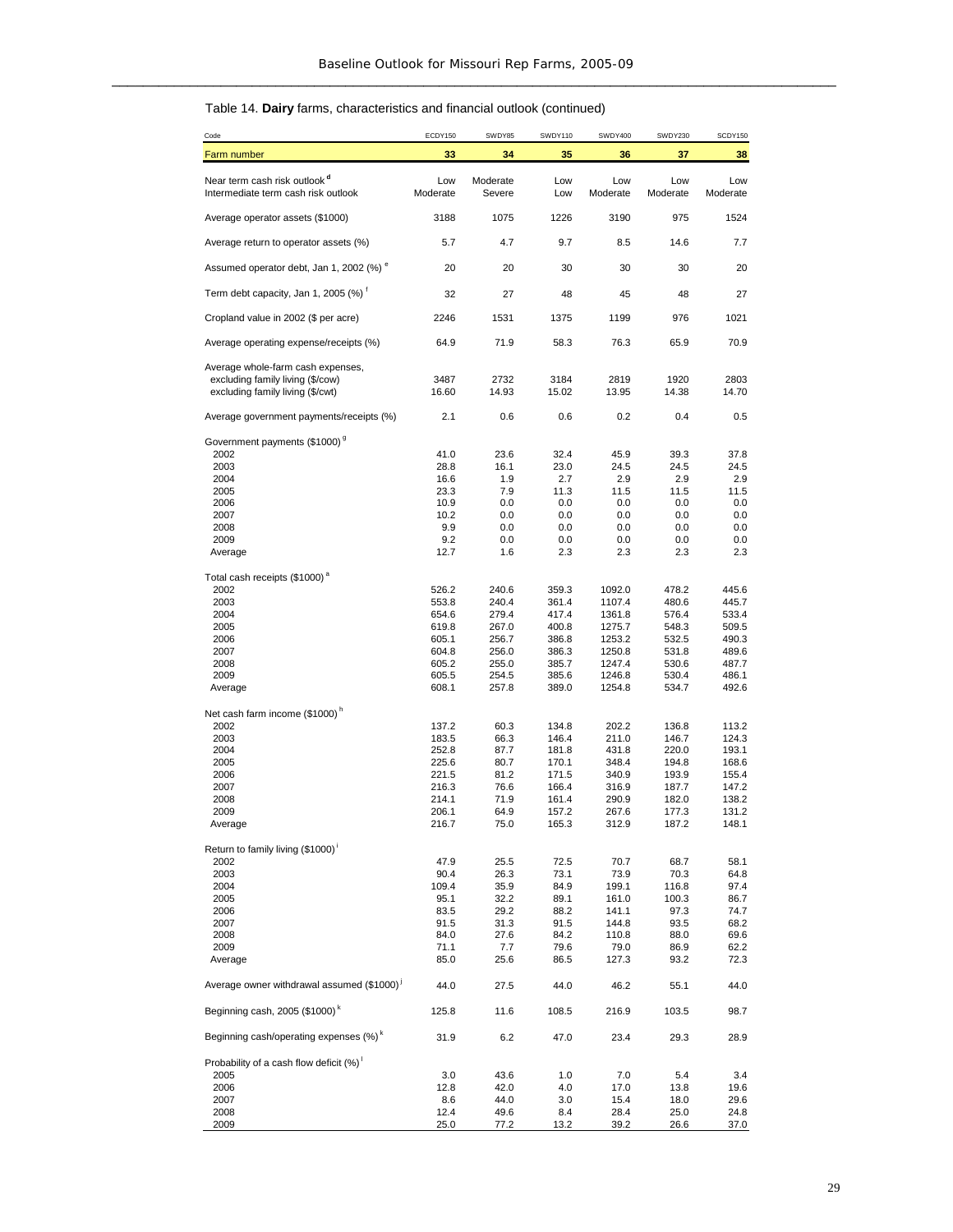## **Broiler-beef Farms**

The broiler-beef farms were built and are maintained in cooperation with the integrator firms who contribute critical data for the analysis through the consensus process. Several assumptions underlie these farms for baseline analysis.

For both farms it assumed that the poultry units came online in 1997 with 90 percent financing for the houses—other real estate assets owned free and clear by the operator. With a ten year loan, debt payments expire after 2006. Broiler house technology is held constant with a 40 X 400 foot, curtain sided building, heated with propane. In keeping with the local markets in southwest Missouri, the nominal market value of existing units is held constant. Additional costs are applied in 2005

and 2006 to cover significant building repairs. Income taxes make up a substantial share of the costs in this analysis, particularly after loan payout.

A critical assumption for the baseline analysis—made for the broiler-beef farms only—is that no owner withdrawal is extracted from the business. Thus, it is implied that an off-farm source of income is available to support the household.

Contract terms, though different for each rep farm, have been relatively stable the past few years and are modeled at a flat rate in the projection period.

|    |    | Farm num Region Brlr. Houses | Cows | 2005-06 | 2007-09 |
|----|----|------------------------------|------|---------|---------|
| 39 | SW |                              | 50   |         |         |
| 40 | SW |                              | 50   |         |         |



Figure 9. Estimated term debt capacity, broiler-beef farms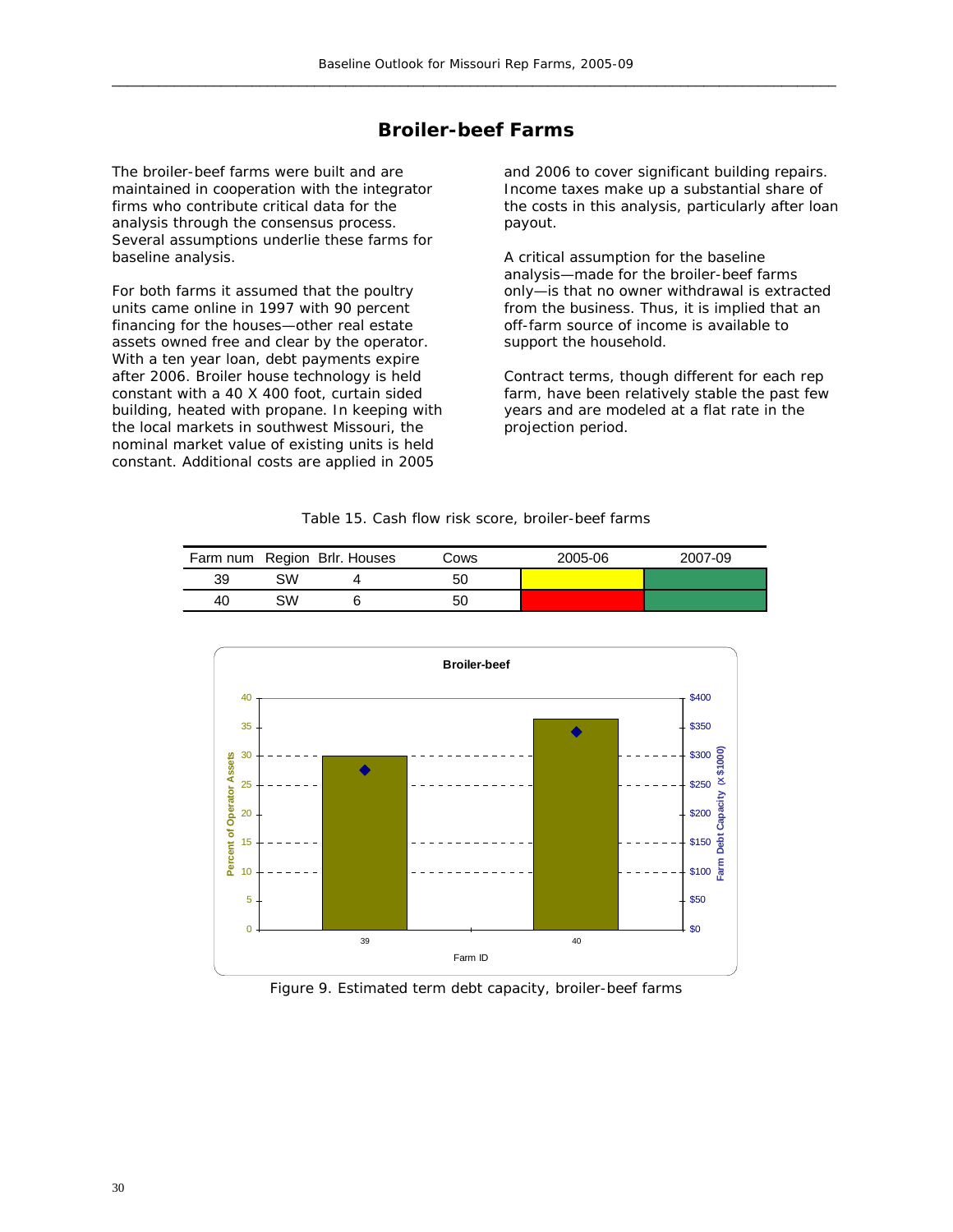## **Broiler-beef Spotlights**

#### Farm 39

This farm raises 6 flocks per year in a 4 house complex. Receipts come from the broilers and beef calves only. All 210 acres are owned. Hay is harvested by a custom operator for a fee. Land values have escalated rapidly in recent years due to population pressure in the region.

Under loan, the farm struggles to make payments on the 90 percent financing. After the loan, and with fresh repairs to the buildings, farm net returns are expected to average \$33,600, or \$8416 per house (no managerial labor costs).

Farm 40

This farm raises 6 to 7 flocks a year in a 6 house complex on 120 owned acres. An additional 40 acres of pasture is leased. A portion of receipts come from fescue seed. All haying equipment is owned by the operator.

As modeled, the farm has a negative return in the last year of the loan when repairs are required. Post loan, farm net returns are expected to average \$32,800, or \$5461 per house (no managerial labor costs).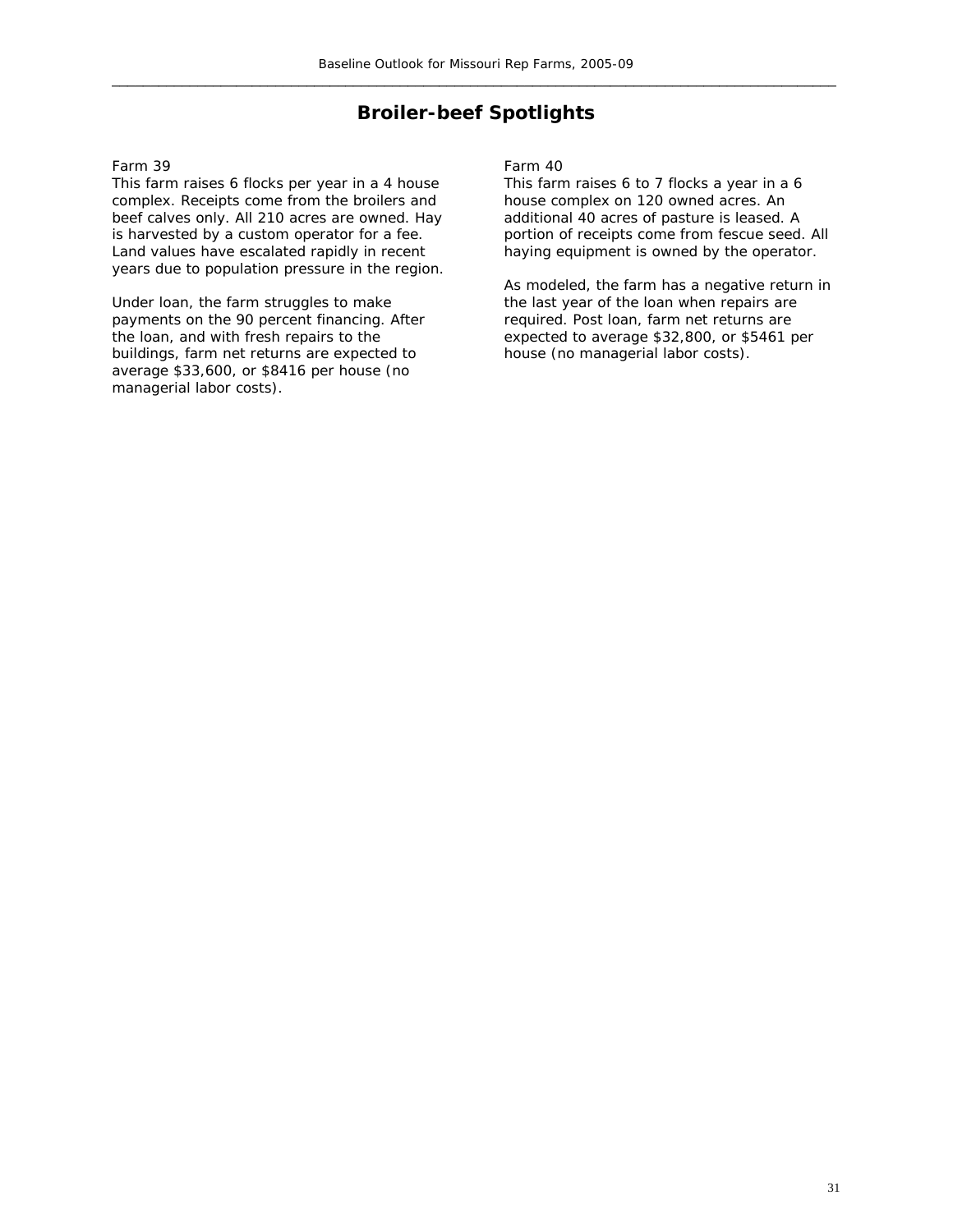| Code                                  | SWBRBF4               | SWBRBF6               |
|---------------------------------------|-----------------------|-----------------------|
| Farm number                           | 39                    | 40                    |
| Region<br>County                      | Southwest<br>McDonald | Southwest<br>Lawrence |
| Total acres operated                  | 210                   | 160                   |
| 'Cropland' hay acres                  | 40                    | 65                    |
| Other forage acres                    | 160                   | 95                    |
| Timber/waste acres                    | 10                    |                       |
| Operator owned (%)<br>Cash leased (%) | 100                   | 75<br>25              |
| Poultry & livestock                   |                       |                       |
| <b>Broiler production</b>             |                       |                       |
| Number of houses                      | 4                     | 6                     |
| Sale weight of birds (lbs)            | 4.40                  | 3.91                  |
| Mature beef cows (hd)                 | 50                    | 50                    |
| Cash receipt sources <sup>a</sup>     |                       |                       |
|                                       |                       |                       |
| Share of total<br>Broiler (%)         | 79                    | 84                    |
| Beef (%)                              | 21                    | 14                    |
| Hay and/or seed (%)                   |                       | 2                     |
| Harvested acres <sup>b</sup>          |                       |                       |
| <b>Total acres</b>                    | 200                   | 260                   |
| Cool-season grass hay                 | 40                    | 65                    |
| Fescue seed                           |                       | 65                    |
| Improved pasture                      | 160                   | 130                   |
|                                       |                       |                       |
| Crop yields <sup>c</sup>              |                       |                       |
| Cool-season grass hay, tns<br>2000    | 3                     | 3                     |
| 2001                                  | 3                     | 3                     |
| 2002                                  | 3                     | 3                     |
| 2003                                  | 3                     | 3                     |
| 2004                                  | 3                     | 3                     |
| Fescue seed, Ibs                      |                       |                       |
| 2000                                  |                       | 150                   |
| 2001                                  |                       | 150                   |
| 2002                                  |                       | 200                   |
| 2003                                  |                       | 200                   |
| 2004                                  |                       | 400                   |

#### Table 7. **Broiler-beef** farms, characteristics and financial outlook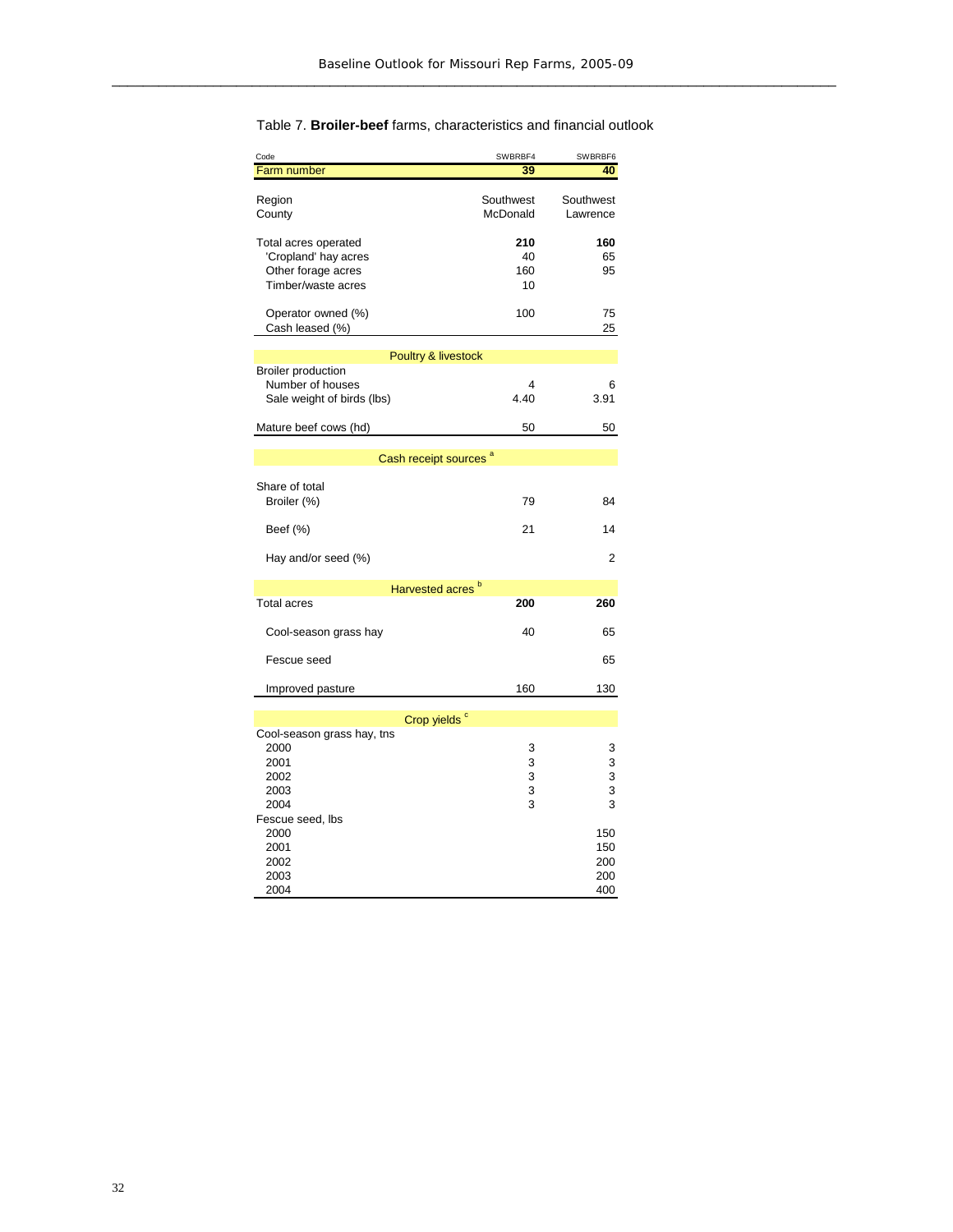### Table 16. **Broiler-beef** farms, characteristics and financial outlook (continued)

| Code                                                                            | SWBRBF4         | SWBRBF6       |
|---------------------------------------------------------------------------------|-----------------|---------------|
| Farm number                                                                     | 39              | 40            |
| Near term cash risk outlook <sup>a</sup><br>Intermediate term cash risk outlook | Moderate<br>Low | Severe<br>Low |
| Average operator assets (\$1000)                                                | 961             | 1002          |
| Average return to operator assets (%)                                           | 7.5             | 6.4           |
| Assumed operator debt, Jan 1, 2002 (%) <sup>e</sup>                             | 19              | 27            |
| Term debt capacity, Jan 1, 2005 (%) <sup>f</sup>                                | 30              | 36            |
| Cropland value in 2002 (\$ per acre)                                            | 1537            | 1585          |
| Average operating expense/receipts (%)                                          | 46.0            | 53.7          |
| Livestock compensation payment (2002)                                           | 1017            | 1044          |
| Total cash receipts (\$1000) <sup>a</sup>                                       |                 |               |
| 2002                                                                            | 139.9           | 204.3         |
| 2003                                                                            | 142.1           | 204.6         |
| 2004                                                                            | 144.3           | 209.0         |
| 2005                                                                            | 145.2           | 207.1         |
| 2006                                                                            | 142.5           | 204.2         |
| 2007                                                                            | 142.6           | 204.7         |
| 2008                                                                            | 141.0           | 202.9         |
| 2009                                                                            | 140.7           | 202.9         |
| Average                                                                         | 142.4           | 204.3         |
| Net cash farm income (\$1000) <sup>n</sup><br>2002                              | 71.1            | 100.2         |
| 2003                                                                            | 73.4            | 97.8          |
| 2004                                                                            | 80.0            | 102.4         |
| 2005                                                                            | 79.3            | 98.1          |
| 2006                                                                            | 69.7            | 86.5          |
| 2007                                                                            | 70.7            | 87.5          |
| 2008                                                                            | 84.2            | 102.8         |
| 2009                                                                            | 81.2            | 99.2          |
| Average                                                                         | 77.0            | 94.8          |
| Return to family living (\$1000)                                                |                 |               |
| 2002                                                                            | 20.2            | 23.3          |
| 2003                                                                            | 13.2            | 12.5          |
| 2004                                                                            | 16.9            | 11.7          |
| 2005                                                                            | 14.5            | 4.2           |
| 2006                                                                            | 0.7             | $-10.6$       |
| 2007                                                                            | 29.9            | 36.6          |
| 2008                                                                            | 36.4            | 35.6          |
| 2009                                                                            | 34.7            | 26.1          |
| Average                                                                         | 23.2            | 18.4          |
| Beginning cash, 2005 (\$1000) <sup>k</sup>                                      | 50.3            | 48.5          |
| Beginning cash/operating expenses (%) <sup>k</sup>                              | 76.3            | 44.5          |
| Probability of a cash flow deficit (%)<br>2005                                  | 1.0             | 24.2          |
| 2006                                                                            | 44.6            | 98.2          |
| 2007                                                                            | 1.0             | 1.0           |
| 2008                                                                            | 1.0             | 1.0           |
| 2009                                                                            | 1.0             | 1.0           |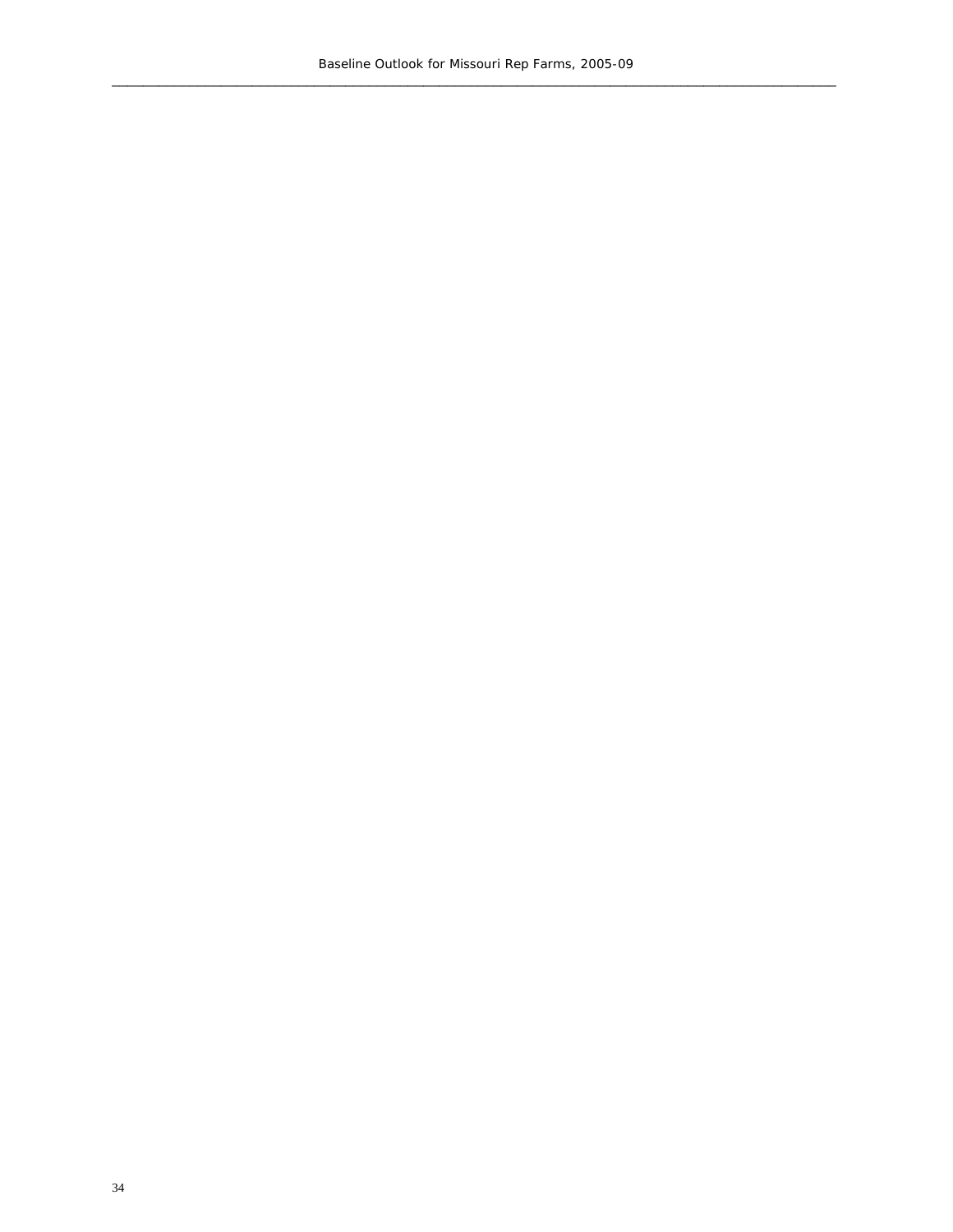## **Table Reference Notes**

The term "average" in the financial tables always refers to an average of the variable for the five projection years 2005-2009.

- a. Cash receipts is total gross revenue from all sources, including cash sales in the market, insurance indemnities, and government payments for crops that may not be planted. For a minority of farms this figure also includes a relatively small income from custom farming activity.
- b. Planted acres may exceed total crop acres due to double and triple cropping practices. Forage crops are labeled as harvested acres for beef and dairy farms. These acres may be harvested mechanically (hay, haylage, silage) and/or grazed.
- c. Yield data are as reported by the panels via update meetings or surveys. Irrigated crops are denoted by "Irr," otherwise yields are dryland. Soybean yields are for full season crops.
- d. Cash risk outlook is scored based on the probability of cash flow deficit (see l) over two time periods. Near term is the calendar years 2005 and 06. Intermediate term is the period 2007-09. Low risk is less than a 25 percent chance of cash flow deficit in any year of the time period; moderate risk is 25 to 49 percent, high risk is 50 to 74 percent, and severe risk is greater than a 75 percent probability of a cash flow deficit.
- e. A beginning level of term debt on January 1, 2002 is assumed for each of the farms. Loan length is the same for all the farms, but interest rates are localized. The values of assets and liabilities, and therefore debt ratios, fluctuate from this starting point.
- f. Term debt capacity ratio is a crude estimate of the debt capacity limit for the farm going into the projection period. Projected receipts and expenses are used to estimate cash available for servicing debt. The loan calculations assume a ten-year loan at 7.5 percent interest. The debt ratio is calculated

in relation to operator assets at fair market value.

- g. Government payments include all receipts provided through the commodity titles of the farm bills, including direct (fixed) payments, counter-cyclical payments, and marketing loan benefits. Dairy market loss payments and the livestock compensation program are included where applicable.
- h. Net cash farm income is total cash receipts less all farm operating expenses, i.e., all cash expenses for production including interest payments on all outstanding debt. (See Appendix A).
- i. Annual return to family living is the farm's after-tax bottom line for the given year. It is the residual after all other cash expenses are deducted from current year receipts. This calculation includes carryover debt, but not carryover cash from prior years. (See Appendix A).
- j. Owner withdrawal is the minimum amount assumed to be extracted from the business for household purposes. It is also used as a proxy for the value of managerial labor in determining rates of return.
- k. Beginning cash in 2005 is the cash reserve accumulated by the farm in the three historical years of the analysis. It is an estimate of the cash cushion the farm has going into the projection period, expressed as a percent of the projected operating expenses in 2005.
- l. Annual probability of cash flow deficit is the chance that total receipts will be less than total cash expenses as a result of price and production risk. Alternatively, it is the chance that returns to family living will be less than the minimum owner withdrawal (See Appendix A).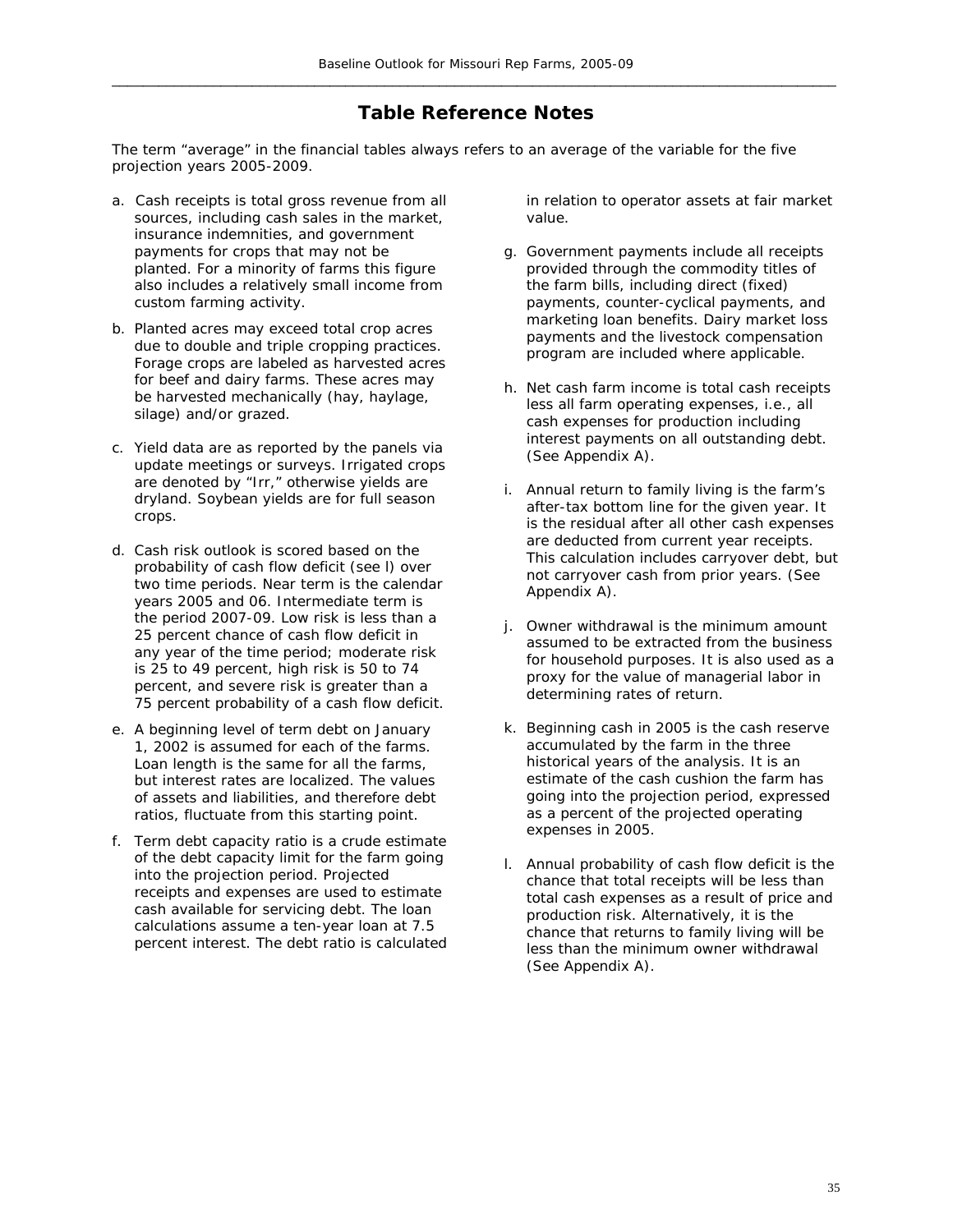## APPENDIX A **Procedural Notes and Assumptions**

The representative farm approach treats a farm business unit as a unique system characterized by local features and resources that are adapted to by the farm manager. Local conditions are internalized in the creation and simulation of each farm.

Primary data are initially developed and continuously validated by Missouri producers via a consensus process. Producers establish farm structure, size, farming practices, costs of production and associated financial requirements for the representative farm based on their individual operations. In some cases, data points are cross-referenced with published sources to test assumptions or to verify and explain differences. Business size, structure and management practices are held constant for the simulation period, 2002-2009.

For simulation, actual yield, price, and operating costs data are used for the years 2002-04. The historical period provides some perspective of financial performance with known values and sets a footing for simulation over the five year projection period.

#### **Accounting procedures**

The accounting method used to model rep farm financials is a cash-basis, whole-farm, after-tax approach. The cash flow statement is the primary tool of this analysis and returns to family living are considered to be the bottom line, i.e., cash *available* for owner withdrawal from *current year* earnings.

Farm financial statements are generated using FLIPSIM software, property of the Texas Agricultural Experiment Station maintained at the Agricultural and Food Policy Center, Texas A&M University. National price estimates are generated by the FAPRI consortium at the University of Missouri and Iowa State University. Table A.1 shows the deterministic prices used to build financial performance estimates for the rep farms. (See discussion on stochastic analysis below).

Rep farms are assumed to participate in government programs as eligible. Applicable farm bill provisions are incorporated over the life of the simulation. Provisions of the 2002 farm bill are applied to the years 2002-09. With the exception of the dairy program, it is assumed that the current farm bill remains intact through 2009. The milk income loss contract (MILC) program applies only to the years 2002-2005 in this baseline. It is further assumed for the baseline that the rep farms do not encounter limitations on the level of government payments and the current farm bill is fully funded without budget cuts.

For rep farms participating in the multi-peril crop insurance program, eligible crops are assumed to be insured with a basic plan at 100 percent price and 65 percent yield protection.

Only income generated with farm business assets is included in receipts, not off-farm wage income. On some farms a relatively small

| rapie A.T.             | National, season-average prices, FAPRI deterministic |        |        |        | projections | (\$ per) |        |        |
|------------------------|------------------------------------------------------|--------|--------|--------|-------------|----------|--------|--------|
| <b>Commodity</b>       | 2002                                                 | 2003   | 2004   | 2005   | 2006        | 2007     | 2008   | 2009   |
| Corn, bu               | 2.32                                                 | 2.42   | 1.94   | 2.13   | 2.19        | 2.22     | 2.23   | 2.26   |
| Sorghum, bu            | 2.32                                                 | 2.39   | 1.76   | 1.97   | 1.96        | 1.99     | 2.01   | 2.04   |
| Wheat, bu              | 3.56                                                 | 3.40   | 3.35   | 3.21   | 3.24        | 3.31     | 3.36   | 3.42   |
| Soybeans, bu           | 5.53                                                 | 7.34   | 5.10   | 4.72   | 4.99        | 5.27     | 5.41   | 5.42   |
| Cotton, Ib             | 0.445                                                | 0.618  | 0.430  | 0.435  | 0.455       | 0.457    | 0.463  | 0.481  |
| Long rice, cwt         | 4.61                                                 | 7.69   | 7.60   | 7.14   | 7.16        | 7.45     | 7.61   | 7.78   |
| Cottonseed, tn         | 101.00                                               | 111.00 | 103.19 | 106.62 | 114.56      | 118.31   | 120.38 | 121.27 |
| Soybean meal (44%), tn | 173.18                                               | 244.22 | 150.99 | 149.72 | 158.92      | 166.18   | 169.59 | 170.42 |
| All hay, tn            | 92.40                                                | 85.50  | 87.19  | 87.66  | 88.84       | 90.26    | 91.25  | 92.31  |
|                        |                                                      |        |        |        |             |          |        |        |
| Cull cows, lb          | 0.392                                                | 0.466  | 0.526  | 0.507  | 0.489       | 0.480    | 0.464  | 0.442  |
| Feeder steers, Ib      | 0.863                                                | 0.952  | 1.118  | 1.071  | 1.004       | 0.984    | 0.948  | 0.906  |
| Fed steers, lb         | 0.670                                                | 0.847  | 0.848  | 0.830  | 0.804       | 0.790    | 0.768  | 0.746  |
| Cull sows, lb          | 0.237                                                | 0.282  | 0.437  | 0.402  | 0.337       | 0.353    | 0.382  | 0.408  |
| Barrow and gilts, Ib   | 0.349                                                | 0.395  | 0.525  | 0.480  | 0.397       | 0.411    | 0.446  | 0.484  |
| Missouri all milk, cwt | 12.30                                                | 12.60  | 16.39  | 14.28  | 13.97       | 13.77    | 13.58  | 13.50  |

Table A.1. National, season-average prices, FAPRI deterministic projections (\$ per)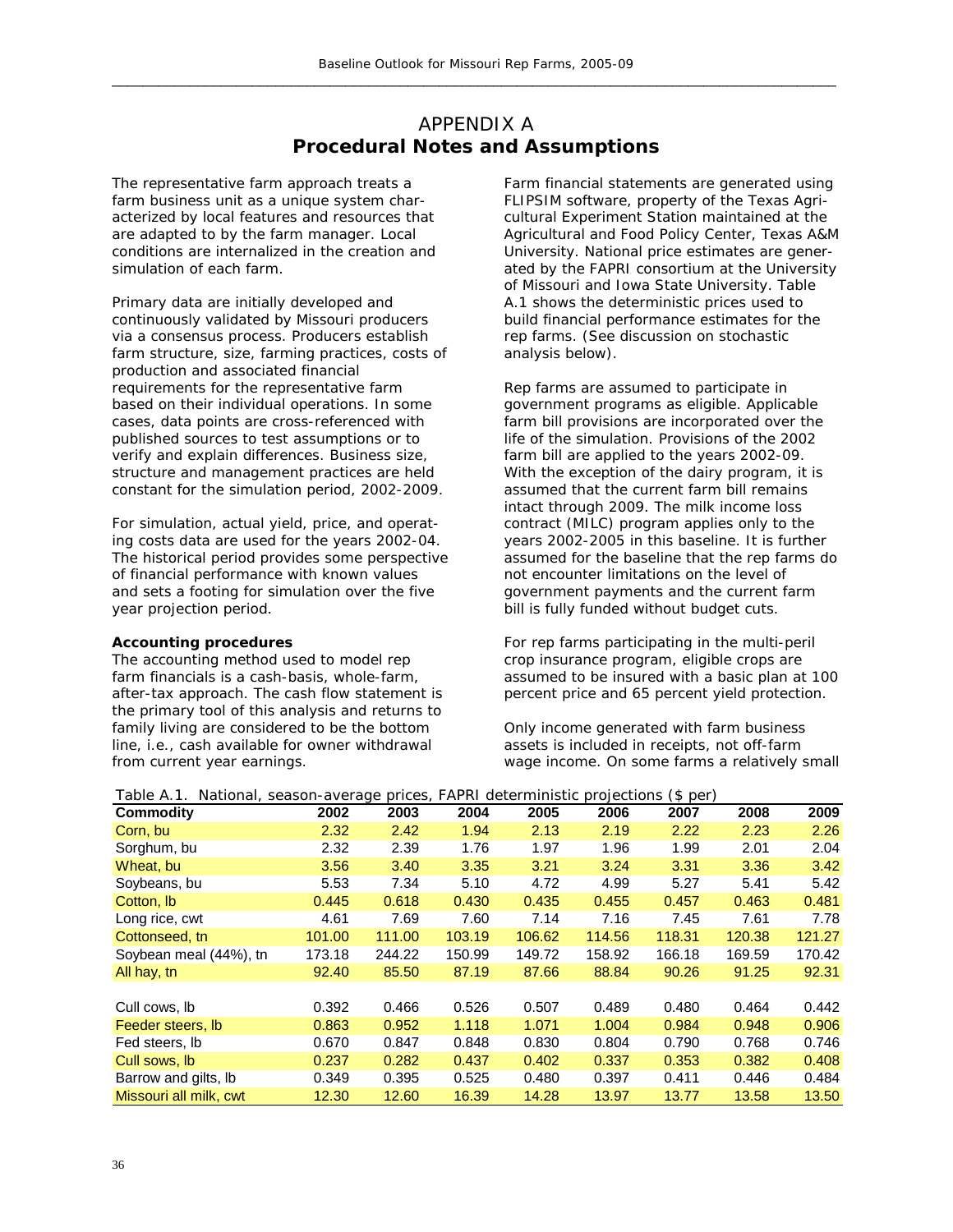portion of total receipts are generated from custom farming enterprises and are included in the analysis.

Each farm is modeled as a sole proprietorship with four tax exemptions, subject to federal, Missouri and self-employment taxes.

With the exception of the broiler-beef rep farms, an annual charge for unpaid managerial labor, or more appropriately called owner withdrawal is deducted from the farm business as a lump sum. Household expenses are not itemized.

The level of owner withdrawal assumed for the beginning year (2002) varies for each farm within a range of \$15,000 to \$60,000 and is inflated thereafter. Any other family labor is treated as hired labor and deducted as a cash expense.

The tables below illustrate how summary statistics are developed for all farms shown in this report. The sample farm crops 1850 acres of corn and beans and runs 200 beef cows.

Table A.2 shows the receipts portion of a modified cash flow statement with three years of historical data and three projected years

#### Table A.2. Modified cash income statement, sample rep farm

|                |                                    | 2002        | 2003    | 2004      | 2005        | 2006        | 2007        |
|----------------|------------------------------------|-------------|---------|-----------|-------------|-------------|-------------|
|                | Cash income (net of share lease)   |             |         |           |             |             |             |
| 1              | Cash receipts for crops            | 301,383     | 445,780 | 630,793   | 411,229     | 431,815     | 449,233     |
| 2              | Cow-calf receipts                  | 113,103     | 123,362 | 140,415   | 139,347     | 131,001     | 128,268     |
| 3              | CCP payments                       | $\mathbf 0$ | 0       | 42,362    | 28,523      | 23,191      | 13,801      |
| 4              | <b>Fixed payments</b>              | 29,083      | 29,083  | 29,083    | 29,083      | 29,083      | 29,083      |
| 5              | LDP payments                       | 36,362      | 768     | 42,526    | 17,985      | 7,250       | 0           |
| $\,6$          | Lump sum payments (LCP)            | 4,176       | 0       | $\pmb{0}$ | 0           | 0           | $\mathbf 0$ |
| $\overline{7}$ | Indemnity payments                 | 8,380       | 0       | 0         | $\mathbf 0$ | $\mathbf 0$ | 0           |
| $\bf{8}$       | <b>Total cash receipts</b>         | 492,487     | 598,993 | 885,179   | 626,167     | 622,340     | 620,385     |
|                |                                    |             |         |           |             |             |             |
|                | Farm expenses (net of share lease) |             |         |           |             |             |             |
| 9              | Seed                               | 54,645      | 55,606  | 56,278    | 57,714      | 58,654      | 59,470      |
| 10             | Fertilizer                         | 60,523      | 53,558  | 60,114    | 62,009      | 62,107      | 61,709      |
| 11             | Crop chem                          | 43,492      | 44,949  | 44,877    | 45,474      | 44,826      | 44,386      |
| 12             | Custom hire                        | 9,817       | 9,886   | 10,062    | 10,255      | 10,375      | 10,599      |
| 13             | Hauling/drying/other harvest       | 8,797       | 12,575  | 19,233    | 14,822      | 14,530      | 14,300      |
| 14             | Crop insurance premiums            | 6,534       | 7,040   | 7,722     | 6,975       | 6,534       | 6,534       |
| 15             | Cash rent for cropland             | 50,000      | 51,500  | 51,500    | 51,500      | 51,500      | 51,500      |
| 16             | Sum listed crop costs              | 233,808     | 235,114 | 249,786   | 248,749     | 248,526     | 248,498     |
|                |                                    |             |         |           |             |             |             |
| 17             | Cow-calf direct cost               | 12,879      | 13,150  | 12,956    | 13,228      | 13,270      | 13,436      |
| 18             | Cow-calf purchased feed and hay    | 4,809       | 16,434  | 4,992     | 4,655       | 4,129       | 4,338       |
| 19             | Purchased beef cattle              | 7,954       | 8,295   | 9,468     | 9,472       | 8,840       | 8,645       |
| 20             | Cash rent for pastureland          | 12,000      | 12,000  | 12,000    | 12,000      | 12,000      | 12,000      |
| 21             | Sum listed beef costs              | 37,642      | 49,879  | 39,416    | 39,355      | 38,239      | 38,419      |
|                |                                    |             |         |           |             |             |             |
| 22             | Hired labor                        | 37,912      | 39,323  | 39,610    | 40,374      | 41,428      | 42,522      |
| 23             | RE and property taxes              | 15,289      | 15,807  | 16,391    | 16,849      | 16,821      | 17,061      |
| 24             | Accounting and legal               | 1,036       | 1,052   | 1,071     | 1,092       | 1,104       | 1,128       |
| 25             | Unallocated maintenance            | 27,500      | 30,000  | 30,534    | 31,597      | 32,080      | 32,619      |
| 26             | <b>Utilities</b>                   | 8,384       | 8,784   | 8,009     | 8,389       | 8,110       | 7,873       |
| 27             | Whole farm fuel                    | 13,066      | 13,689  | 15,110    | 15,827      | 15,302      | 14,853      |
| 28             | Farm insurance                     | 6,700       | 7,300   | 7,430     | 7,572       | 7,661       | 7,827       |
| 29             | Miscellaneous                      | 2,090       | 2,123   | 2,161     | 2,174       | 2,179       | 2,203       |
| 30             | Conservation work                  | 5,144       | 5,198   | 5,290     | 5,321       | 5,335       | 5,393       |
| 31             | Sum unallocated overhead costs     | 117,121     | 123,276 | 125,606   | 129,195     | 130,020     | 131,479     |
|                |                                    |             |         |           |             |             |             |
| 32             | Sum all listed costs               | 388,571     | 408,269 | 414,808   | 417,299     | 416,785     | 418,396     |
|                |                                    |             |         |           |             |             |             |
| 33             | Gross margin                       | 103,916     | 190,724 | 470,371   | 208,868     | 205,555     | 201,989     |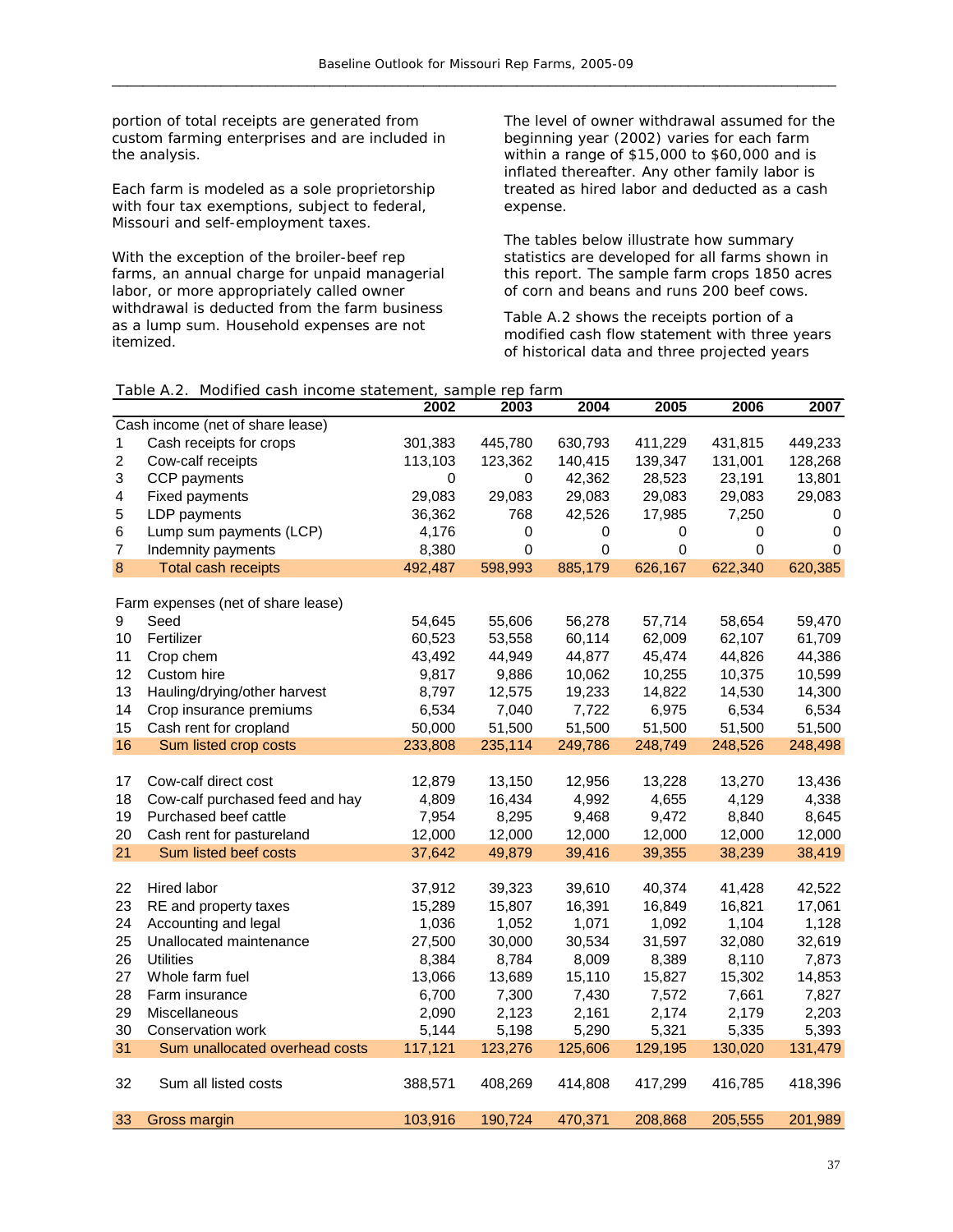(deterministic). Cash receipts for crops and the cow-calf enterprise (lines 1 and 2) are the market returns from ag product sales. Government payments are estimated on lines 3 through line 6. Counter cyclical and loan deficiency payments are estimated given FAPRI's baseline market prices. In 2002, this farm received a lump sum payment through the livestock compensation program and a crop insurance indemnity payment as a result of drought conditions. In 2006 and 2007, deterministic crop prices are projected to be at a level low enough to trigger a counter cyclical payment, but above the loan rate.

Table A.2 also includes the cash farm operating expenses for the sample farm. Direct costs are allocated to an enterprise, but overhead costs are collected and estimated for the whole farm as structured by the panel. Gross margin (line 33) is total cash receipts (line 8) less the sum of all listed cash expenses (line 32). It is the cash earned within the year after operating expenses, excluding interest.

Five costs components are deducted from gross margin to arrive at net earnings for the  $T$ able A.3. Modified cash flo

year. They are: 1) interest payments, including carryover interest, if any, 2) principal payments on debt service, including carryover, if any, 3) the down payment(s) on new loan(s) for the difference in trade-in values when replacing depreciable assets, 4) estimated income and self-employment taxes, and 5) a charge for managerial labor, also called owner withdrawal. These charges are tracked for the sample farm in a modified cash flow statement, Table A.3.

Machinery and equipment is replaced on a schedule as determined by the practices of the panel and financial feasibility. For example, say the farm plans to purchase a combine and corn head (new or used) every 8 years. All major depreciable assets for the farm have a similar, but independent replacement schedule. When replacement is due, a cash transaction occurs and, if necessary, a new intermediate loan is created—such as in 2004 for the sample farm (line 47).

Income and self-employment tax liabilities are deducted on line 51. Section 179 rules and

| Table A.3. Modified cash flow statement, sample rep farm |                                |             |              |         |         |             |           |
|----------------------------------------------------------|--------------------------------|-------------|--------------|---------|---------|-------------|-----------|
|                                                          |                                | 2002        | 2003         | 2004    | 2005    | 2006        | 2007      |
| 34                                                       | Beginning cash reserves        | 0           | $\mathbf 0$  | 0       | 96,211  | 97,902      | 99,149    |
| 35                                                       | Interest earned on reserve     | 0           | 0            | 0       | 293     | 312         | 330       |
| 36                                                       | Gross margin                   | 103,916     | 190,724      | 470,371 | 208,868 | 205,555     | 201,989   |
| 37                                                       | Cash available                 | 103,916     | 190,724      | 470,371 | 305,372 | 303,769     | 301,468   |
|                                                          |                                |             |              |         |         |             |           |
| 38                                                       | LT interest                    | 17,904      | 16,378       | 14,798  | 13,163  | 11,471      | 9,720     |
| 39                                                       | <b>IT</b> interest             | 11,409      | 7,715        | 7,376   | 7,528   | 5,541       | 9,692     |
| 40                                                       | Op interest                    | 21,903      | 20,331       | 22,184  | 18,006  | 18,070      | 18,243    |
| 41                                                       | Carryover op interest          | 0           | 4,820        | 4,149   | 0       | 0           | $\Omega$  |
| 42                                                       | <b>Total interest expense</b>  | 51,216      | 49,244       | 48,507  | 38,697  | 35,082      | 37,655    |
| 43                                                       | LT principal payment           | 43,604      | 45,130       | 46,710  | 48,344  | 50,036      | 51,788    |
| 44                                                       | IT principal payment           | 36,284      | 39,273       | 46,309  | 30,055  | 32,572      | 29,980    |
| 45                                                       | Operating loan carryover       | 0           | 73,141       | 58,439  | 0       | $\mathbf 0$ | $\Omega$  |
| 46                                                       | <b>Total debt reduction</b>    | 79,888      | 157,544      | 151,458 | 78,399  | 82,608      | 81,768    |
| 47                                                       | Down payment on trade-in       | 13,953      | $\mathbf{0}$ | 5,264   | 13,778  | $\Omega$    | 19,900    |
| 48                                                       | Federal income taxes           | 0           | 7,883        | 109,716 | 34,459  | 42,292      | 31,492    |
| 49                                                       | Missouri income taxes          | 0           | 1,492        | 17,249  | 5,647   | 6,821       | 5,147     |
| 50                                                       | Self-employment taxes          | 0           | 529          | 8,907   | 2,692   | 3,363       | 2,488     |
| 51                                                       | <b>Total taxes</b>             | $\mathbf 0$ | 9,904        | 135,872 | 42,798  | 52,476      | 39,127    |
|                                                          |                                |             |              |         |         |             |           |
| 52                                                       | Sum listed cash demands        | 145,057     | 216,692      | 341,101 | 173,672 | 170,166     | 178,450   |
|                                                          |                                |             |              |         |         |             |           |
| 53                                                       | <b>Return to family living</b> | (41, 141)   | (25,968)     | 129,270 | 35,196  | 35,389      | 23,539    |
|                                                          |                                |             |              |         |         |             |           |
| 54                                                       | Annual owner withdrawal        | 32,000      | 32,471       | 33,059  | 33,798  | 34,454      | 35,176    |
|                                                          |                                |             |              |         |         |             |           |
| 55                                                       | <b>Annual net earnings</b>     | (73, 141)   | 19,522       | 158,799 | 1,398   | 935         | (11, 637) |
|                                                          |                                |             |              |         |         |             |           |
| 56                                                       | Cumulative cash position       | (73, 141)   | (58, 439)    | 96,211  | 97,902  | 99,149      | 87,842    |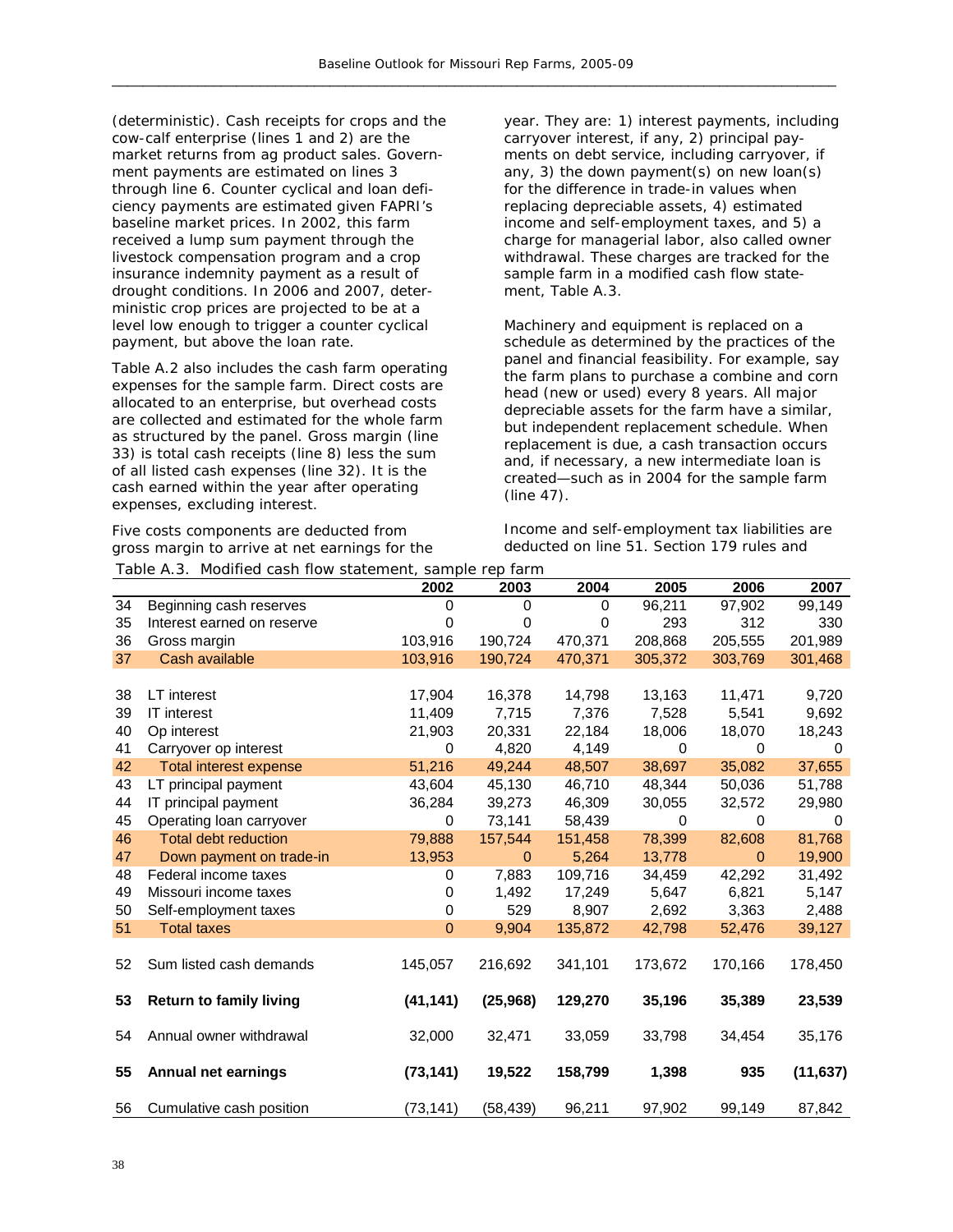income averaging are built into the federal tax calculations.

The sample farm illustrates the handling of short term debt and the effects of carryover debt. Coincidentally, the first year of simulation for the sample rep farm was a year of very poor crop yields and low receipts. Gross margin (line 36) less cash expenses for principal and interest, machinery replacement, and income taxes (line 52), leave this farm with negative returns to family living of -\$41,141 (line 53). This balance is prior to any owner withdrawal from the business for family living. With an assumed owner withdrawal of \$32,000 (line 54) the farm completes the year with annual net earnings of -\$73,141 (line 55). The farm must create new short-term borrowing to cover the short fall. Thus, in 2003, the farm is charged \$73,141 for the 2002 loss (line 45), plus \$4820 interest for new borrowing (line 41).

In 2003, receipts and gross margin are up from the previous year. In fact, if the carryover principal and interest payments are ignored, annual net earnings for the year, after an owner withdrawal, are \$19,522 (line 55). Thus, the farm partially services the carryover debt from 2002. Still, after two years, the business has accumulated a cash deficit of -\$58,439 (line 56) which carries forward to 2004.

In 2004, receipts are at a record high. The farm has net earnings of \$158,799 for the year (line 55). After fully servicing the carry over debt, the owner has \$129,270 that can be withdrawn from the business. We assume the owner takes \$33,059 for household purposes

(line 54) which leaves the farm with a \$96,211 (line 56) surplus to carry forward into the projection period. The operating loan in 2005 is offset by this amount.

Deterministically, the sample farm continues to build cash through 2006. In 2007 the farm has negative net earnings, primarily due to higher operating costs and a cash expense for machinery replacement of \$19,900 (line 47). In effect, the household is still living off of the benefits accrued in 2004, but is not projected to gain wealth (measured in cash) over the three projection years.

#### **Debt on farms**

To simulate future cash flows, farm debt in the baseline is an assumed value based on the type of farm (asset turnover rate), historical profitability, and the business phase as indicated by the panel members. This assumption is particularly important for livestock, dairy, and poultry farms with a potentially wide range of investment in facilities.

For all rep farms, an initial term debt level is set for the beginning of the simulation period (January 1, 2002) and the simulation forces annual principal and interest payments on schedule. The assumed level of initial term debt appears in the financial tables. The rule regarding term length places a farm in the middle of the loan term. For example, crop farms start with a 20 year real estate loan with 10 years remaining. Exceptions to the rule are made for farms with high investment in single purpose buildings. For all baseline farms, current assets and liabilities are assumed to be zero on January 1, 2002.

| Table A.4.         | Average debt to asset ratios for farm businesses, 2003. |       |               |        |             |       |              |                |      |
|--------------------|---------------------------------------------------------|-------|---------------|--------|-------------|-------|--------------|----------------|------|
| <b>Sales</b>       | Cash grains                                             |       | Corn Soybeans | Cotton | <b>Beef</b> | Hogs  | <b>Dairy</b> | <b>Poultry</b> | All  |
| <b>Missouri</b>    |                                                         |       |               |        |             |       |              |                |      |
| <b>Under \$100</b> | 8.5                                                     | $***$ | 9.6           | $***$  | 5.1         | $***$ | $***$        | $***$          | 5.7  |
| \$100 to \$250     | 16.5                                                    | 15.8  | 7.3           | $***$  | 5.3         | $***$ | 10.7         | $***$          | 10.8 |
| \$250 to \$500     | 8.1                                                     | 13.6  | 24.7          | $***$  | 12.1        | $***$ | 10.6         | $***$          | 13.2 |
| \$500 to \$1000    | 12.4                                                    | 23.1  | $***$         | 14.2   | 18.6        | $***$ | $***$        | 19.3           | 14.7 |
| <b>Over \$1000</b> | 17.2                                                    | $***$ | $***$         | 17.0   | 19.0        | 4.6   | $***$        | $***$          | 10.8 |
| All sales classes  | 11.9                                                    | 16.4  | 13.9          | 14.2   | 6.1         | 5.4   | 9.2          | 17.3           | 12.7 |
| U.S.               |                                                         |       |               |        |             |       |              |                |      |
| <b>Under \$100</b> | 5.3                                                     | 7.3   | 7.5           | 7.0    | 7.0         | 9.8   | 10.0         | 20.2           | 8.2  |
| \$100 to \$250     | 12.9                                                    | 14.0  | 11.0          | 10.3   | 9.2         | 13.5  | 13.1         | 15.7           | 11.5 |
| \$250 to \$500     | 15.3                                                    | 15.5  | 16.1          | 19.1   | 10.5        | 18.2  | 16.7         | 20.6           | 14.7 |
| \$500 to \$1000    | 14.9                                                    | 16.7  | 17.1          | 11.8   | 14.1        | 22.0  | 19.1         | 23.4           | 15.5 |
| <b>Over \$1000</b> | 29.2                                                    | 18.5  | 18.6          | 16.8   | 11.9        | 16.8  | 29.4         | 26.6           | 20.4 |
| All sales classes  | 14.2                                                    | 14.1  | 11.9          | 12.4   | 8.9         | 17.7  | 17.3         | 23.7           | 13.0 |

Source: USDA ARMS survey.

\* Sales in \$1000. \*\* Data not available.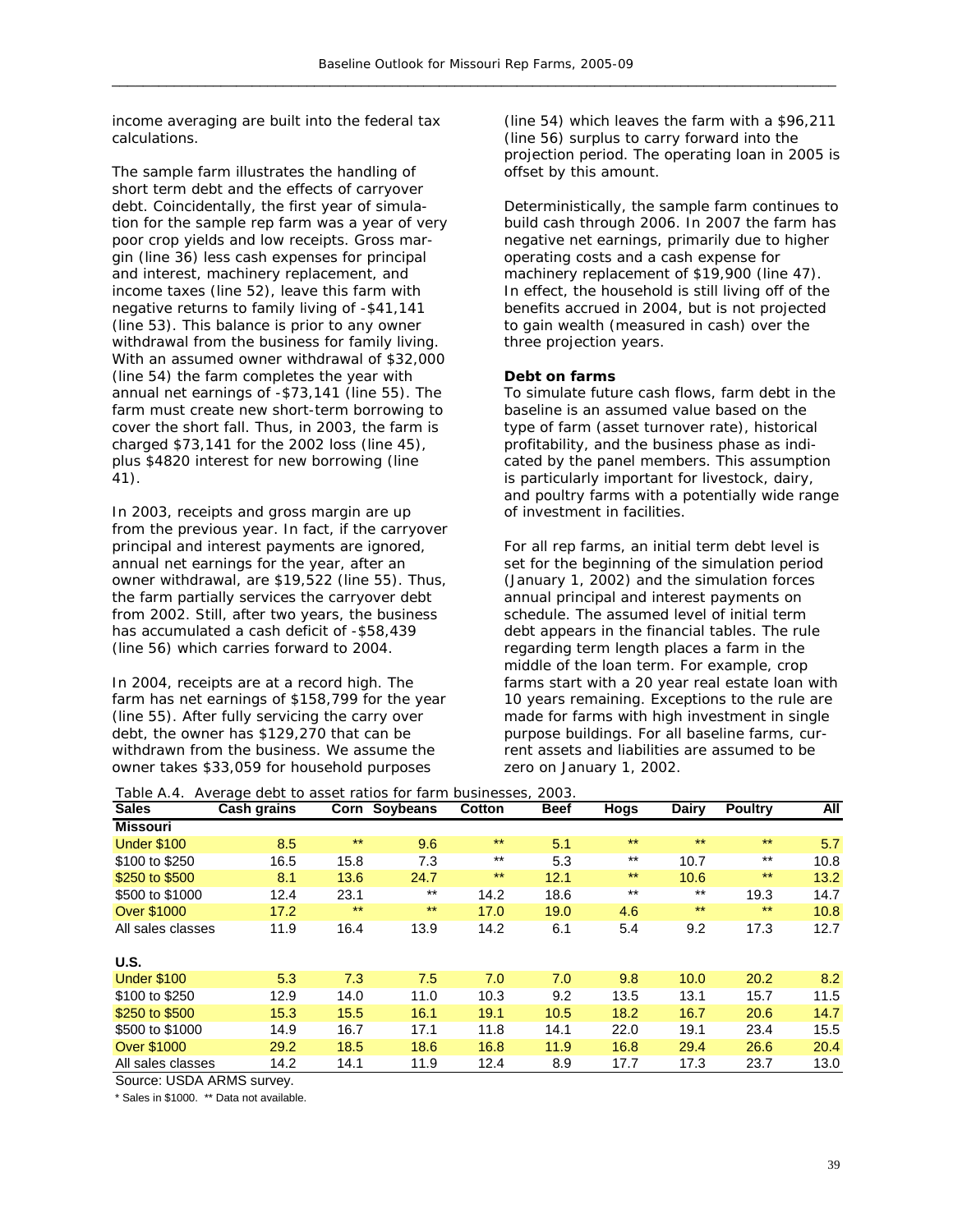USDA data on farm debt is presented for comparison with the debt loads assumed in the rep farm baseline. According to USDA, the average total debt for Missouri farms, as a percent of assets, has declined from the recent high of 15.1 percent in 1998 to 12.5 percent in 2003.

Beginning with 2003, it is possible to sort debt to asset ratios by sales class and major enterprise at the state level, as shown in Table A.4. The Missouri ratios do not seem to follow the relatively predictable patterns seen in the national data.

The distribution of actual debt to asset ratios carried by farm businesses is strongly related to the type of farm enterprises. Figure A.1 indicates the distribution of debt nationally according to USDA data for 2001, the most year recent available. The greatest share of farms with high debt was in the pork group, while the greatest share of farms with relatively low debt were in the beef group.



Figure A.1. Distribution of debt on U.S. farms. Source: USDA, 2001.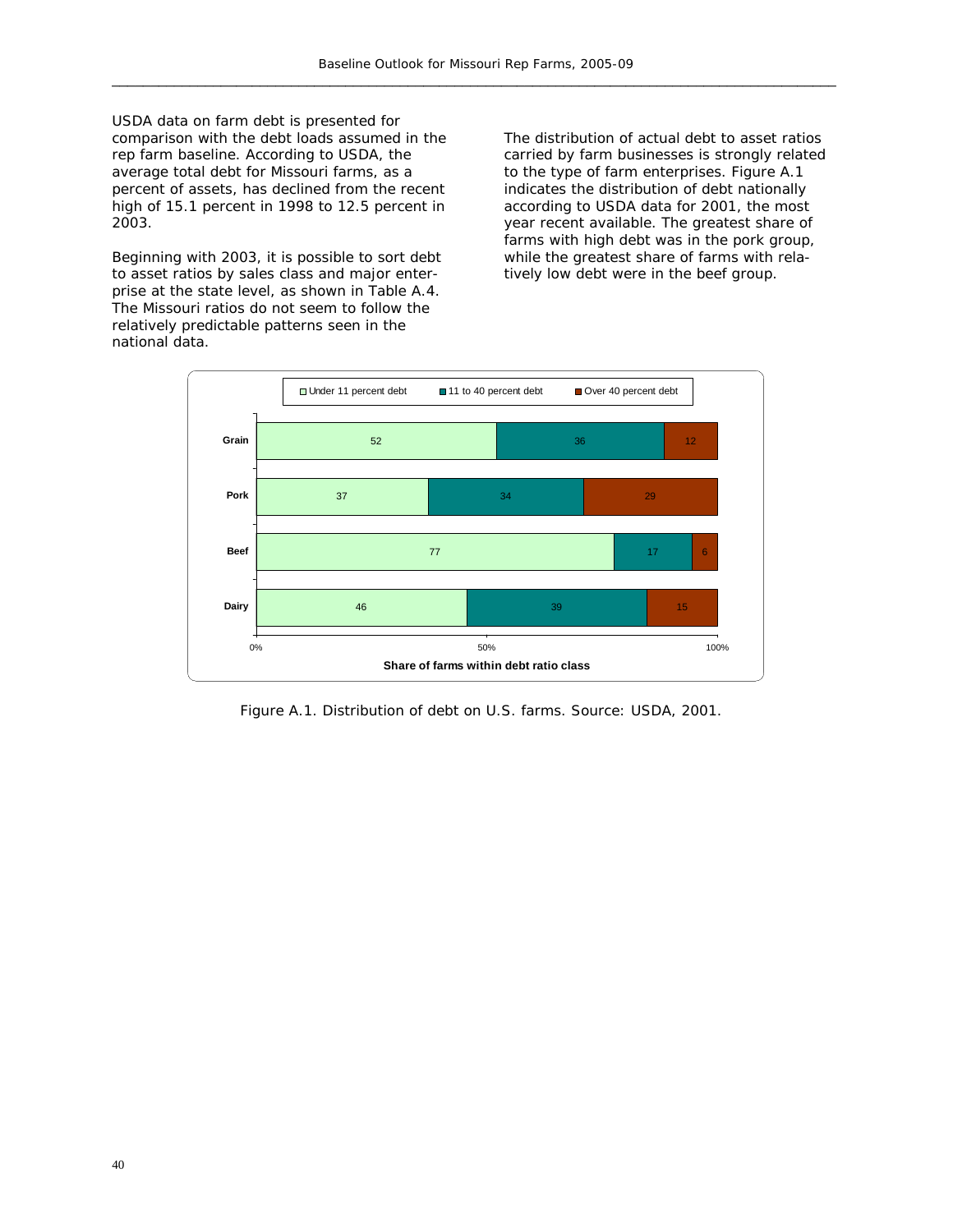#### **The stochastic approach**

To simulate future farm financial performance, prices and production are estimated stochastically. That is, prices and yields for the commodity are randomly drawn 500 times from a distribution determined by historical price and production interactions. The values shown in the financial tables earlier in this report are the mean of the 500 simulations of price and production interactions.

Price estimates are based on FAPRI stochastic projections for the U.S. agricultural sector published in March 2004. For each rep farm, the stochastic national prices are adjusted to fit individual rep farm marketing opportunities.

With regard to production, unique distributions are developed for each rep farm. Projected crop yields, livestock sale weights, birth rates, and milk per cow are allowed to vary as they have locally for the past ten years. Some farms have greater variability in production and therefore greater risk. Think of the classic example of a dryland farm with highly variable yields versus an irrigated farm with a more narrow yield variation.

Figure A.2 illustrates the mechanisms of the stochastic analysis to reflect inherent uncertainty in commodity markets.

Assuming average weather, yields grow steadily in the deterministic baseline (top panel). Also shown are two of the 500 draws on soybean yields used to drive the stochastic analysis.

For each of the 500 alternative futures, price projections reflect the joint effects of all the random supply and demand factors (middle panel). Prices generally exceed the deterministic baseline when yields are below average. Random factors affecting demand also play an important role, so it is possible to have lower than average production and lower than average prices in the same year.

Panel three shows that in ten percent of the 500 alternative futures, the 2005 soybean price falls below \$3.76 per bushel.

In ten percent of the 500 alternative futures, the 2005 soybean price exceeds \$5.88 per bushel.

Table A.5 presents deterministic and stochastic price paths for selected commodities.



Figure A.2. Soybean price and yield projections: deterministic and potential futures.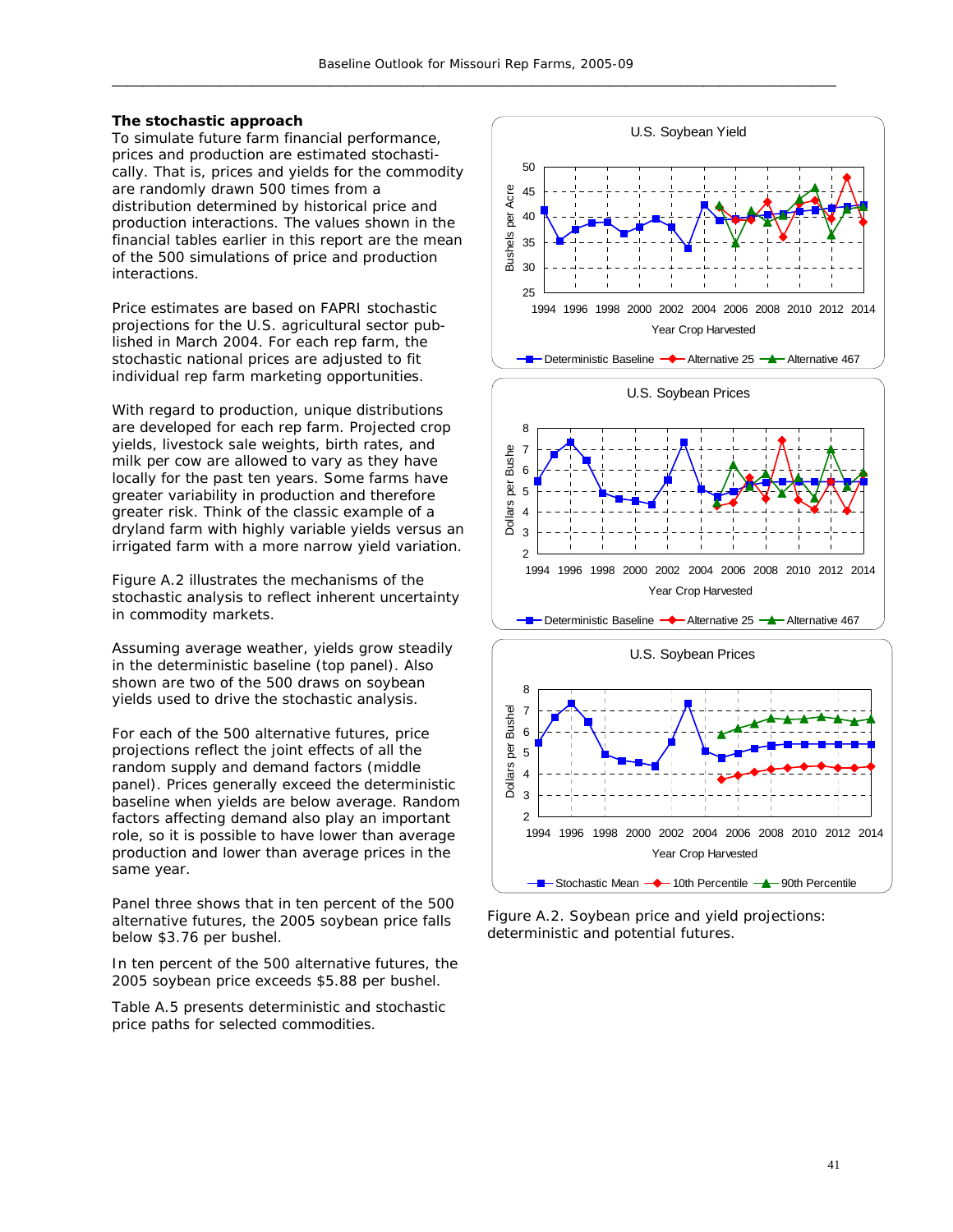|                                   | 2004  | 2005  | 2006  | 2007  | 2008  | 2009  | 2010  |
|-----------------------------------|-------|-------|-------|-------|-------|-------|-------|
| Corn Price, \$ per bushel         |       |       |       |       |       |       |       |
| Deterministic Baseline            | 1.94  | 2.13  | 2.19  | 2.22  | 2.23  | 2.26  | 2.28  |
| Stochastic Mean                   |       | 2.14  | 2.18  | 2.21  | 2.22  | 2.25  | 2.27  |
| 10th Percentile                   |       | 1.79  | 1.79  | 1.81  | 1.75  | 1.82  | 1.85  |
| 90th Percentile                   |       | 2.52  | 2.62  | 2.64  | 2.71  | 2.72  | 2.76  |
| Soybean Price, \$ per bushel      |       |       |       |       |       |       |       |
| Deterministic Baseline            | 5.10  | 4.72  | 4.99  | 5.27  | 5.41  | 5.42  | 5.43  |
| Stochastic Mean                   |       | 4.76  | 5.01  | 5.24  | 5.37  | 5.41  | 5.42  |
| 10th Percentile                   |       | 3.76  | 3.93  | 4.09  | 4.23  | 4.28  | 4.34  |
| 90th Percentile                   |       | 5.88  | 6.16  | 6.39  | 6.63  | 6.59  | 6.61  |
| Nebraska Steer Price, \$ per cwt  |       |       |       |       |       |       |       |
| Deterministic Baseline            | 84.75 | 83.04 | 80.43 | 79.03 | 76.84 | 74.61 | 73.12 |
| Stochastic Mean                   |       | 83.18 | 80.52 | 78.87 | 76.75 | 74.53 | 72.98 |
| 10th Percentile                   |       | 75.93 | 73.91 | 71.57 | 69.13 | 65.50 | 64.68 |
| 90th Percentile                   |       | 89.89 | 86.97 | 86.02 | 84.35 | 81.91 | 82.40 |
| Barrow and Gilt Price, \$ per cwt |       |       |       |       |       |       |       |
| Deterministic Baseline            | 52.51 | 47.99 | 39.66 | 41.11 | 44.58 | 48.41 | 46.79 |
| Stochastic Mean                   |       | 48.00 | 39.67 | 40.95 | 44.52 | 48.15 | 46.54 |
| 10th Percentile                   |       | 43.69 | 34.23 | 34.43 | 37.89 | 40.86 | 39.40 |
| 90th Percentile                   |       | 52.82 | 44.81 | 46.80 | 50.87 | 55.60 | 54.30 |
| Milk Price, \$ per cwt            |       |       |       |       |       |       |       |
| Deterministic Baseline            | 16.04 | 13.93 | 13.60 | 13.39 | 13.18 | 13.09 | 13.08 |
| Stochastic Mean                   |       | 13.85 | 13.60 | 13.41 | 13.23 | 13.11 | 13.12 |
| 10th Percentile                   |       | 12.61 | 12.16 | 12.14 | 11.90 | 11.78 | 11.75 |
| 90th Percentile                   |       | 15.04 | 14.82 | 14.61 | 14.59 | 14.44 | 14.52 |

Table A. 5. Selected stochastic analysis results, FAPRI baseline, January 2005.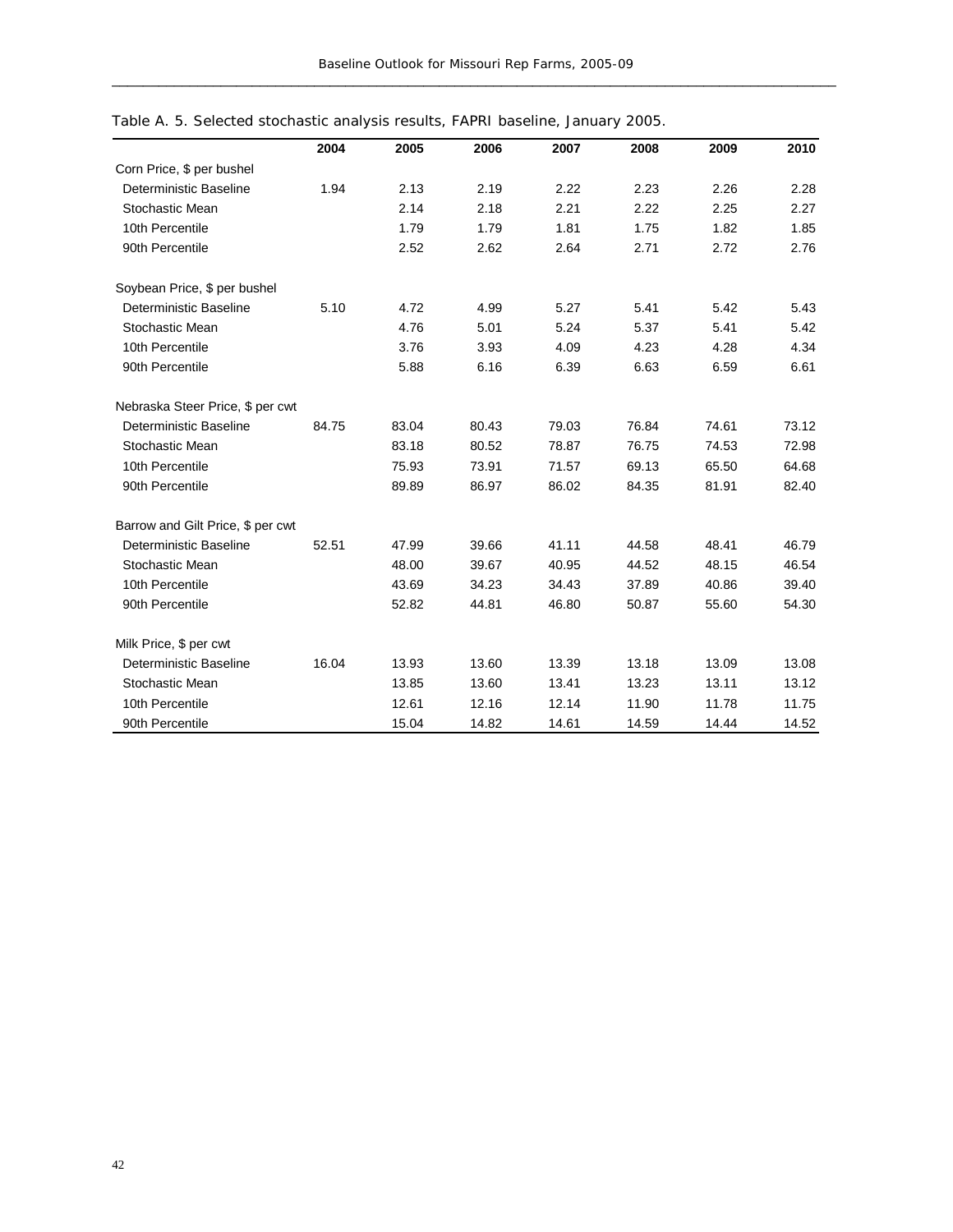## APPENDIX B **Representative Farm Panel Members**

The listing below names 177 active producers plus 23 individual facilitators for this set of rep farms, current as of the date of this report. For many of the rep farms, data has been developed in cooperation with producers not shown because they have since retired from farming or become inactive for other reasons. In a few instances, currently active panel members are

not listed due to ongoing organizational changes in the farms to ensure proper representation within each panel. The county designation identifies the location of the main farming operation for each producer. The authors express their appreciation to all panel members for their cooperation in this project.

#### **Feedgrain-soy farms**

| No. 1 | 2350 crop acres<br>Brooks Hurst - Panel facilitator and Atchison County producer                                                                   | <b>NWFG2350</b>                                                               |
|-------|----------------------------------------------------------------------------------------------------------------------------------------------------|-------------------------------------------------------------------------------|
|       | Sam Graves - Atchison<br>Steve Alexander - Nodaway                                                                                                 | Lyle Brown - Atchison<br>Terry Ecker - Nodaway                                |
| No. 2 | 2300 crop acres                                                                                                                                    | <b>NWFG2300</b>                                                               |
|       | Tom Waters - Panel facilitator and Ray County producer<br>Dwight McMullen - Ray<br>Max Hockemeier - Ray                                            | Steve Ewert - Clay                                                            |
| No.3  | 1700 crop acres                                                                                                                                    | <b>NCFG1700</b>                                                               |
|       | Parman Green - Panel facilitator, MU Extension Ag Business Specialist<br>James Wheeler - Carroll<br>Ron Linneman - Carroll<br>Kyle Durham- Carroll | Gerald Kitchen - Saline<br>Jack Harriman - Saline<br>Mike Ritchhart - Carroll |
| No. 4 | 3630 crop acres<br>Parman Green - Panel facilitator, MU Extension Ag Business Specialist                                                           | <b>NCFG3630</b>                                                               |
|       | Mike Hisle - Saline<br>Glenn Kaiser - Carroll<br>Mark Casner - Carroll                                                                             | Todd Gibson - Carroll<br>Ronald Jenkins - Carroll                             |
| No. 5 | 2240 crop acres                                                                                                                                    | NEFG2240                                                                      |
|       | John Schaffer - Panel facilitator and Lewis County producer<br>Jerry Ketsenburg - Ralls<br>Bill Goldinger - Marion                                 | Earl Gard - Marion                                                            |
| No. 6 | 1300 crop acres                                                                                                                                    |                                                                               |
|       | Mary Sobba - Panel facilitator, MU Extension Ag Business Specialist<br>Andy Adam - Audrain                                                         | <b>NEFG1300</b><br>Jules Willott - Audrain                                    |
|       | Donnie Schwartz - Audrain<br>Jim Gastler - Callaway<br>Richard Primus - Audrain                                                                    | Jon Robnett - Audrain<br>Ralph Windman - Montgomery                           |
| No. 7 | 1165 crop acres                                                                                                                                    | <b>NEFG1165</b>                                                               |
|       | Grover Gamm - Lewis<br>Sam Cobb - Montgomery                                                                                                       | Dale Samp - Randolph                                                          |
| No. 8 | 1800 crop acres                                                                                                                                    | <b>WCFG1800</b>                                                               |
|       | Neil Bredehoeft - Panel facilitator and Lafayette County producer<br>Ron Catlett - Saline                                                          | Ellis Dieckhoff - Lafayette                                                   |
|       | Lynn Fahrmeier - Lafayette                                                                                                                         | Dennis Schneider - Lafayette                                                  |
| No. 9 | 1100 crop acres                                                                                                                                    | <b>SWFG1100</b>                                                               |
|       | Don Lucietta - Barton<br>Darrel Crockett - Vernon                                                                                                  | Dale Norwood - Barton<br>Eric Lawrence - Barton                               |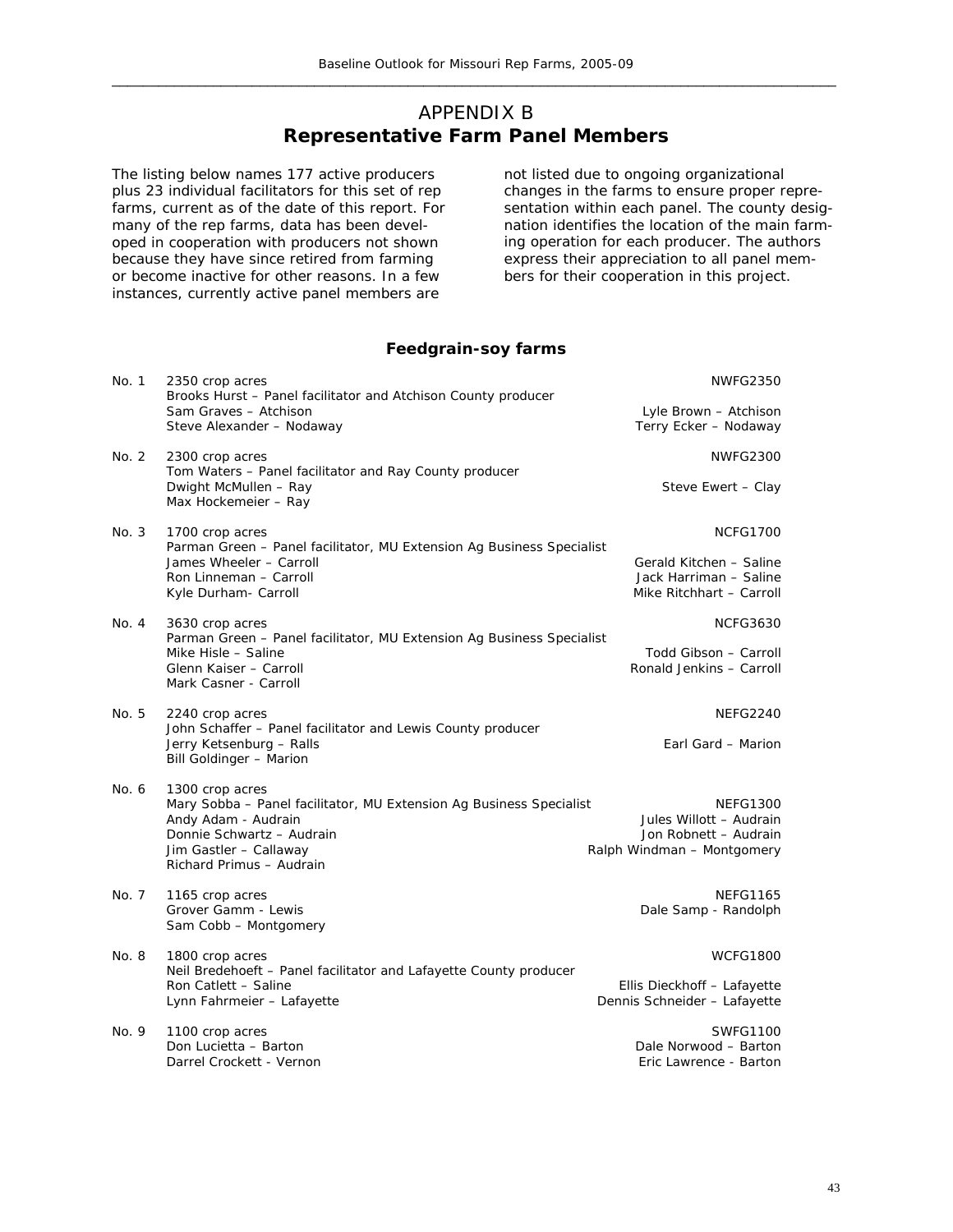#### **Cotton and Rice farms**

|        | No. 10 1600 crop acres<br>Tate Castillo, Panel facilitator, MU Extension Agronomy Specialist<br>Danny Davis - Dunklin<br>Johnny Watkins - Pemiscot<br>Brian Waldrop - Pemiscot | <b>SECT1600</b><br>Rance Daniels - Dunklin<br>Tony Watkins - Pemiscot |
|--------|--------------------------------------------------------------------------------------------------------------------------------------------------------------------------------|-----------------------------------------------------------------------|
| No. 11 | 2000 crop acres                                                                                                                                                                | <b>SERC2000</b>                                                       |
|        | Bruce Beck - Panel facilitator, MU Extension Agronomy Specialist, Rice<br>Floyd Page - Butler<br>Will Spargo - Butler                                                          | Rick Spargo - Butler<br>Tom Bonifield - Butler                        |
|        | No. 12 4000 crop acres                                                                                                                                                         | <b>SERC4000</b>                                                       |
|        | Bruce Beck - Panel facilitator, MU Extension Agronomy Specialist-rice<br>C.P. Johnson - Butler<br>Rodney Eaker - Butler<br>Rusty Eaker - Butler                                | Frank Smody - Butler<br>Jim Bieller - Butler                          |
|        | No. 13 2500 crop acres<br>C.D. Stewart - Stoddard                                                                                                                              | <b>SERC2500</b><br>Andy Turman - Stoddard                             |
|        | No. 14 4500 crop acres<br>Tom Jennings - Scott                                                                                                                                 | <b>SERC4500</b><br>Scott Wheeler - Stoddard                           |
|        | <b>Crop-beef farms</b>                                                                                                                                                         |                                                                       |
|        | No. $15$ 1850 crop acres $+$ 200 beef cows                                                                                                                                     | <b>NWCB1850</b>                                                       |
|        | Mike Killingsworth, Panel facilitator, Killingsworth Ag Services<br>Jack Baldwin - Nodaway<br>Gary Ecker - Nodaway                                                             | Kevin Rosenbohm - Nodaway<br>Roger Vest - Nodaway                     |
|        | No. 16 1485 crop acres $+$ 100 beef cows                                                                                                                                       | <b>NWCB1485</b>                                                       |
|        | Kevin Hansen, Panel facilitator, MU Extension Ag Business Specialist<br>Greg Cooper - Carroll<br>Jim Schreiner - Livingston                                                    | John Cramer - Livingston<br>David Williams - Livingston               |
| No. 17 | 1460 crop acres + 80 beef cows                                                                                                                                                 | <b>NECB1460</b>                                                       |
|        | Gary Noel and Darren Hoffman, Panel facilitators, NRCS<br>Micah Lehenbauer - Ralls                                                                                             | Tuley Elliott - Ralls                                                 |
|        | Phillip Thompson - Ralls<br>Don Griffin - Ralls                                                                                                                                | Danny Benson - Ralls                                                  |
| No. 18 | 500 crop acres $+50$ beef cows                                                                                                                                                 | NECB500                                                               |
|        | Mary Sobba - Panel facilitator, MU Extension Ag Business Specialist<br>Rodney Willingham - Audrain                                                                             | Adam Blaue - Montgomery                                               |
|        | Henry Borgmeyer - Audrain                                                                                                                                                      | John Houston - Audrain                                                |
|        | No. 19 1400 crop acres $+$ 150 beef cows $+$ finishing steers<br>Al Decker, Panel facilitator, MU Extension Livestock Specialist                                               | <b>WCCB1400</b>                                                       |
|        | Doug Cox - Bates<br>Lonny Duckworth - Bates                                                                                                                                    | Jerrell Fischer - St. Clair<br>Kyle Fischer - Bates                   |
|        | No. 20 $380$ crop acres $+40$ beef cows<br>Frank Wideman and Roy Hibbard, Panel facilitators, MU Extension                                                                     | ECCB380                                                               |
|        | LeRoy Lukefahr - Perry                                                                                                                                                         | Brian and Dianna Koenig - Perry                                       |
|        | Dean Lukefahr - Perry<br>Greg Haertling - Perry                                                                                                                                | Kevin Bachmann - Perry                                                |
| No. 21 | 240 crop acres $+$ 150 beef cows                                                                                                                                               | SWCB240                                                               |
|        | Brian Gillen, Panel facilitator, Lockwood High school Vo-Ag<br>Mike Theurer - Dade                                                                                             | Ray Hunter - Lawrence                                                 |
|        | Randall Erisman - Dade                                                                                                                                                         | Chuck Daniel - Dade                                                   |
|        | Gary Wolf - Lawrence<br>Steve Allison - Dade                                                                                                                                   | James Nivens - Lawrence                                               |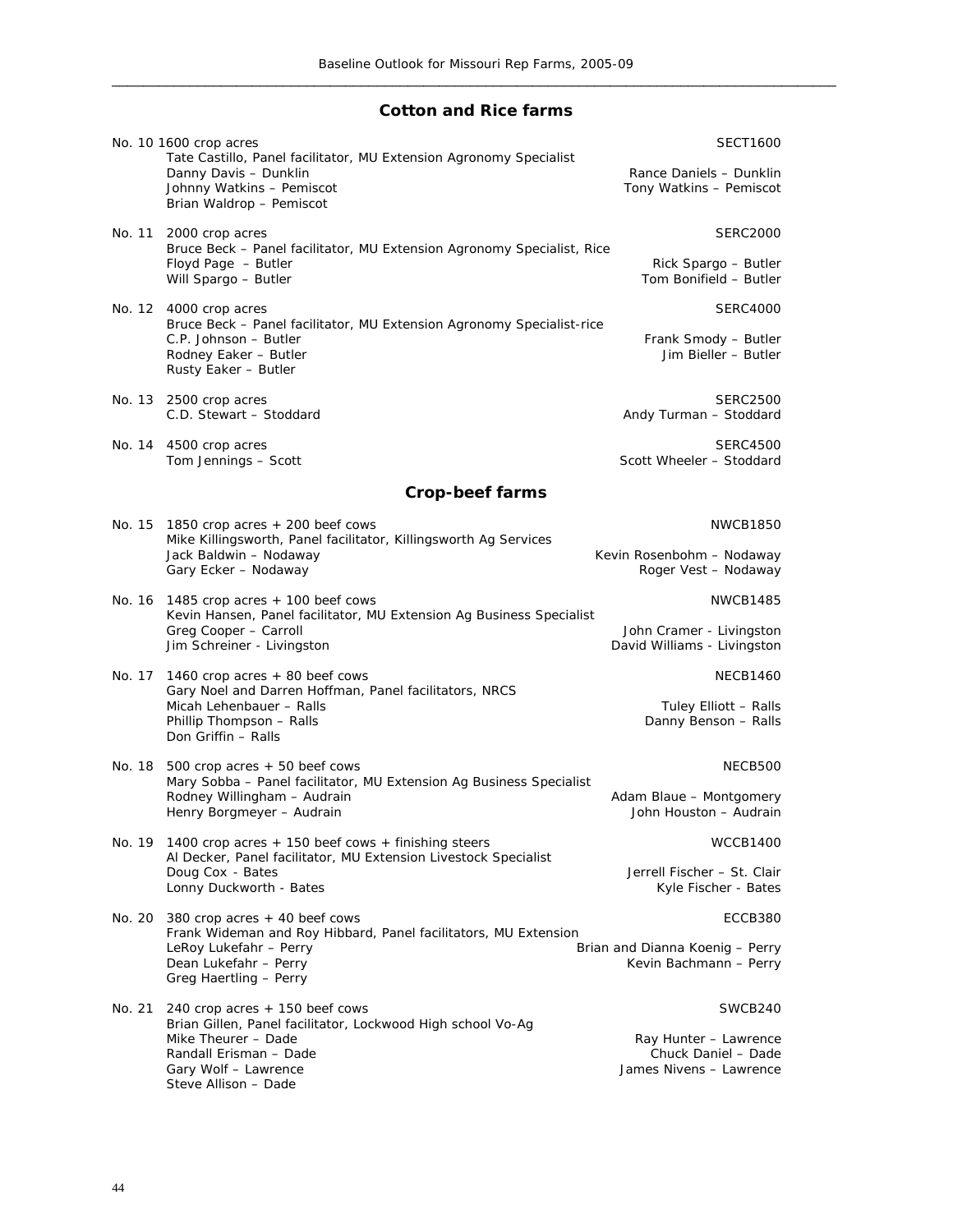|        | No. 22 1800 acres crops + 150 beef cows<br>Rose Ann & Rodney Overman - Barton                                                                                                                                         | <b>SWCB1800</b><br>Mark Whittle - Barton                                                              |  |  |  |  |  |  |
|--------|-----------------------------------------------------------------------------------------------------------------------------------------------------------------------------------------------------------------------|-------------------------------------------------------------------------------------------------------|--|--|--|--|--|--|
|        | Jerry Schnelle - Barton                                                                                                                                                                                               | Russ Massa - Barton                                                                                   |  |  |  |  |  |  |
|        | Pork-crop farms                                                                                                                                                                                                       |                                                                                                       |  |  |  |  |  |  |
| No. 23 | 1500 sows farrow-to-finish<br>Jim Fisher - Montgomery<br>Jerry Epperson - Montgomery                                                                                                                                  | <b>NEH1500</b><br>Scott Hays - Monroe<br>Kathy Chinn - Shelby                                         |  |  |  |  |  |  |
| No. 24 | 550 acres crop acres + 70 beef cows + 2 contract nursery pig units<br>Wayne Prewitt, Panel facilitator, MU Extension Ag Business Specialist<br>Gary Waltz - Jasper<br>Lawrence Tally - Vernon<br>Bill Handly - Vernon | WCHBC550<br>Ronnie Means - Barton<br>Tommy Wait - Vernon                                              |  |  |  |  |  |  |
| No. 25 | 250 crop acres + 125 beef cows + 200 sows farrow-to-finish<br>Jeremia Markway, Panel facilitator, Fatima High school Adult Ag Instructor<br>Leo Brandt - Osage<br>Luke Deeken - Osage                                 | CTHBC250<br>John Muenks - Osage<br>Doug Luebbering - Cole                                             |  |  |  |  |  |  |
| No. 26 | 1250 sows, farrow-to-finish<br>Don Nicodim, Panel facilitator, Executive Vice President, Missouri Pork Association<br>Paul Benedick - Saline<br>Marty Phillips - Cass<br>Leroy Vollmer - Cooper                       | CTH1250<br>Phil Howerton - Johnson<br>Brent Sandidge - Saline                                         |  |  |  |  |  |  |
| No. 27 | 1500 crop acres + 3000 head grow-finish hogs<br>Gary Hoette, Panel facilitator, MU Extension Agronomy Specialist<br>Harold Clark - Montgomery<br>Bill Deichman - Audrain<br>Mark Stevens - Montgomery                 | <b>ECHC1500</b><br>Mike Grosse - Montgomery<br>Charles Grosse - Montgomery<br>Jim Foster - Montgomery |  |  |  |  |  |  |
|        | <b>Beef farms</b>                                                                                                                                                                                                     |                                                                                                       |  |  |  |  |  |  |
| No. 28 | 1560 forage acres + 350 beef cows<br>Ken Lenox - Phelps<br>George Barnitz - Dent                                                                                                                                      | CTBF350<br>Tom Gollhofer - Dent<br>Doug & Pat Black - Phelps                                          |  |  |  |  |  |  |
| No. 29 | 735 forage acres + 200 beef cows<br>Tony Rickard, Panel facilitator, MU Extension Dairy Specialist<br>Eugene Miekley - Barry<br>Larry Henbest - Barry<br>Jerry Davis - Barry                                          | SWBF200<br>Basil Ferguson - Newton<br>Kent Arnaud - Barry                                             |  |  |  |  |  |  |
| No. 30 | 935 forage acres + 260 beef cows + backgrounding<br>Eldon Cole, Panel facilitator, MU Extension Livestock Specialist<br>Rod Lewis - Lawrence<br>Nolan Kleiboeker - Newton                                             | SWBF260<br>Ben Kaal - Lawrence<br>Steve Parker - Lawrence                                             |  |  |  |  |  |  |
| No. 31 | 1850 forage acres + 350 beef cows<br>Stacy Hambleton, Panel facilitator, MU Extension Ag Business Specialist<br>Calvin Crawford - Oregon<br>Wilbur Spreutels - Oregon                                                 | SCBF350<br>Carol Grimes - Oregon<br>Don Johnson - Oregon                                              |  |  |  |  |  |  |
| No. 32 | 650 forage acres + 150 beef cows<br>Randy Saner, Panel facilitator, MU Extension Livestock Specialist<br>Cindy Ulm - Howell<br>Becky Day - Howell<br>Al Vance - Howell                                                | SCBF150<br>Don Proffitt - Howell<br>Charlie Rymer - Howell                                            |  |  |  |  |  |  |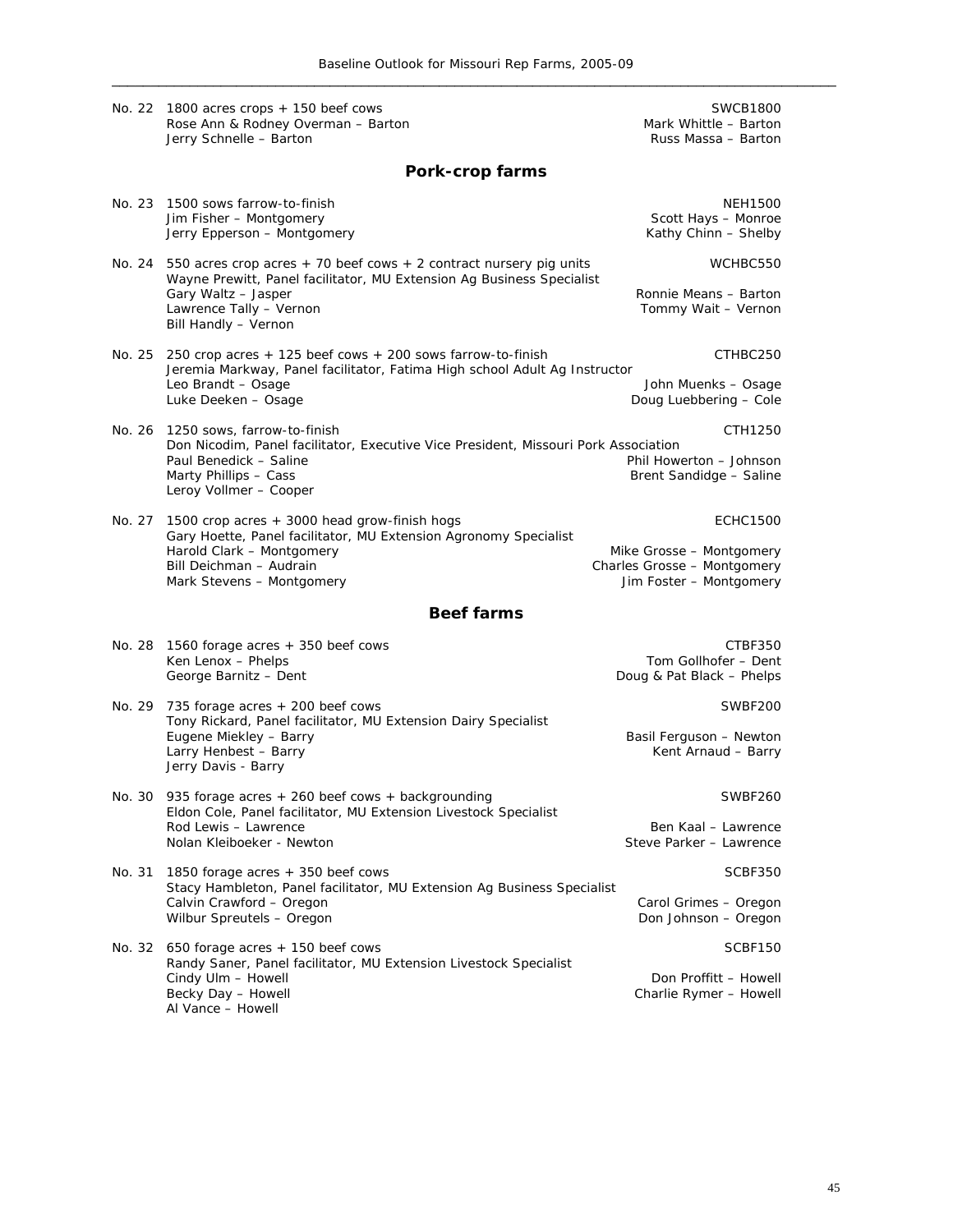## **Dairy farms**

|                           | No. 33 150 cows $+350$ forage acres $+240$ acres crops<br>Matt Herring, Panel facilitator, MU Extension Agronomy Specialist                                                                    | ECDY150                                                  |  |  |  |  |  |  |  |
|---------------------------|------------------------------------------------------------------------------------------------------------------------------------------------------------------------------------------------|----------------------------------------------------------|--|--|--|--|--|--|--|
|                           | Bob Riegel - Franklin<br>Charles Rademacher - Gasconade<br>Roy Koelling, Jr. - Gasconade                                                                                                       | Daryl Rademacher - Gasconade<br>Eugene Scheer - Franklin |  |  |  |  |  |  |  |
|                           | No. 34 $85$ cows $+340$ forage acres<br>Stacey Hamilton, Panel facilitator, MU Extension Dairy Specialist                                                                                      | SWDY85                                                   |  |  |  |  |  |  |  |
|                           | Norman Backs - Dade<br>Danny Dover - Lawrence<br>Craig Westfall - Polk                                                                                                                         | Herb and Deann Dighero - Lawrence<br>Doug Owen - Webster |  |  |  |  |  |  |  |
| No. 35                    | 110 $\cos + 245$ forage acres<br>Tony Rickard, Panel facilitator, MU Extension Dairy Specialist                                                                                                | SWDY110                                                  |  |  |  |  |  |  |  |
|                           | Rex Henderson - Barry<br>Phil Schad - Barry<br>Jerry Varner - Barry                                                                                                                            | Robert Pointer - Barry<br>Steve Chapman - Barry          |  |  |  |  |  |  |  |
| No. 36                    | $400 \text{ cows} + 600 \text{ forage acres}$<br>Stacey Hamilton, Panel facilitator, MU Extension Dairy Specialist<br>Daryl Davis - Greene<br>Steve Gallivan - Dallas<br>Robert Hensley - Polk | SWDY400                                                  |  |  |  |  |  |  |  |
|                           |                                                                                                                                                                                                | Wayne Whitehead - Webster<br>Freddie Martin - Hickory    |  |  |  |  |  |  |  |
| No. 37                    | 230 cows + 350 forage acres                                                                                                                                                                    | SWDY230                                                  |  |  |  |  |  |  |  |
|                           | Stacey Hamilton, Panel facilitator, MU Extension Dairy Specialist<br>Bernie VanDalfsen - Jasper<br>Charles Fletcher - Barry                                                                    | Jeff Buckner - Cedar                                     |  |  |  |  |  |  |  |
| No. 38                    | 150 cows + 420 forage acres + backgrounding dairy steers<br>Ted Probert, Panel facilitator, MU Extension Dairy Specialist                                                                      | SCDY150                                                  |  |  |  |  |  |  |  |
|                           | David Hutsell - Wright<br>David and Rhonda Gray - Wright                                                                                                                                       | Nathan Roth - Wright<br>Ted and Barbara Sheppard - Texas |  |  |  |  |  |  |  |
| <b>Broiler-beef farms</b> |                                                                                                                                                                                                |                                                          |  |  |  |  |  |  |  |
|                           | No. 39 4 broiler house $+50$ beef cows                                                                                                                                                         | SWBRBF4                                                  |  |  |  |  |  |  |  |
|                           | Jim Durham, Panel facilitator, Simmons Foods<br>Jerry Evans - Newton<br>Murphy Biglow - McDonald                                                                                               | Bill Wilson - McDonald                                   |  |  |  |  |  |  |  |
| No. 40                    | 6 broiler houses + 50 beef cows<br>Mike Lucareillo, Panel facilitator, Tyson Foods                                                                                                             | SWBRBF6                                                  |  |  |  |  |  |  |  |
|                           | David Brittenham - Lawrence                                                                                                                                                                    | Cliff Fitchpatrick - Newton                              |  |  |  |  |  |  |  |
|                           | Ron Campbell - Lawrence                                                                                                                                                                        | Roger Schnake - Lawrence                                 |  |  |  |  |  |  |  |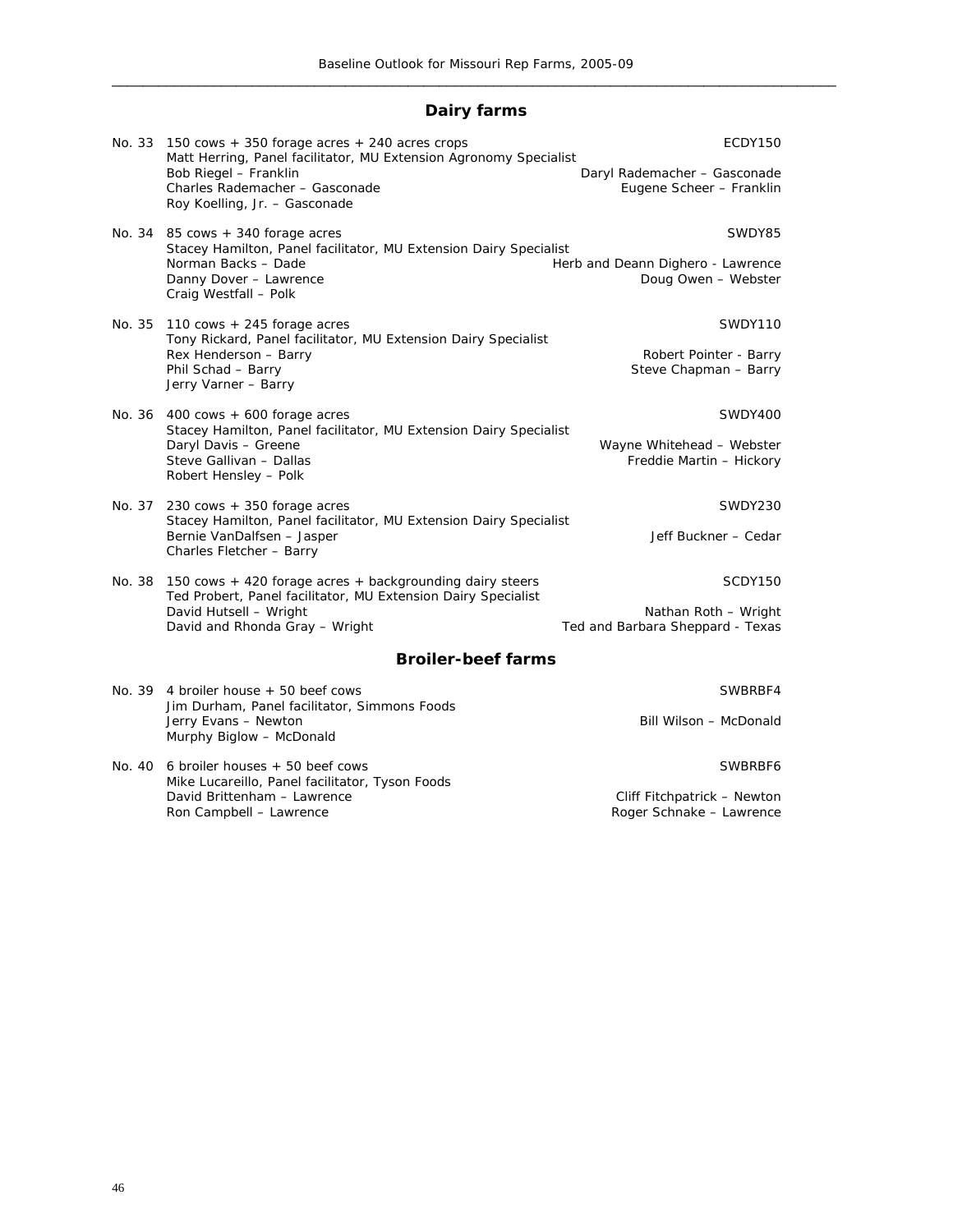## APPENDIX C **Panel Updates**

Since publication of the most recent baseline outlook in April of 2004, meetings have been held with the following panels to update the database. Farm panels meet on a two-year schedule to review alignment of the rep farm with their own operations and adjust and/or

revalidate simulation prices, production, practices, and costs. Few structural changes were made to the farms in this round of interviews, indicating that the panels are stable in their current growth.

| Farm                                |                               | Farm           |                                                            |  |  |  |  |  |  |
|-------------------------------------|-------------------------------|----------------|------------------------------------------------------------|--|--|--|--|--|--|
| <b>Number</b>                       | <b>Region</b>                 | Type           | <b>Updates</b>                                             |  |  |  |  |  |  |
| <b>New Panels</b>                   |                               |                |                                                            |  |  |  |  |  |  |
| 26                                  | Central                       | Pork-crop      | 1250 sows, farrow-to-finish                                |  |  |  |  |  |  |
|                                     | Farms with structural changes |                |                                                            |  |  |  |  |  |  |
| 29                                  | Southwest                     | <b>Beef</b>    | Removed custom fescue seed enterprise                      |  |  |  |  |  |  |
| 35                                  | Southwest                     | Dairy          | Increased milking herd from 95 to 110 cows                 |  |  |  |  |  |  |
|                                     |                               |                | Farms re-validating operations (prices, production, costs) |  |  |  |  |  |  |
| 8                                   | <b>West Central</b>           | Feedgrain      |                                                            |  |  |  |  |  |  |
| 10                                  | Southeast                     | Cotton         |                                                            |  |  |  |  |  |  |
| 11                                  | Southeast                     | Rice           |                                                            |  |  |  |  |  |  |
| 12                                  | Southeast                     | Rice           |                                                            |  |  |  |  |  |  |
| 20                                  | East Central                  | Crop-beef      |                                                            |  |  |  |  |  |  |
| 23<br><b>Northeast</b><br>Pork-crop |                               |                |                                                            |  |  |  |  |  |  |
| 25                                  | Central                       | Pork-crop      |                                                            |  |  |  |  |  |  |
| 30                                  | Southwest                     | <b>Beef</b>    |                                                            |  |  |  |  |  |  |
| 31                                  | South Central                 | <b>Beef</b>    |                                                            |  |  |  |  |  |  |
| 32                                  | South Central                 | <b>Beef</b>    |                                                            |  |  |  |  |  |  |
| 33                                  | South Central                 | Dairy          |                                                            |  |  |  |  |  |  |
| 39                                  | Southwest                     | <b>Broiler</b> |                                                            |  |  |  |  |  |  |
| 40                                  | Southwest                     | <b>Broiler</b> |                                                            |  |  |  |  |  |  |
|                                     |                               |                |                                                            |  |  |  |  |  |  |
| Removed for this baseline           |                               |                |                                                            |  |  |  |  |  |  |
| <b>ECCB1700</b>                     | East central                  | Crop-beef      |                                                            |  |  |  |  |  |  |
| <b>SECT3000</b>                     | Southeast                     | Cotton         |                                                            |  |  |  |  |  |  |
| SERC400                             | Southeast                     | Rice           |                                                            |  |  |  |  |  |  |